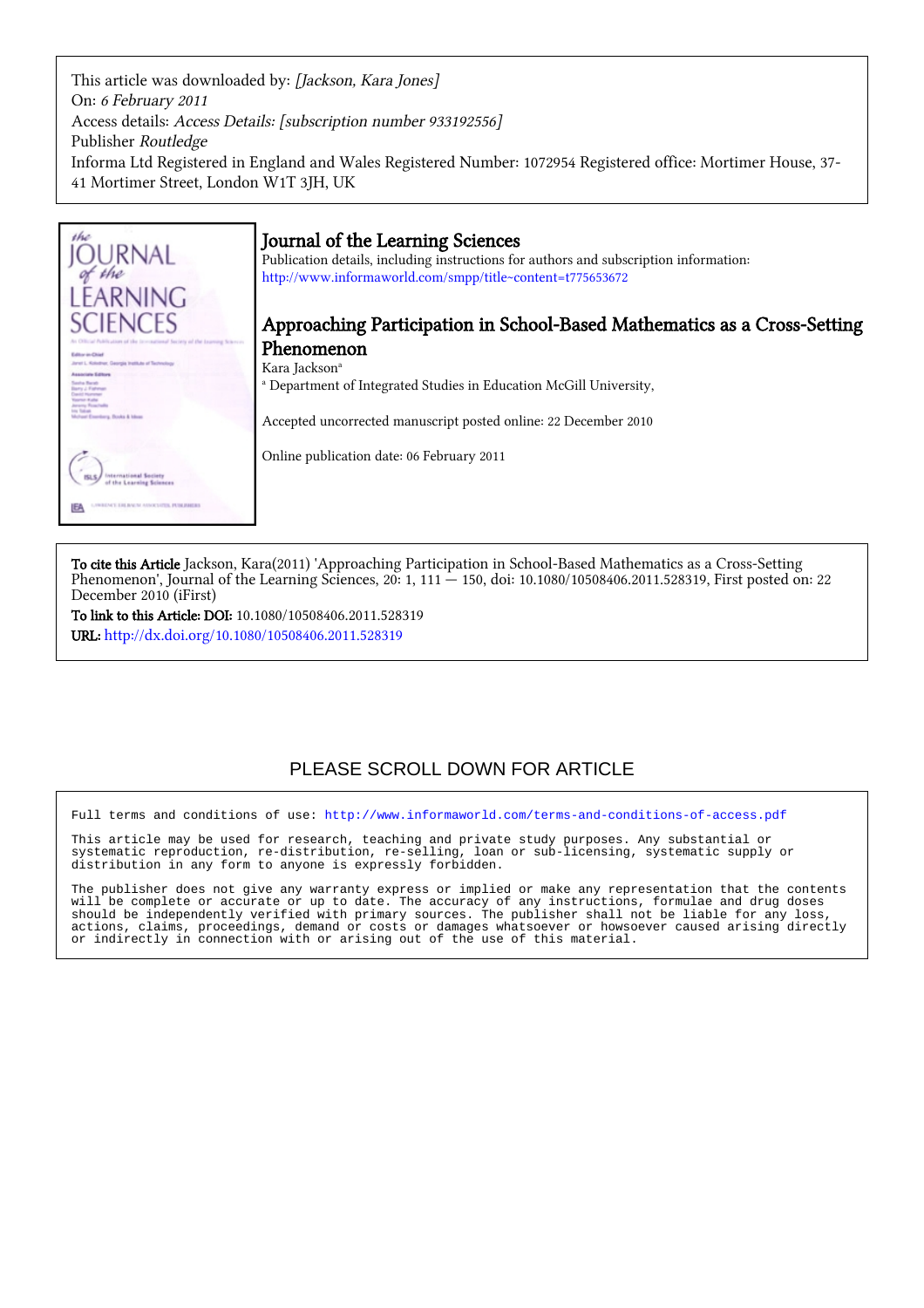

# LEARNING OUTSIDE OF SCHOOL STRAND

# Approaching Participation in School-Based Mathematics as a Cross-Setting Phenomenon

Kara Jackson *Department of Integrated Studies in Education McGill University*

This article reports on an ethnographic study of a 10-year-old's pursuit of schoolbased mathematics across school and home to suggest that participating in schoolbased mathematics is a cross-setting phenomenon in at least 2 ways. First, I illustrate how accomplishing school-based mathematics literally extends into the home and how individuals recruit resources from their histories of participation in alternative settings to accomplish the work of school-based mathematics. Second, I show how a youth's social identification in the classroom is shaped by his teacher's partial accounts of how learning is arranged for in the home. Approaching participation in school-based mathematics as a cross-setting phenomenon illustrates the complexity inherent in participating in schooling and raises questions about how to coordinate schooling across school and home settings.

Timothy Smith, a fourth grader, was given a mathematics homework assignment from the *Everyday Mathematics* curriculum (University of Chicago School Mathematics Project, 2001) that used the context of an analog clock to introduce the addition and subtraction of fractions with unlike denominators. The directions said, "Write the fraction addition [and subtraction] problem shown on each clock face." Students were to discern the total fractional part of the shaded sectors of the clock and write a number sentence representing the combination of the shaded sectors.

An example problem showed a clock face with a sector from 12:00 to 4:00 shaded in dark blue, which represented 1*/*3 of the clock face (20 min out of 60 min, or 4 hr

Correspondence should be addressed to Kara Jackson, Faculty of Education, McGill University, 3700 McTavish, Montreal, QC H3A 1Y2, Canada. E-mail: kara.jackson@mcgill.ca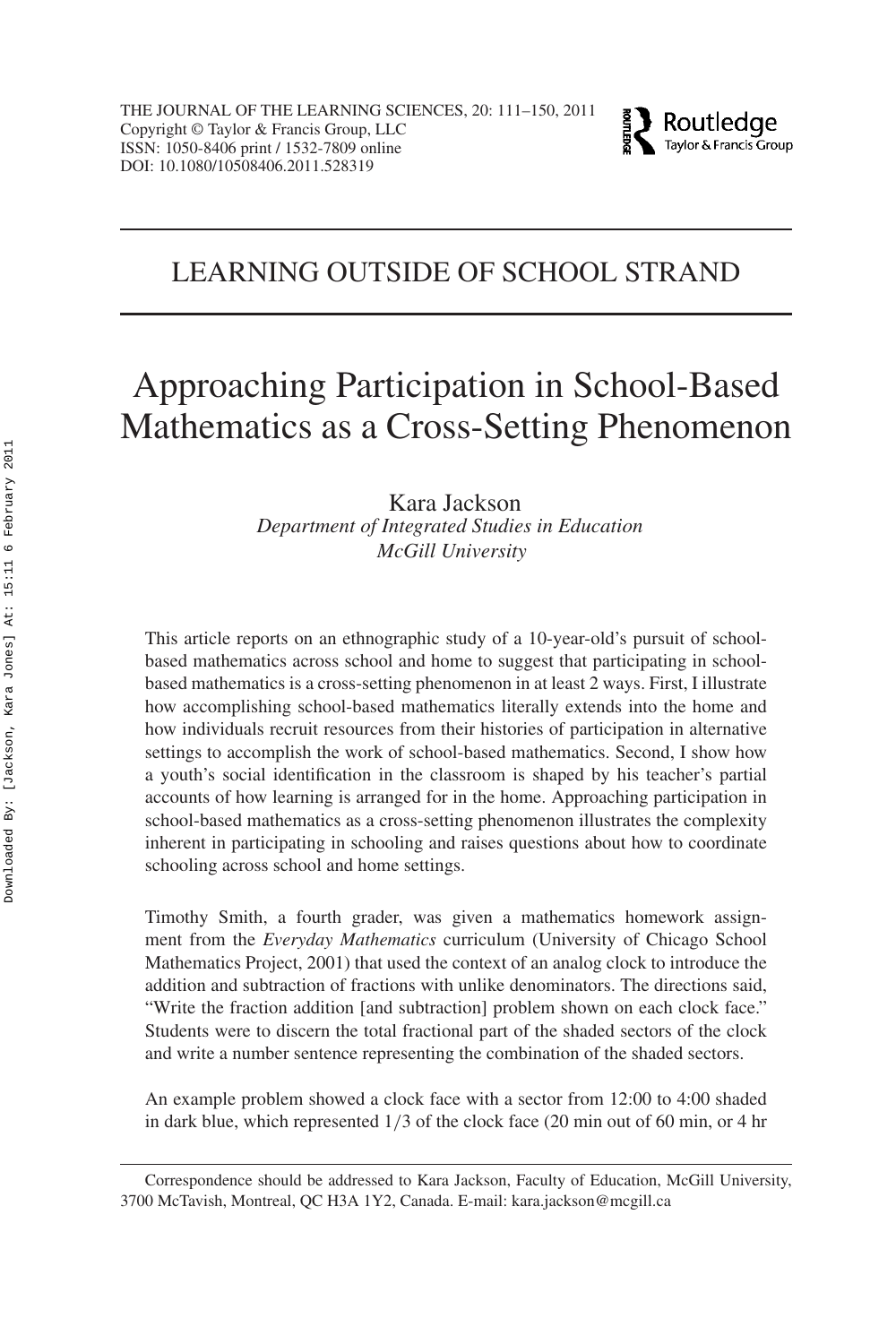#### 112 JACKSON

out of 12 hr), and a sector from 4:00 to 6:00 shaded in light blue, which represented 1*/*6 of the clock face (10 min out of 60 min, or 2 hr out of 12 hr). It was expected that the students would visually discern that  $1/3 + 1/6 = 1/2$  because half of the entire clock was shaded (dark blue and light blue sectors combined).

Timothy sat at the dining room table to complete this homework. He told his mother Lucille that he was having trouble figuring out how to solve the problems. She sat down at the table and puzzled over the assignment. She asked Timothy's 16-year-old sister Samantha for help, but representing fractions on a clock face was unfamiliar to her as well.

Eventually, Lucille disregarded the clock representation and took the clocks as circles and told Timothy to estimate the fractional amount shaded for each sector. Identifying fractional parts of circles was familiar to her and Timothy. Lucille left Timothy to make estimates, and she continued to prepare dinner. After dinner, she checked over his estimates and said that "they looked right" to her.

When I looked at Timothy's paper the next day, I noted that his estimates for 15 min (1*/*4), 30 min (1*/*2), 45 min (3*/*4), and 20 min (1*/*3) were exact when the sector began at the 12:00 hr, most likely because such representations were familiar to him. His estimates for sectors that comprised 5 min, 10 min, and 40 min were inexact but indicated an understanding of how unit fractions (fractions with a 1 in the numerator) correspond to different areas of an object. For example, in the case of a sector depicting 5 min, he chose 1*/*8 (indicating that he knew that 1*/*8 indicated a smaller sector than, for example, 1*/*4). His sums for the total amount of area of the circle shaded were also inexact yet reasonable. He "eyeballed" the total shaded amount rather than using the clock representation given in the problems. (FN, 4*/*7*/*05)1

This vignette illustrates a mother suggesting a reasonable approach for her son to solve a series of mathematics homework problems that initially were puzzling. From a mathematical perspective, Lucille's suggestion to estimate the area of the sectors was sound, and Timothy's follow-through illustrates an understanding of the relationship between different unit fractions and an ability to reasonably estimate area. However, the story does not end there; in short, the productive work evident in the homework session was not capitalized on when Timothy took the assignment back to school.

The following day, Ms. Jones, Timothy's teacher, walked around the room to survey the children's homework. The majority of the students did not complete the assignment because they were confused by the clock representation. Ms. Jones explained to the class how to complete the assignment in a procedural

<sup>&</sup>lt;sup>1</sup>FN and INT refer to field note and interview data, respectively. I describe the collection of each type of data source in the "Research Design" section of the article.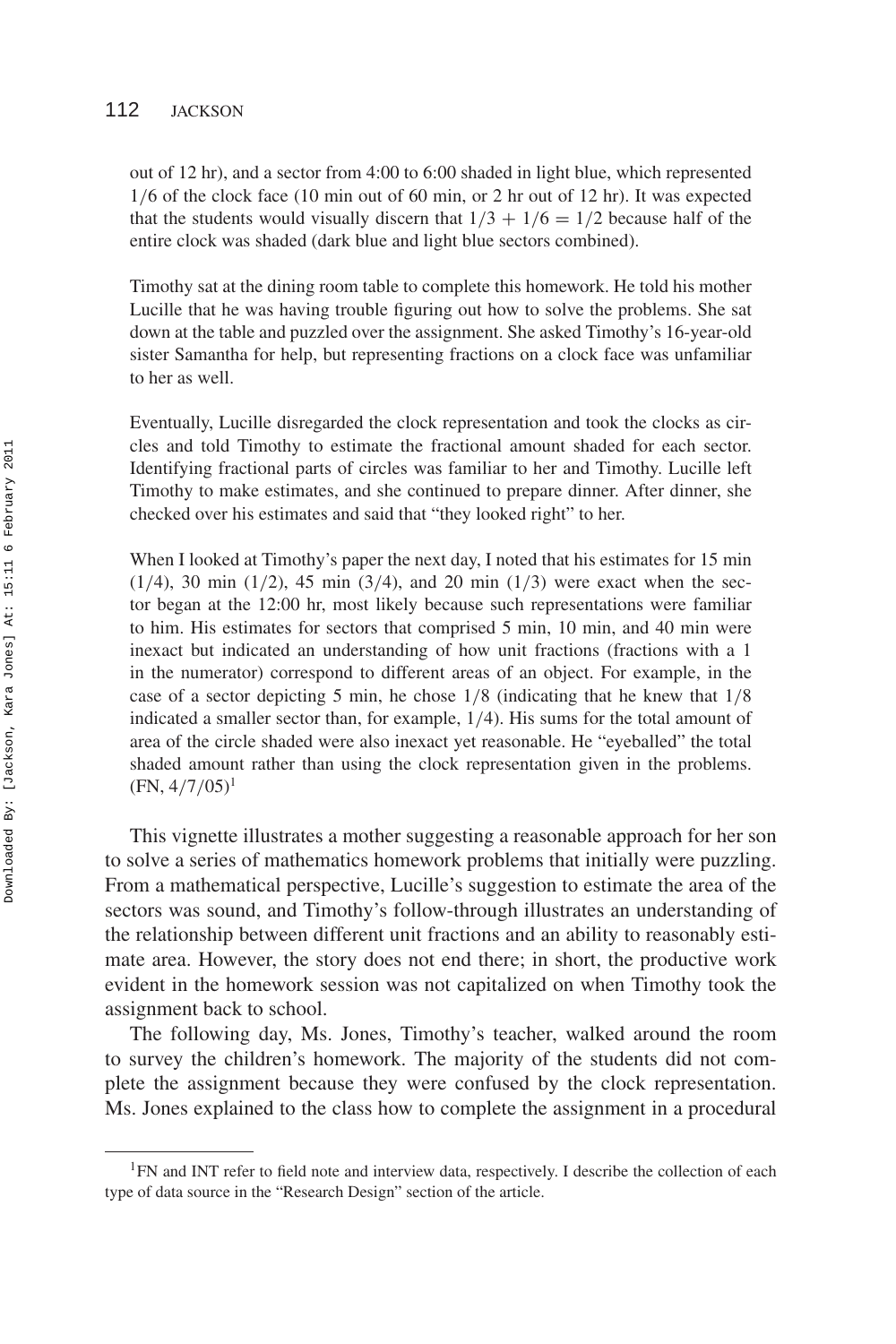manner. Timothy did not pay attention to Ms. Jones's explanation. At one point, he began to read a book as his classmates worked through the homework problems. Ms. Jones allowed Timothy to read. In a conversation Ms. Jones and I had about this event a few days later, she told me she knew he had completed the work and that his answers were "close enough." She believed he disengaged from class during her explanation because he was like a "special education student," and the activity was too difficult for him. As long as he sat quietly in class, according to Ms. Jones, it was okay for Timothy to remove himself from the discussion of the homework assignment (FN, 4*/*11*/*05).

Tracing Timothy's participation across the home and the mathematics classroom in relation to the homework assignment highlights the social fact that individuals regularly make their way across various settings, $\frac{2}{3}$  sometimes in the pursuit<sup>3</sup> of learning academic content (in this case, mathematics), and that participation in one setting is potentially contingent upon events that occur in alternative settings. These two events—a productive homework session in Timothy's home followed by an unproductive class session, both revolving around the same school-based material resource—highlight the complexity of participating in, and accomplishing, mathematical work across settings.

Explanations of participating in a specific type of activity (in this case, mathematics-related activity) have traditionally focused on individuals' development of understandings and*/*or competence *within* a single setting (e.g., classroom, home, grocery store). Clearly, any empirical account of participation is always partial and limited. However, I contend that had I only investigated the nature of Timothy's participation in one setting (the classroom or the home), I would have falsely characterized the opportunities he had to participate in school-based mathematical activity. If I had focused on the home, I would have ignored the rather limited options for Timothy's participation in the classroom that arguably shaped what he was able to pursue in both settings. If I had focused on the classroom, I would have ignored the potentially productive ways in which his family organized for his learning as well as how the demands of schooling shaped how his learning was arranged for.

As Beach (1999) argues, the relationship between an individual's participation in one setting as compared to another has long been of interest to philosophers, psychologists, and anthropologists, among others. Academic communities differ in their motivation for pursuing this question. One reason to pursue this question

<sup>2</sup>I use the word *setting* to describe a specific physical place that would be identifiable as distinct from other places (e.g., a child's school and a child's home are two distinct settings).

<sup>3</sup>I have adopted Dreier's (2008) definition of the word *pursuit*, which he explains as follows: "There is a direction to pursuits, but it may not be well-defined and may be changed on the way. *...* The concept of pursuit has the advantage over the concept of goal in that the latter implies a degree of definition ahead of time that does not always fit with how activities and engagements proceed" (p. 100).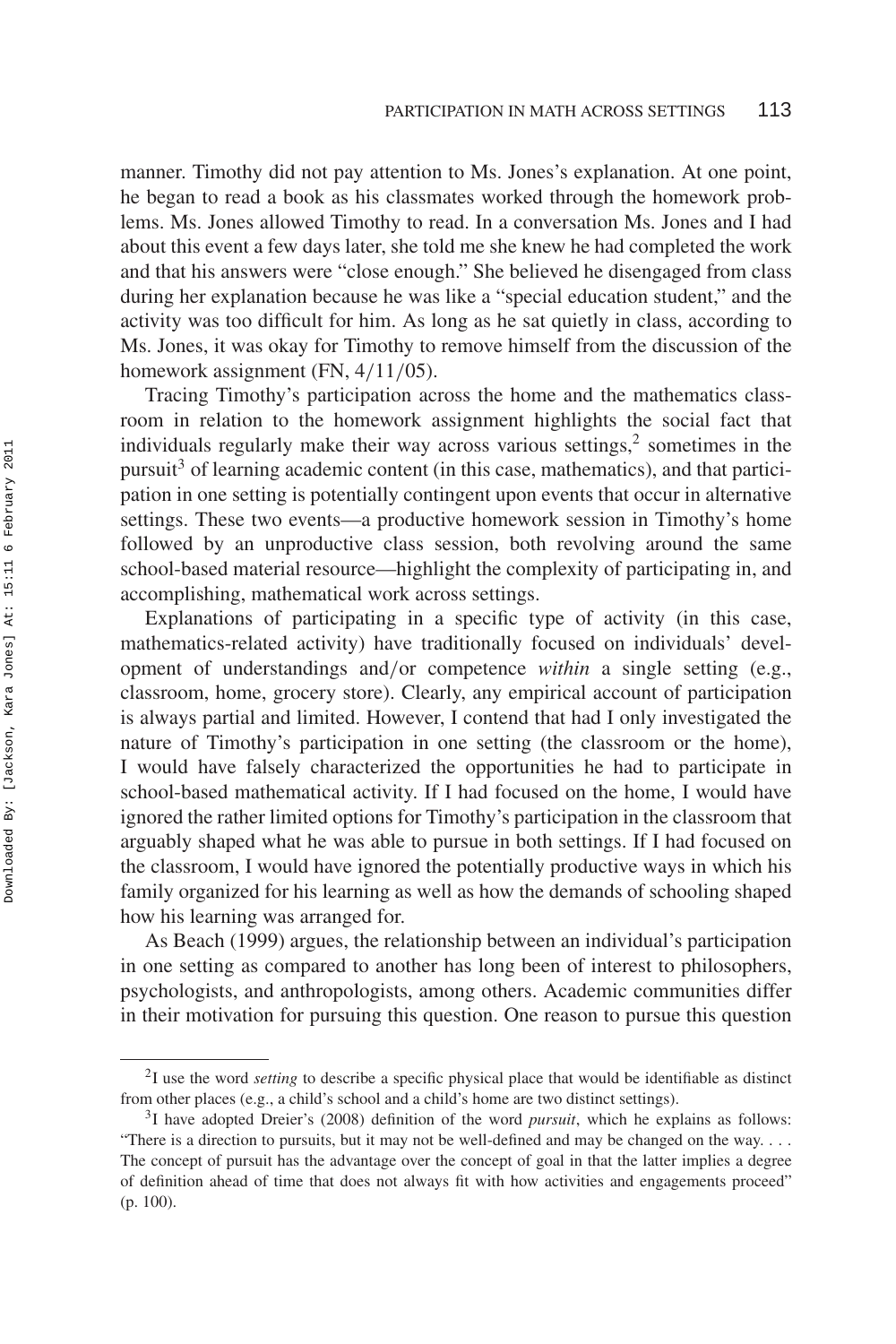particular to educational research is that schooling is intended to prepare individuals to participate in alternative settings (Beach, 1999; Lobato, 2006). Another reason is that understanding the relationship between subject-specific activity in and out of school might raise important questions about the organization of formal educational practice (Stevens, Wineburg, Herrenkohl, & Bell, 2005).

In general, minimal research has taken youth's participation across settings in the pursuit of developing understanding of some academic content as an explicit object of study (cf. Stevens et al., 2005). In this article, I use the case of Timothy's participation in school-based mathematics activities across home and school settings to suggest that the nature of an individual's participation in any activity setting is likely a cross-setting phenomenon. In doing so, I illustrate the value of tracing youth's participation in mathematical activity *across* settings for educational research and practice.

### PARTICIPATING IN MATHEMATICAL ACTIVITY ACROSS SETTINGS

In this section, I describe the theoretical perspectives and empirical work that informed the conceptualization of the study and the resulting analysis. The study on which I report is informed by an emerging line of research focused on understanding individuals' trajectories of participation across recurrent and disparate events in similar and distinct settings and is informed by a sociocultural perspective on learning and human development (Dreier, 2008; Stevens et al., 2005; Wortham, 2006). Here I briefly describe two classic accounts in educational research that attend to participation in related settings (accounts of transfer and mismatch) and explain how the approach I took is different from either account. I then describe sociocultural accounts of learning that suggest the importance of framing and understanding participation as a relationship between individuals and the activity systems in which they participate. Next I briefly describe relevant findings associated with sociocultural accounts of participating in mathematical activity. I then review contemporary accounts of participation and learning that suggest why learning scientists might be concerned with tracing participation in related activity across disparate settings.

# Classic Accounts of Participation in Related Settings: Transfer and Mismatch

At least two historical bodies of research posit relationships between participating in two (related) settings that are relevant to educational research—psychological research on "transfer" and anthropological and sociological work on the "mismatch" between home and school. Classic research on transfer is concerned with understanding the conditions in which individuals apply what they have learned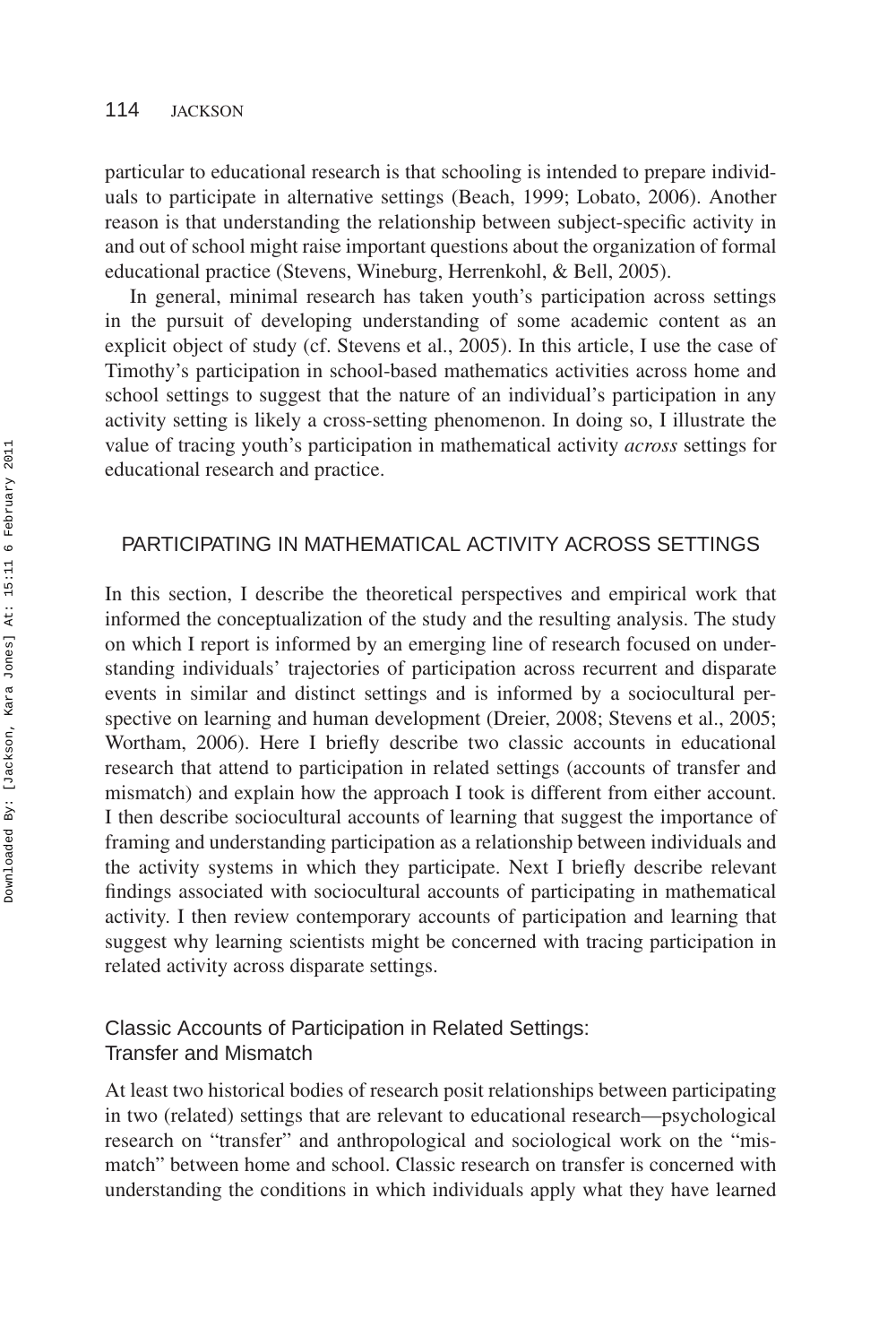in one event in a subsequent event, which sometimes involves changing settings (Bransford & Schwartz, 1999; Detterman, 1993). Classic research on transfer has taken place under laboratory conditions and has used mathematical tasks as a basis, although the type of mathematical tasks and the amount of instruction given with the tasks has varied. Historically speaking, learning theories built on a psychological principle of transfer were based on an assumption that once an individual has acquired knowledge or competency with a particular skill or strategy in one context, he or she should be able to transfer and apply it to other contexts (Bransford & Schwartz, 1999). This conception of learning presumes that the learning of some skill, strategy, or information is *complete* in the first event.

Another strand of educational research that posits relationships between settings includes anthropological and sociological studies of "mismatch" between home and school. In such accounts, researchers are typically concerned with explaining why particular groups of students (usually associated with social class and*/*or racial*/*ethnic identification) tend to fare better in school than other groups of students (Eisenhart, 2001). Explanations focus on the extent to which schooling practices "match" with home practices. This body of work has suggested that, in general, schooling practices tend to represent practices closely aligned with the home practices of White, middle-class families and communities. Children who do not come from a similar background experience the expectations and cultural norms of schooling as unfamiliar and alienating (e.g., Dyson, 1993; Heath, 1983; Jacob & Jordan, 1992; Philips, 1983; Spindler, 1982).

Accounts of mismatch have highlighted the social and cultural underpinnings of any educational activity and how particular norms of participation have the potential to privilege some individuals over others. However, accounts of mismatch have been critiqued on the basis of the conception of culture guiding such studies (Collins & Blot, 2003; Eisenhart, 2001; Levinson, 1992). In accounts of mismatch, culture tends to be conceived as bounded by physical space (e.g., "school" culture, "home" culture), and consequently, research from this perspective has rarely inquired into the potential for students to merge home and school practices. In other words, mismatch studies have generally ignored the potential for hybridization of practices across settings (González, 2004, 2005; see Hall, 2002, and Rampton, 2005, for accounts of hybridization). In addition, as Eisenhart suggests, in mismatch accounts, culture is erroneously assumed to operate at a group level (usually based on race*/*ethnicity, socioeconomic class, language, and*/*or religion markers), and it is erroneously assumed that individuals have little choice in how they take up a cultural group's patterned ways of being.

Although the assumptions guiding classic accounts of transfer and mismatch are dissimilar, they share one tenet worth noting. Both accounts appear to presuppose some sort of underlying competence on the part of individuals and groups. A classic account of transfer is based on two assumptions—(1) that there is some content out there in the world to be learned; and (2) that there is a set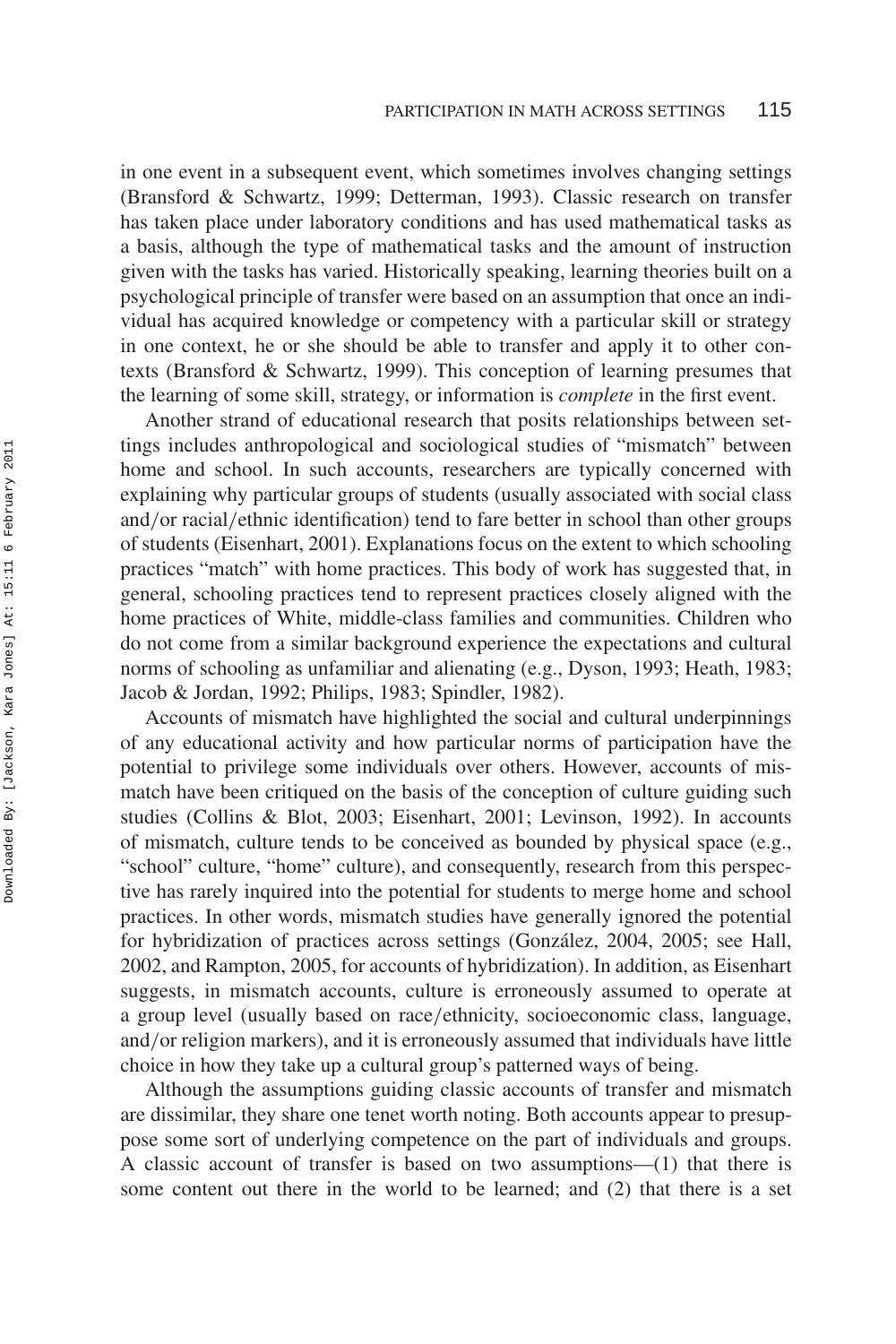of observable behaviors, strategies, or actions that indicate that an individual demonstrates competence with respect to that piece of content (Laboratory of Comparative Human Cognition, 1983). Accounts of mismatch argue that different settings house and support a distinct set of practices (e.g., interactional norms, participation structures) that are fairly durable. In doing so, they also assume an underlying competence. A person gets marked as competent or not based on how well aligned his or her practices are with the particular setting. Certainly, accounts of mismatch seek to question the role of the school in socially identifying a person as incompetent according to what those in schools often claim is an objective set of standards. However, accounts of mismatch do not question the idea that groups of individuals are fundamentally competent in some set of practices; the problem, from a mismatch perspective, is that schools only recognize one form of competence.

#### Sociocultural Accounts of Participation in and Across Settings

A central goal of this article is to suggest that understanding the accomplishment of work across settings is worthy of investigation as a phenomenon in its own right. Although classic research on accounts of transfer and mismatch illuminate key aspects of participating in distinct settings, they do not necessarily help researchers understand, for example, how the nature of Timothy's participation in mathematical activity in the classroom was shaped in complex ways by his movement between the two activity settings. As suggested by the introductory vignette, theories of participation that position the social and cultural dimensions of settings (e.g., available resources, social relations, norms of participation) as central are likely better suited to explain the quality of an individual's participation across settings than theories that position such dimensions of settings as auxiliary. Sociocultural theories of participation are relevant in that they frame what people do, and thus what they learn, as inextricable from the social and cultural dimensions of the setting in which the people are situated (e.g., practices of the activity, norms of participation in an activity, tools available and the normative ways of using them; Lave, 1988; Lave & Wenger, 1991; Packer & Goicoecha, 2000).

Sociocultural accounts of participation focus on the relationship between persons and activity, and learning is evidenced by a "change in the relations between persons and their situation in a way that allows for the accomplishment of new activities" (McDermott, 1997, p. 127, as cited in Wortham, 2006, p. 101; see also Beach, 1999). From a sociocultural perspective, learning is both epistemological and ontological in that it involves not only changes in what one can do or knows but also changes in who one is (Lave & Wenger, 1991; Packer & Goicoecha, 2000; Wortham, 2004). Typical sociocultural accounts of learning with respect to some established practice describe how "novices" come to appropriate particular tools, discourses, and ways of acting such that they adopt different positions within a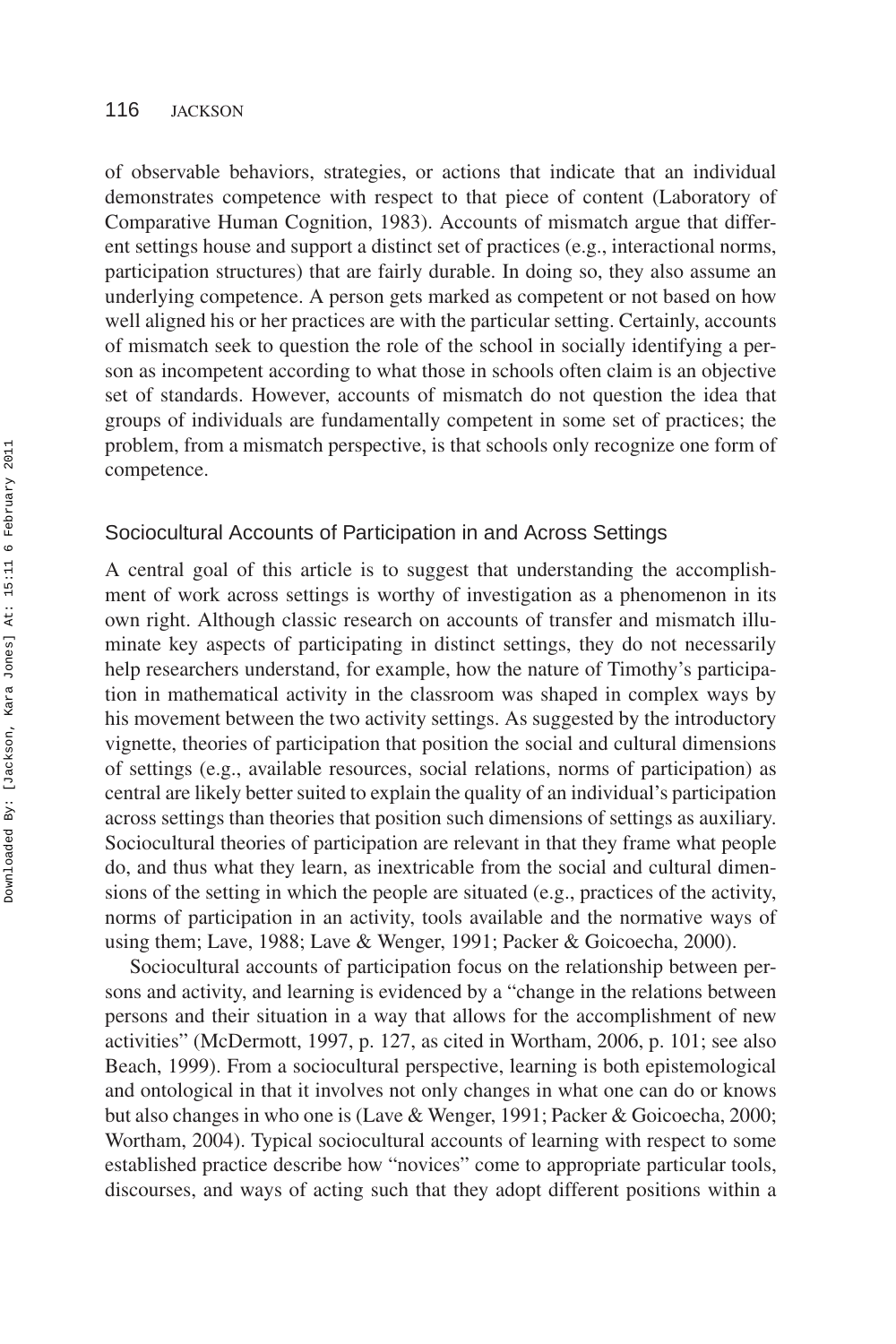community and participate in activity that is more central to the practice. The term *trajectory of participation* is often used to describe an individual's journey into the "center" of the practice (Lave & Wenger, 1991). A trajectory conjures the image of events linked in a particular way such that at least a participant and*/*or resource (i.e., the link) is consistent from one event to the next. Over time, a person participates in related activity, and it is across this trajectory of participation that shifts occur in what the person is able to accomplish and*/*or how the person is socially recognized as contributing to the activity.

*Participating in Mathematical Activity.* Over the past few decades, a number of mathematics education researchers have adopted a sociocultural perspective to investigate participation (and learning) in the mathematics classroom (e.g., Boaler, 1997; Cobb, Stephan, McClain, & Gravemeijer, 2001; Cobb, Yackel, & Wood, 1992; Gresalfi, 2009; Hiebert & Grouws, 2007). These and other studies have demonstrated that opportunities to learn mathematics are tightly coupled with the social and cultural dimensions of the classroom setting, including the norms of participation in practices (or phases of instruction), the tools available and the normative ways of using those tools, and the discourses central to the activity. In other words, the quality and depth of what students learn mathematically is part and parcel of what it means to participate and do mathematics in particular classrooms (Cobb et al., 2001). Furthermore, these studies have highlighted that social identification (both how teachers identify students and how students identify with the classroom activities and the discipline of mathematics) is central to students' participation in classrooms and, hence, what students learn (Boaler, 2000; Cobb, Gresalfi, & Hodge, 2009; Martin, 2000).

A substantial body of research has investigated participating in solving problems with a mathematical basis outside of schools, often with the purpose of comparing to and contrasting with the nature of mathematical activity in schools (e.g., Carraher, Carraher, & Schliemann, 1985; de la Rocha, 1985; Gay & Cole, 1967; Guberman, 2004; Lave, 1988; Nasir, 2000; Nasir & Hand, 2008; Saxe, 1991; Scribner, 1985). Nasir and Hand summarize the key findings of this body of research as follows: (a) Individuals' strategies for solving problems vary by context, (b) problem solving is distributed in a network of individuals and tools, (c) "access to experts" is important when learning how to solve a problem, and (d) problems that tend to be of importance are "practical or applied" and "arise as participants are seeking to solve bigger problems or reach larger goals" (in contrast to the routine, inauthentic mathematics problems generated in most schooling contexts; pp. 144–145).

Recent work by Stevens and his colleagues (Stevens, Mertl, Levias, & McCarthy, 2006; Stevens, Satwicz, & McCarthy, 2008) challenges a key finding of the out-of-school research—namely the prevailing model of apprenticeship (e.g., experts guide novices to participate in established practices). Based on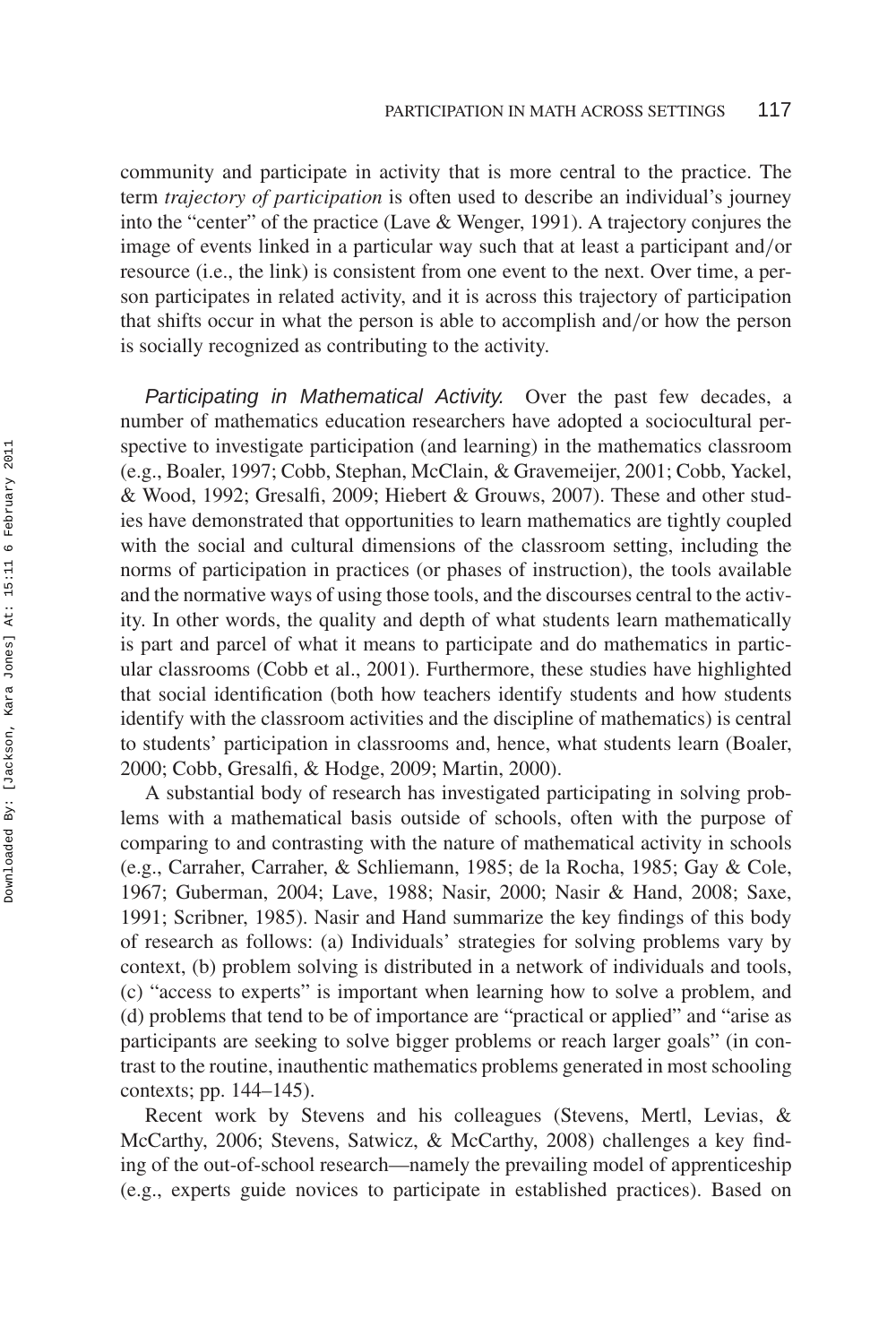ethnographic studies of families' financial problem-solving activities and a comparative analysis of youth's video-game play and completion of homework, Stevens and his colleagues (2006) describe a "diversity of learning arrangements" in homes that support youth's participation in problem-solving activities (p. 2). In the case of financial problem solving, sometimes parents acted as an expert, however often children were positioned as experts, and at other times there was not a clear expert–novice relationship. In the case of video-game play and homework, Stevens et al. (2008) show that participating in both activities was "tangled up" with "other cultural practices, which include relations with siblings and parents, patterns of learning at home and school, as well as imagined futures for oneself" (p. 43). On a related note, they found that when problems arose in any of the contexts that had to be solved, individuals "assembled" and "coordinated resources" that were "radically heterogeneous" (Stevens et al., 2006, p. 2). Stevens et al. (2006) contrast these assemblies of heterogeneous resources to the static, predictable ones used to solve school mathematics problems (e.g., one strategy used to solve a particular kind of problem).

Stevens and his colleagues conjecture that the diversity of the learning arrangements they found, including the coordination of heterogeneous resources to solve the problem at hand, was related to the *consequential* nature of the problems they were studying. They argue that activities like solving financial problems are "personally consequential" or "high stakes," and perhaps more so than activities previously studied. Stevens et al. (2006) suggest that by studying "consequential contexts of quantitative practice," it is more likely that researchers might gain access to the "full range of mathematical resources that people can and do use" (p. 1; see also Stevens et al., 2008).

*Participating Across Settings.* The majority of sociocultural analyses of trajectories of participation relevant to school and out-of-school settings have focused on trajectories of individuals' participation in and across recurrent events related to a central practice that is located in roughly the same setting. However, as illustrated with Timothy in the opening episode, participating in school-based mathematical activity is not necessarily a setting-bound phenomenon. Timothy's trajectory of participation in school-based mathematics was shaped by events that occurred inside as well as outside the mathematics classroom.

Along these lines, recent work has argued for the importance of tracing individuals' trajectories of participation across recurrent as well as disparate events, practices, and settings to account for the complexity of individuals' participation in activity, how individuals come to learn particular content, and how individuals get socially identified and come to socially identify with a particular practice (Beach, 1999; Dreier, 2000, 2003, 2008; Stevens et al., 2005, 2008; Wortham, 2005, 2006). An assumption in all of these accounts is that learning is not complete in any one event (i.e., a person does not learn to identify fractional parts of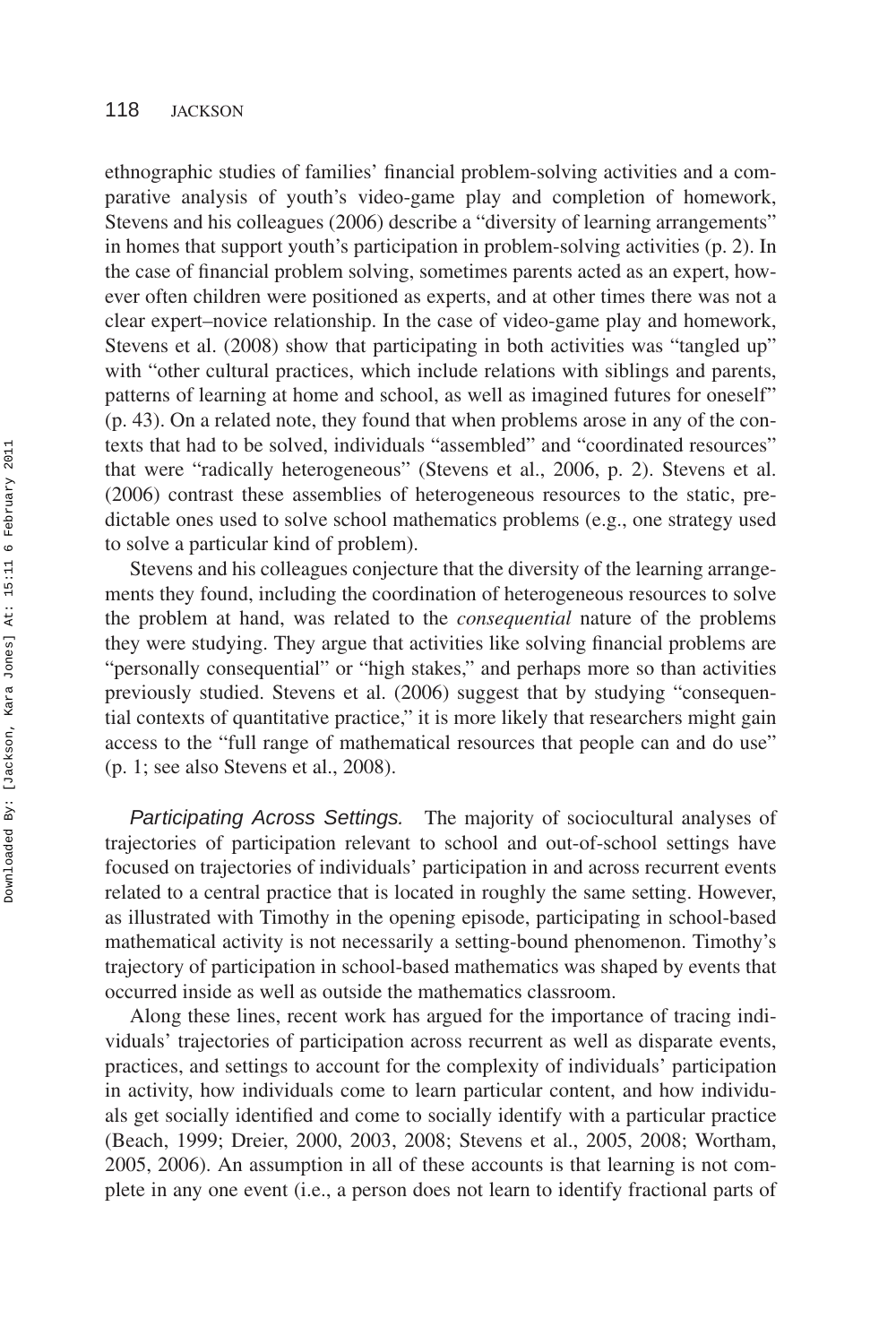some representation in an event and then apply that learning in another event). Instead, learning is accomplished *across* trajectories of events that may be recurrent and*/*or disparate. A related assumption is that, as Beach (1999) aptly states, as individuals move from one activity to the next, both "persons and contexts" change, and, moreover, it is the relation between the changing person and the context that is consequential for people's learning (p. 104).

Relevant work includes Wortham's (2005, 2006) study of adolescents' trajectories of academic socialization across an academic year in an English and history seminar. Academic socialization included both coming to learn particular content and ways of making arguments and becoming socially recognized as particular kinds of students. Although Wortham focused on the setting of the classroom, he vividly illustrates how youth's trajectories of socialization depended on links between recurrent events (e.g., teachers suggesting how to participate in argument) as well as disparate events (e.g., the positioning of students in diverse ways depending on the text being discussed).

As an example of tracing trajectories of participation across diverse settings, Dreier (2008) studied the relationship between families' participation in therapy sessions and how they participated in their everyday lives outside of therapy.<sup>4</sup> Similar to research on out-of-school problem solving, Dreier (2008) argues that people act differently in distinct situations for good reasons. However, different from most research on out-of-school problem solving, he pushes for a theory of participation that considers understanding individuals' activity in relation to the local context of the event *and* in relation to individuals' activities across events that are linked and often nested in distinct settings (e.g., therapy session and home). He argues that individuals build, challenge, and reshape their understandings of particular content over time and across settings, depending on resources and relationships with others associated with particular settings and how events are linked with one other. For Dreier, change in participation (i.e., learning) is necessarily a cross-contextual process, and therefore studying it requires cross-contextual investigation.

Although I did not adopt an activity theory perspective in this analysis, it is worth noting that a focus on participation in and across recurrent and disparate events and settings is in line with recent developments in cultural historical activity theory. From an activity theory perspective, different activity systems (e.g., school and the workplace) may support distinct goals, specific sets of norms, divisions of labor, the use of particular tools in specific ways, and so forth. The current generation of activity theory work argues that it is imperative to consider

<sup>4</sup>Dreier (2008) argues that therapy is a similar intervention to schooling, in that both are intended to affect individuals' activity and participation in other settings. Of course, a crucial difference between participating in therapy and participating in schooling is that individuals presumably engage in therapy because they want to change some aspect of themselves in settings beyond the therapy context.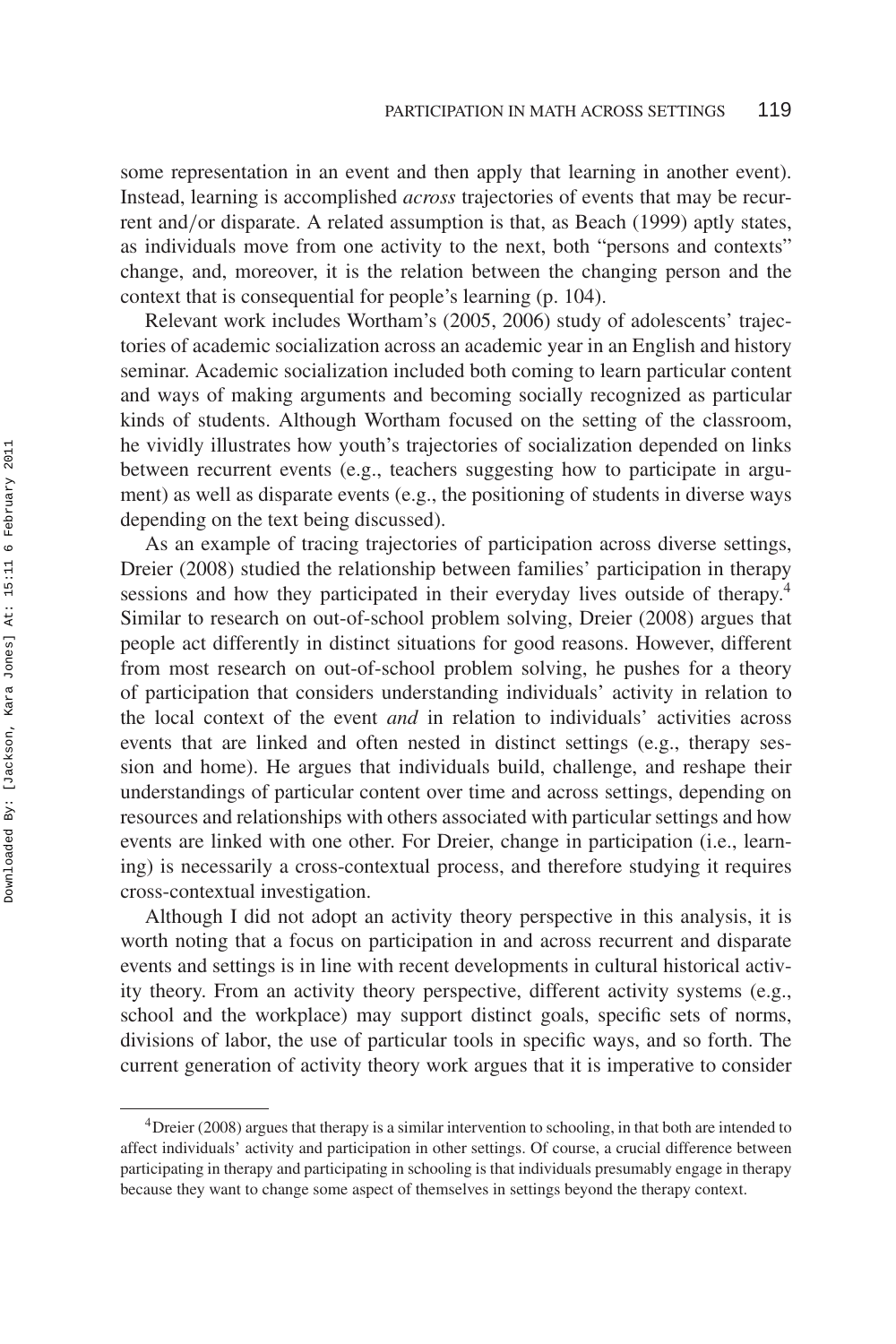relationships between multiple activity systems, for example schools and workplaces, when organizing and designing for learning (Engeström, 2001; Sannino, Daniels, & Gutiérrez, 2009; Tuomi-Gröhn & Engeström, 2003). Activity theorists often describe transitioning between distinct activity systems as "boundary crossing," which may be more or less seamless (Tuomi-Gröhn, Engeström, & Young, 2003). Research, primarily on workplace organizations and vocational education, suggests that productive boundary crossing can be designed for (Tuomi-Gröhn & Engeström, 2003; Wenger, 1998).

To this point, Wenger (1998) suggests that "brokers" and "boundary objects" can aid in the negotiation of meaning that might connect and coordinate the activities associated with two or more divergent systems (Bowker & Star, 1999; Star & Griesemer, 1989; Wenger, 1998). *Brokers* are people who minimally participate in the activity systems that are in need of coordination and who are able to facilitate the negotiation of meaning of elements of one activity system with those of another. *Boundary objects* are immaterial concepts and*/*or material objects that are central to the work associated with the activity systems; boundary objects represent concepts around which people might negotiate meaning that can aid in coordinating the work of the two systems. Aided by brokers and boundary objects, crossing boundaries can, in the most productive cases, involve the creation of new, hybrid spaces in which individuals negotiate and form new meanings specific to a new activity system (what Gutiérrez, Baquedano-Lopez, & Tejada, 1999, have called a "third space").

It is important to note that although coordination can be designed for, it is an empirical question whether people and concepts and*/*or material objects actually serve as brokers or boundary objects (Wenger, 1998). Similarly, as Stevens et al. (2005) note, it is also an empirical question as to whether what may appear to outsiders as a "boundary" is actually experienced as such by the people who inhabit the systems. For example, Stevens and his colleagues suggest that mainstream educational research has tended to compartmentalize students' learning into subject domains, thereby suggesting that students experience schooling as subject specific. Stevens et al. (2005) question whether students might instead develop "blurred understandings of the subjects in the context of the school" (p. 137).

In the analysis I present here, I make an assumption that the classroom and home were experienced as distinct activity systems for Timothy, his family, and his mathematics teacher. However, I also suggest that the nature of activity in each of the settings was heavily shaped by individuals' participation in alternative settings in complex ways. Beach (1999) suggests that a key issue in considering participation in and across multiple activity systems regards the telos of human development. He has suggested that transitions between school and the workplace are fundamentally different than transitions between school and home. Beach describes transitions between home and school as "collateral," in that they involve "individuals' relatively simultaneous participation in two or more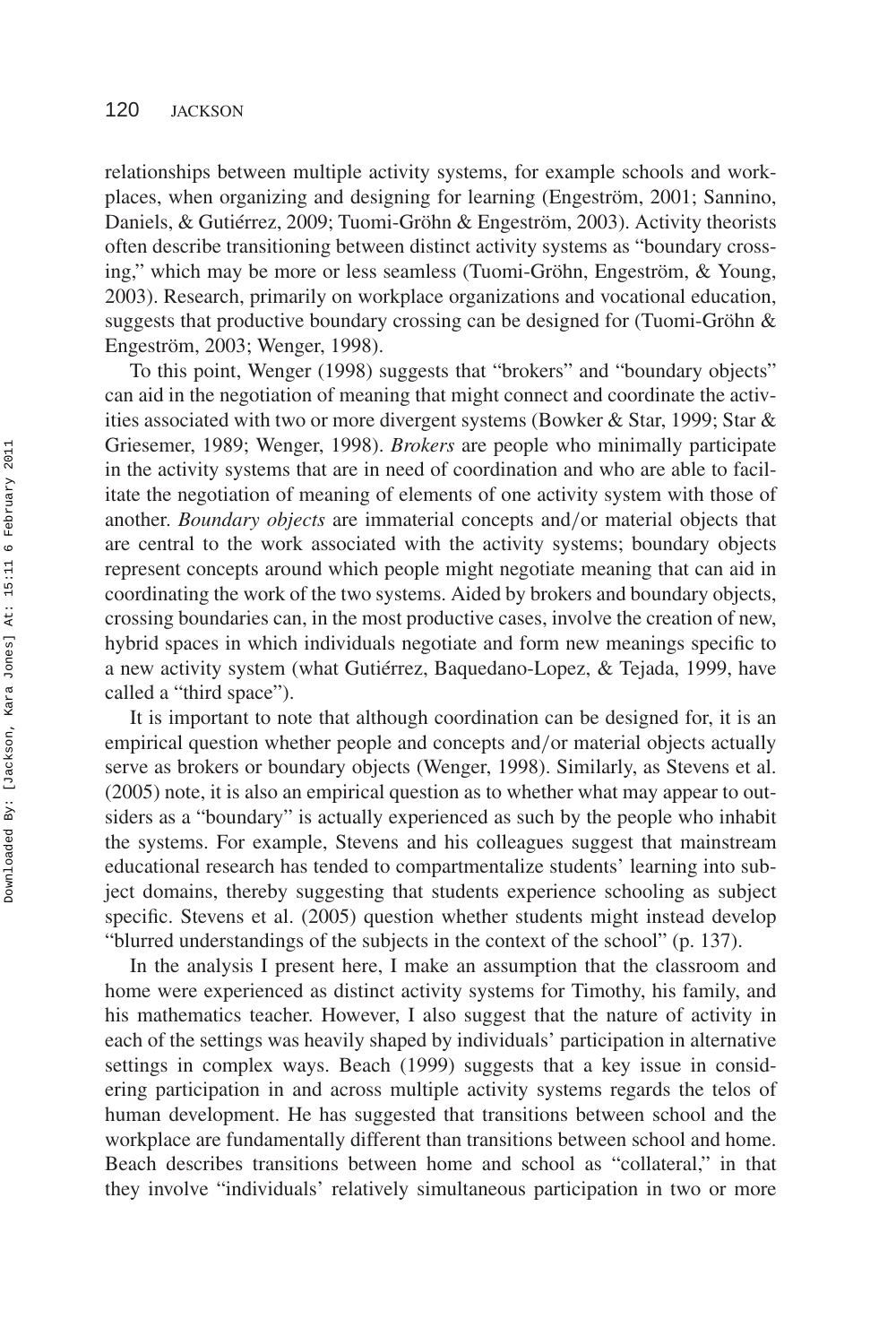historically related activities" (p. 115). He contrasts collateral transitions with other forms of transitions, like "lateral" transitions, in which a person participates in one activity prior to the next (e.g., graduating from a trade program and then beginning work in that trade). Beach argues that although collateral transitions occur more in everyday life than other forms of transitions, they are "more difficult to understand because of their multidirectionality" (p. 115). Given that individuals move back and forth between, for example, home and school, there is not a straightforward notion of what it means to progress or develop, as in the case of lateral transitions.

This analysis is focused on collateral transitions between home and school. Through the case of Timothy, I describe the complex work entailed in participating in school-based mathematics, some of which involves transitioning between home and the classroom. Within the home, I focus on the accomplishment of homework for a couple of reasons. First, homework is by design a mechanism by which the work of school extends into the home. Second, completing homework was a personally consequential activity for both Timothy and his parents (I provide evidence for this claim later on).

#### RESEARCH DESIGN

The methodological implications of conceptualizing participation in an activity as a cross-setting phenomenon include following individuals as they pursue particular work (in this case, school-based mathematics) across settings. The data presented in this article are selected from a 14-month ethnographic study of how two 10-year-old African American children (including Timothy Smith) and their families pursued mathematics within and across home, school, and occasionally neighborhood settings. The focal youth lived in the same neighborhood, attended the same schools, and were in the same classroom in fifth grade.

I used ethnographic methods (e.g., participant observation, interviews, document collection) to document and analyze how the participants (members of both families) experienced and made sense of their participation in and across and their exclusion from a variety of mathematical activity. For the purposes of this article, I focus on Timothy, particularly his participation (including social identification) in his fifth-grade mathematics classroom and its relationship to the accomplishment of mathematics homework at home. The other focal child whom I followed, Nikki, was generally quite successful in school mathematics, and although her mother was involved in monitoring whether she completed her homework, Nikki generally did not encounter difficulties. In contrast, and as is illustrated in the opening vignette, Timothy generally struggled in school mathematics and thus sought help from family members on a regular basis. The fact that transitions between school and home were not seamless for Timothy meant that the conflicts and points of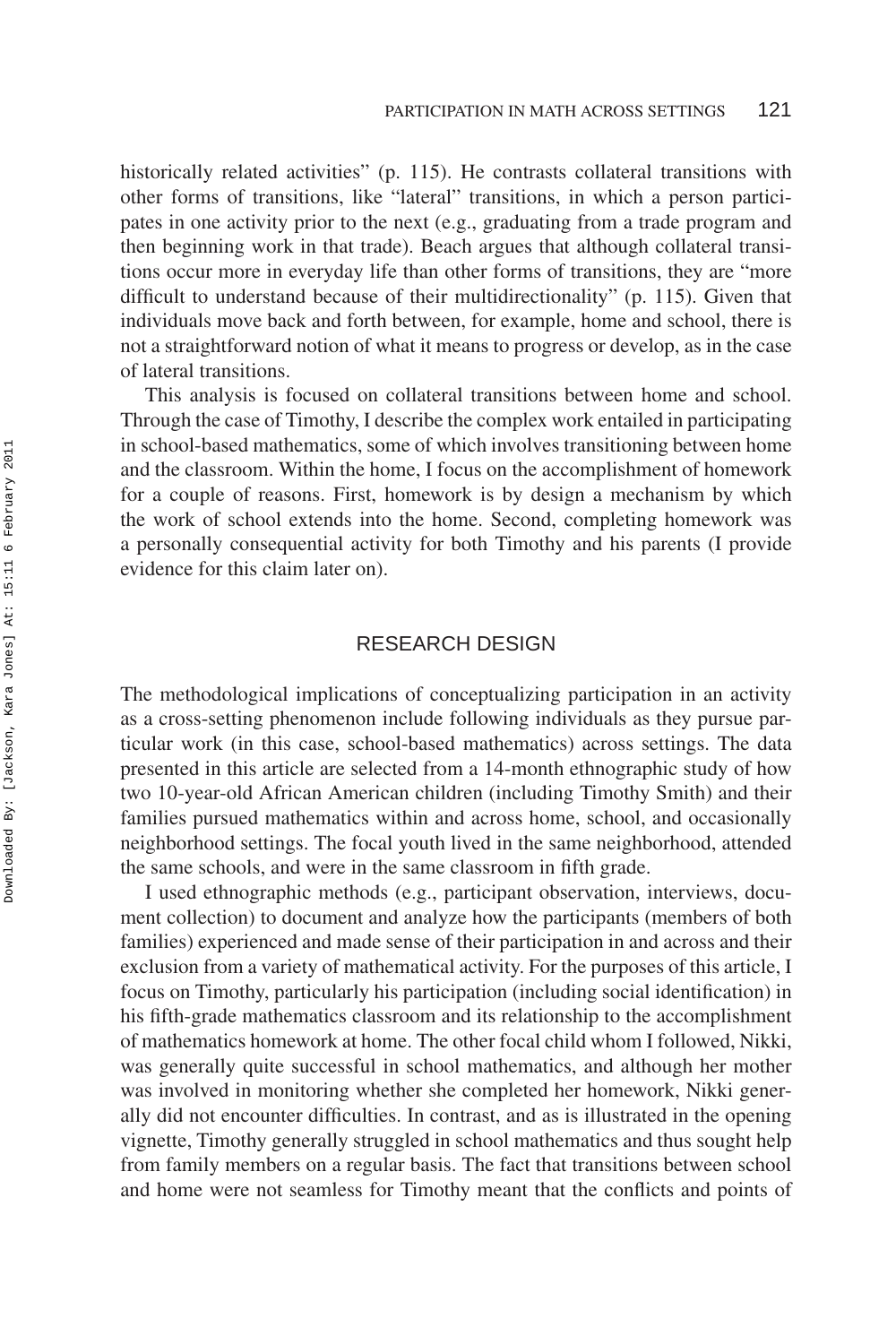contact between school and home were much more visible in the case of Timothy than in the case of Nikki.

I met Timothy and Nikki (and their families) through work with an educational scholarship program. Timothy and Nikki were part of a cohort of 50 children in a Head Start program who were chosen to receive a college scholarship contingent upon high school graduation. In my work with families as part of the scholarship program, I provided mathematics support to struggling youth (including Timothy), to the children's older siblings, and to parents who were either interested in learning about their children's mathematics or had reenrolled in school themselves. As part of this work, I came to know several families very well, including Timothy's and Nikki's. I asked those two families to participate in the study because I had established good relationships with them, the families lived in the same neighborhood, and the children attended the same school. In addition, Timothy and Nikki were quite different in terms of academic success and family composition. I conjectured that they would provide useful contrasting cases in terms of participating in mathematical activity.

For the purposes of this article, I drew from observations in Timothy's home, observations of Timothy in his fifth-grade mathematics classroom, and interviews with Timothy and his family and his fifth-grade mathematics teacher. In what follows, I provide relevant background regarding the research settings described in the analysis. I then describe the collection of data relevant to the analyses presented in this article. Last, I describe my methods of analysis.

#### Research Settings

*The Mathematics Classroom.* I began the study when Timothy was in fourth grade at his neighborhood K–8 school, Maple School. The opening vignette was from Timothy's fourth-grade year at Maple. However, beginning in fifth grade, Timothy transitioned to Johnson Middle School (Grades 5–8), a charter school that was located across the city. Following Timothy to a new school proved useful analytically. Timothy was new to Johnson, and aside from knowing a handful of students who had been at Maple with him and who also chose to go to Johnson Middle School, by and large Timothy was "unknown" on the first day of school. It then became an empirical question as to how he would participate and how he would be socially identified in the mathematics classroom.

Johnson Middle School aimed to serve children of color from economically disadvantaged backgrounds. The school's goal was to provide the youth with access to higher education. Both the principal and the mathematics teacher (Ms. Ridley) described fifth grade as a year of remediation. The mathematics department (in coordination with the charter school network) offered a fifth-grade mathematics curriculum that focused on "basic skills" and took a decidedly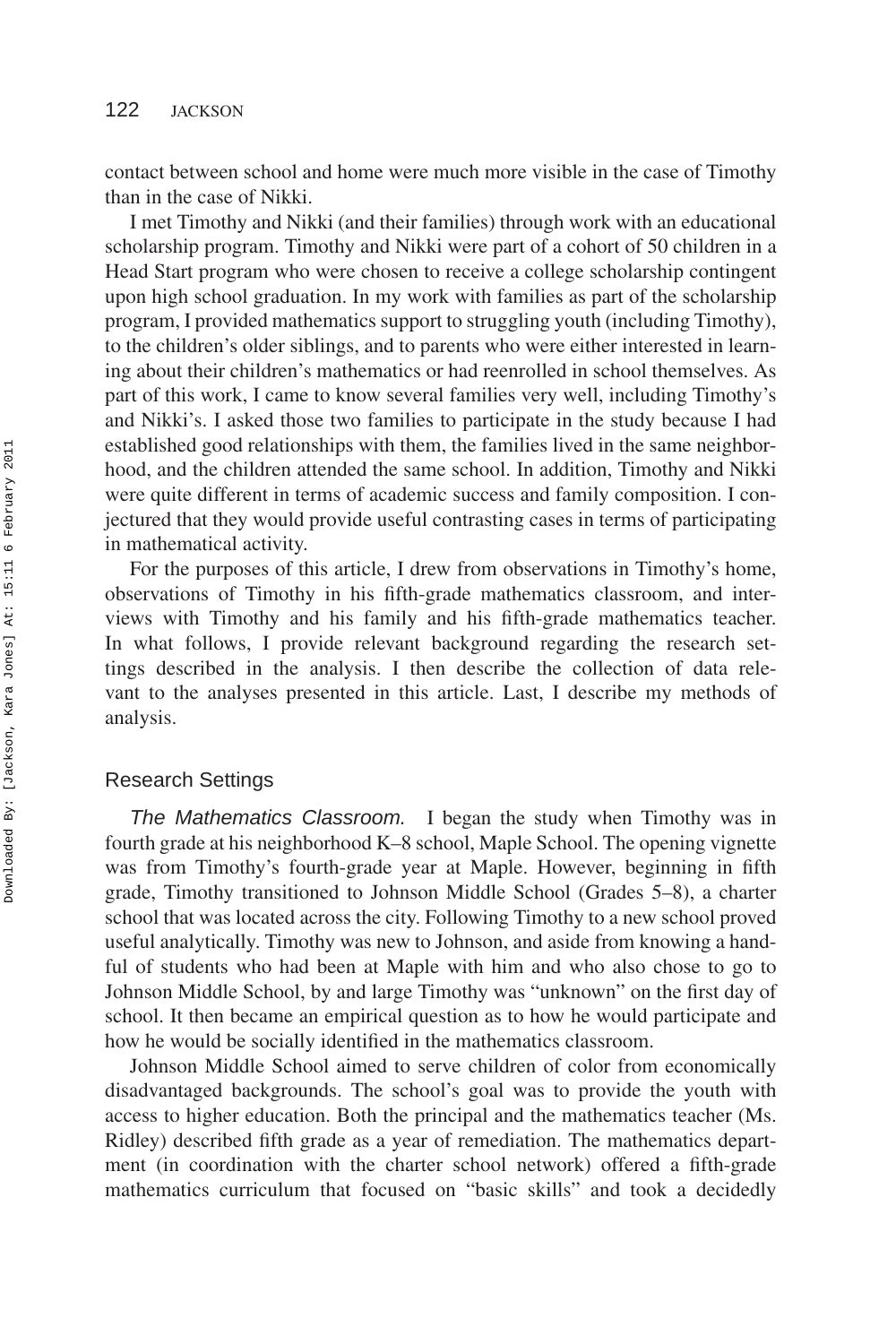procedural approach to the teaching and learning of mathematics. A focus on "remediation" in fifth grade extended beyond academics; school leaders and teachers heavily emphasized discipline in the fifth grade, based on an assumption that the children had arrived at Johnson with undeveloped social and moral habits. As I argue elsewhere (Jackson, 2009), the school's deficit framing of the children's academic and social*/*moral development was rooted in assumptions about the school and home environments from which the students came.

In accordance with the provided curriculum, Ms. Ridley tended to proceduralize mathematics. She taught the children procedures to solve routine problems, she expected that mathematics problems would be solved in a prescribed way, and she neither encouraged nor accepted alternative solutions on most occasions. She focused on "getting the answer" with little discussion of the approach and emphasized speed through a variety of practices in which children who finished an assignment first were rewarded. Timothy was quickly cast as one of the slowest students in the class, and, although he was accurate and often satisfied with following a prescribed solution path, in part because of his speed, he maintained a peripheral position in mathematics across the entire year in Ms. Ridley's class.

Homework was a standard practice across school subjects at Johnson, and it was given extreme social and academic weight throughout the school. Johnson had a policy whereby any child or parent could call any staff member until 9 p.m. every evening for homework help, and each staff member had a school cell phone. Children were expected to complete their homework in prescribed ways, particularly in mathematics. Each subject teacher (math, reading, writing, science, social studies) was required to give an assignment every night. Most teachers expected assignments to take 20 to 30 min. Parents were expected to sign every piece of homework as well as their children's homework agenda every evening. Homeroom teachers checked their students' homework for completeness for each subject in the cafeteria before the children went to their classrooms. I documented numerous times when a teacher berated a child for having incomplete homework, homework that was not neat enough, homework for which the child did not show his or her work, and homework without a parental signature; all of these infractions had severe consequences at Johnson.

For the first few months of the academic year, if homework was counted as incomplete for any of the aforementioned reasons, including because it lacked a parent signature, the child had to wear a colored shirt, remain silent for the day, and serve an after-school detention and complete the homework to avoid further punishment. In December, the Johnson staff voted to change this policy because they found that it was hard to manage. Instead, they devised the following policy: Students earned a lunch detention for their first homework infraction and an after-school detention for their second homework infraction. Throughout the year, the youth I spoke to were fearful of the consequences of incomplete homework;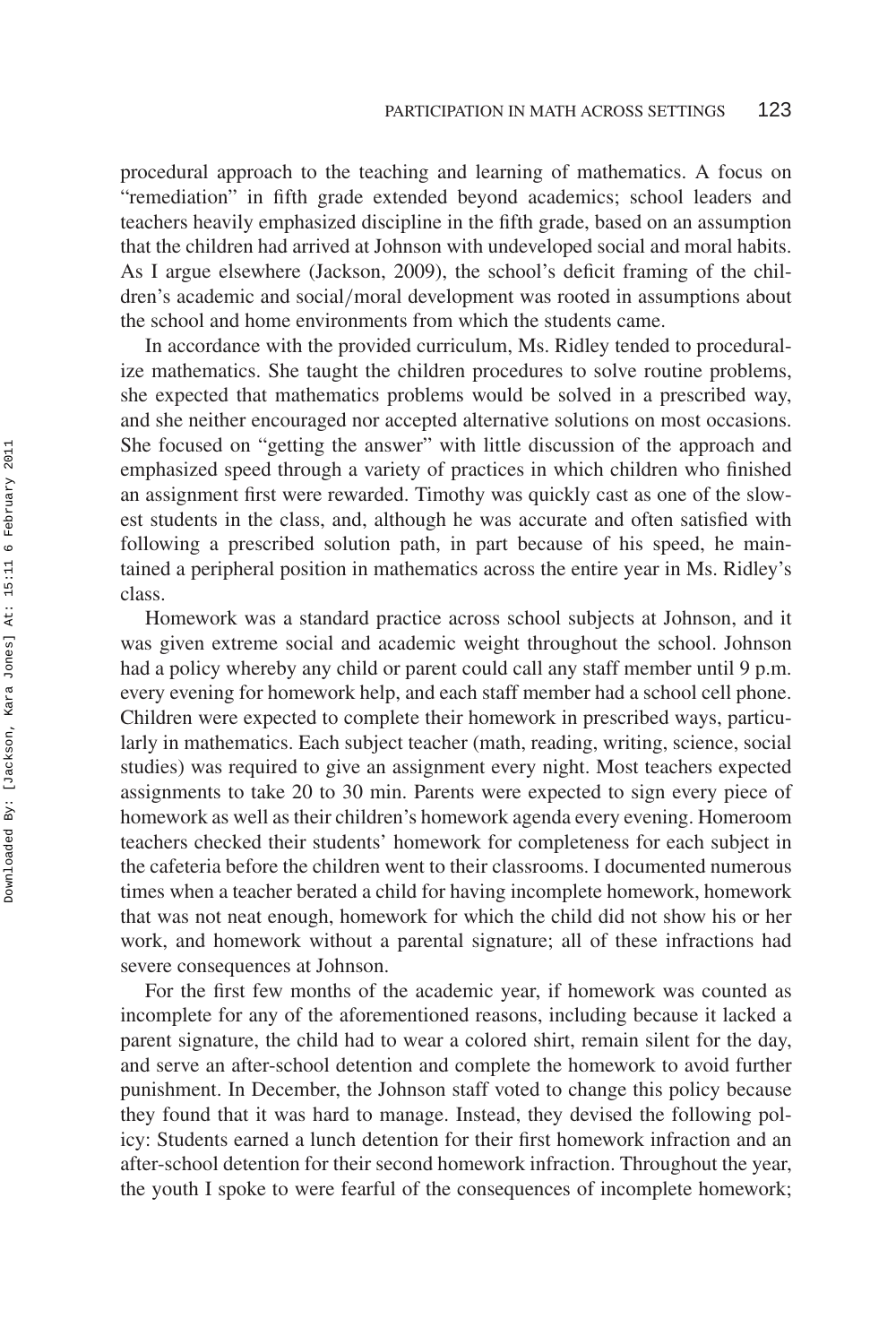completing homework (including mathematics homework) was a personally consequential (Stevens et al., 2006, 2008) activity for Timothy and his parents.

*Homework Time at the Smiths'.* Timothy lived in a low-income, predominantly African American neighborhood in a large northeastern city in the United States. Lucille and George Smith, Timothy's parents, were in their late 40s at the start of the study and had five children, three of whom lived at home at the time of the study. At the beginning of the study, Samantha, 16 years old, was a junior at a neighborhood high school. Timothy was 9 years old, and Pamela was 7 years old and in second grade at Maple School. George was a fireman in the city who often worked nights. Lucille was a regular volunteer at Maple School and was my assistant in an after-school mathematics class at Maple. Lucille and George both grew up in the Maple neighborhood; their house was only a few blocks from their childhood homes. Neither parent had graduated from high school.

As a young child, Timothy had received medical treatment for problems regarding the flow of spinal fluid. He tended to process information more slowly than his peers, and he had developed a stutter. Although Timothy qualified for speech services in school, he did not qualify for special education services. Timothy was generally reserved in school settings. He tended to express himself more easily at home than at school, although in both settings he had difficulty completing tasks quickly.

Over the course of the study, my observations showed that Timothy's mother and father, when he was not at work, were heavily involved in his homework. As illustrated in the opening vignette, an adult (usually Lucille) monitored Timothy's homework while he was at Maple. However, when he went to Johnson Middle School, his parents' involvement in his homework intensified in response to the demands of Johnson. Johnson students were encouraged to do their homework at lunch and in the hallways between classes. Some students managed to finish most of their homework in school and on the bus ride home each day. However, others, like Timothy, stayed up late every weekday evening working on homework.

Within the first 2 weeks of school at Johnson, Mr. and Mrs. Smith instituted a routine regarding the completion of homework. As soon as Timothy arrived home, usually around 6:15 p.m., he opened his backpack, took out his homework agenda and homework worksheets, and gave them to Lucille to review. Timothy typically managed to finish one of his five assignments in school. Lucille often told him to start with his math homework because she knew that this was the one piece of homework for which they often had to consult other resources in order for him to finish. If George was home for the evening, he and Lucille took turns between preparing dinner and monitoring Timothy.

Mr. Smith observed that math was often the most difficult in terms of the support he and his wife could offer because the methods introduced in school were foreign to them. He told me, "Most of his subjects are *...* hard facts, whereas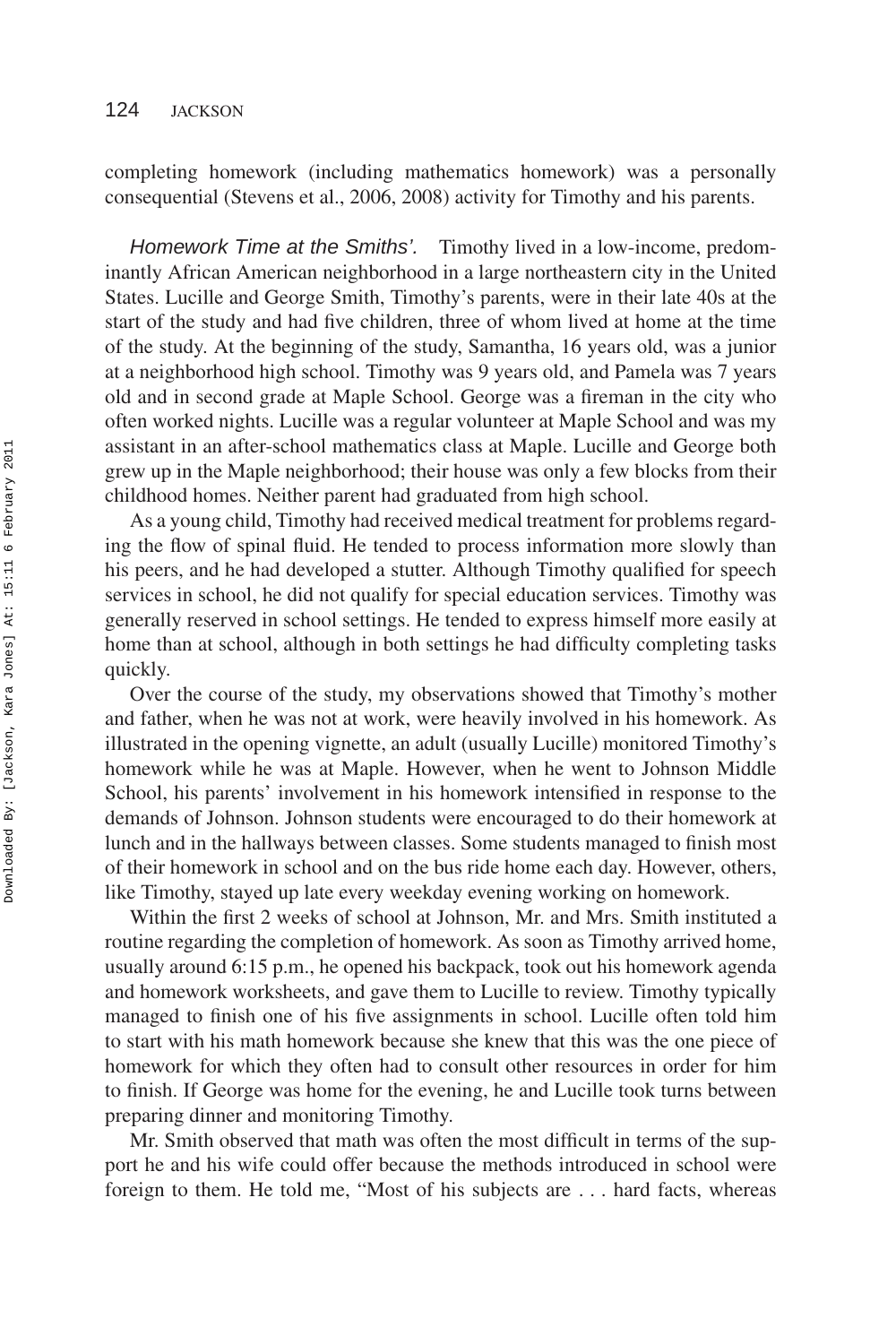some of the math is the *way* you do it" (INT, 4*/*6*/*07). He found they could often look up generic information in books and on the Internet to help Timothy with his other subjects, but the fifth-grade math curricular conventions and pedagogies associated with the curriculum were unique to Johnson. I never observed Timothy's parents actually complete his work for him. In fact, in many cases, they were unsure of the content. However, they felt that one of them had to sit with him to encourage him to "keep going." Homework time had the same general character across the school year, but there were differences in how it was arranged depending on the nature of the content in the homework, Timothy's and his parents' facility with the content, and who participated in homework time.

#### Data Collection

*Home Observations.* Over the 14-month time period, I spent approximately 60 hr in Timothy's home. I visited his home at least two times every 2 weeks, with the exception of the winter holidays. Lengths of observations varied and were shaped by the children's schedules; however, the average length of observation was 1.5 hr. I visited Timothy's home on both weekdays and weekends, although my weekend visits tended to last longer (average 2 hr) than weekday visits (average 1 hr).

My role as a participant observer in the home was shaped by my interpretations of the activities at hand. I tended to fluctuate between observer and participant in activities. I consciously did not attempt to be invisible because it felt unnatural. I knew these families well and had been in both of their homes before and felt that an attempt to act invisible would have compromised my relationship with the families. Instead, I attempted to carefully observe the activity around me, asked questions to help me understand what I was observing, and engaged in conversation as it felt appropriate. I found homework time relatively easy to observe, as the activity took place in a concentrated spot (usually at the dining room table). Occasionally, the parents and children asked me questions, usually only about math, to which I responded. During observations in which there was less focused activity, I typically took on a participatory role, engaging in conversation while carefully tracking the mathematical activity that emerged.

I documented all of my home observations through ethnographic field notes (Emerson, Fretz, & Shaw, 1995). While in the home, I occasionally jotted down memorable bits of conversation or representative words that I hoped would evoke my memory of the event. Then, as soon as I got home, I typed formal field notes. I attempted to capture as much about the observation as I could remember, including conversations.

*Classroom Observations.* I conducted regular observations of Timothy's fifth-grade mathematics class at Johnson Middle School from September 2005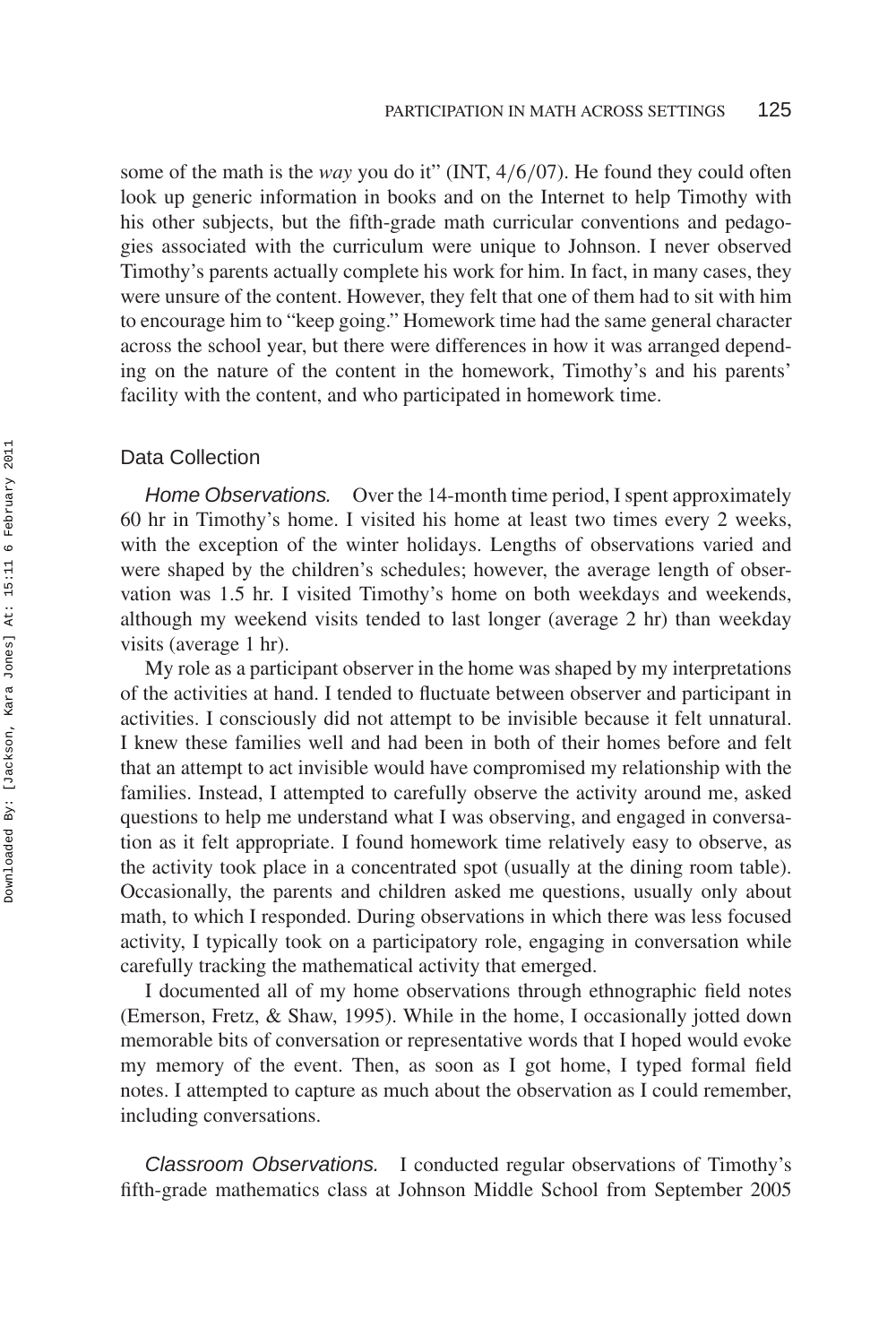through June 2006 on two consecutive days each week. In total, I observed Timothy's participation in his fifth-grade mathematics classroom for approximately 130 hr. I was not allowed to formally observe in other spaces of Johnson Middle School, although I occasionally negotiated with teachers to allow me to observe Timothy in other subject areas. When I initially approached Johnson's principal for permission to observe Timothy, he told me that I was only allowed to observe the mathematics classroom and that Johnson's policy was that all observers were expected to refrain from interacting with the students or the teacher. For the first couple of months, I stayed in the back of the room and did not interact with the students in any way. However, in October, I e-mailed Ms. Ridley, the fifth-grade math teacher, and offered to circulate to answer students' questions during classwork. Ms. Ridley said that she would appreciate my assistance. For the remainder of my observations, I stayed in the back during Ms. Ridley's whole-class instruction and circulated during classwork time to answer individuals' questions. Circulating gave me a chance to see the work that Timothy was producing.

The notes I took while observing in classrooms were much more detailed than the notes I took while observing in the homes. While I was in the classroom, I attempted to write as much as I could. I tried to capture exact conversation as it occurred, patterns of participation related to Timothy as well as other students, and what was written on the board. I then created electronic versions of these classroom observations. I also collected copies of any documents used in the classroom (e.g., classwork assignments, notes to the parent).

*Interviews.* I conducted five audio-recorded interviews with Timothy and five audio-recorded interviews with his family members over the course of the study. Interviews with Timothy tended to last 1 hr, whereas interviews with his family members tended to last 2 hr. The interviews were semistructured and provided a focused opportunity for me to ask questions regarding what had emerged during the home observations and out-of-home observations. I asked about participants' histories with mathematics, particular events that appeared to be consequential to participating in mathematical activity and*/*or their developing social identities, their thoughts about schools and homes as sites for learning mathematics, their senses of themselves in various settings, and their future goals and aspirations.

In addition, I audio-recorded three interviews with the Johnson fifth-grade mathematics teacher over the course of the 2005–2006 academic year. In semistructured interviews, I asked about her changing perceptions of Timothy (and Nikki) over time, particular events that I observed in the class that appeared to be consequential for Timothy (and Nikki) socially and*/*or academically, and her history as a teacher and with mathematics. Interviews with the teacher tended to last 1 hr.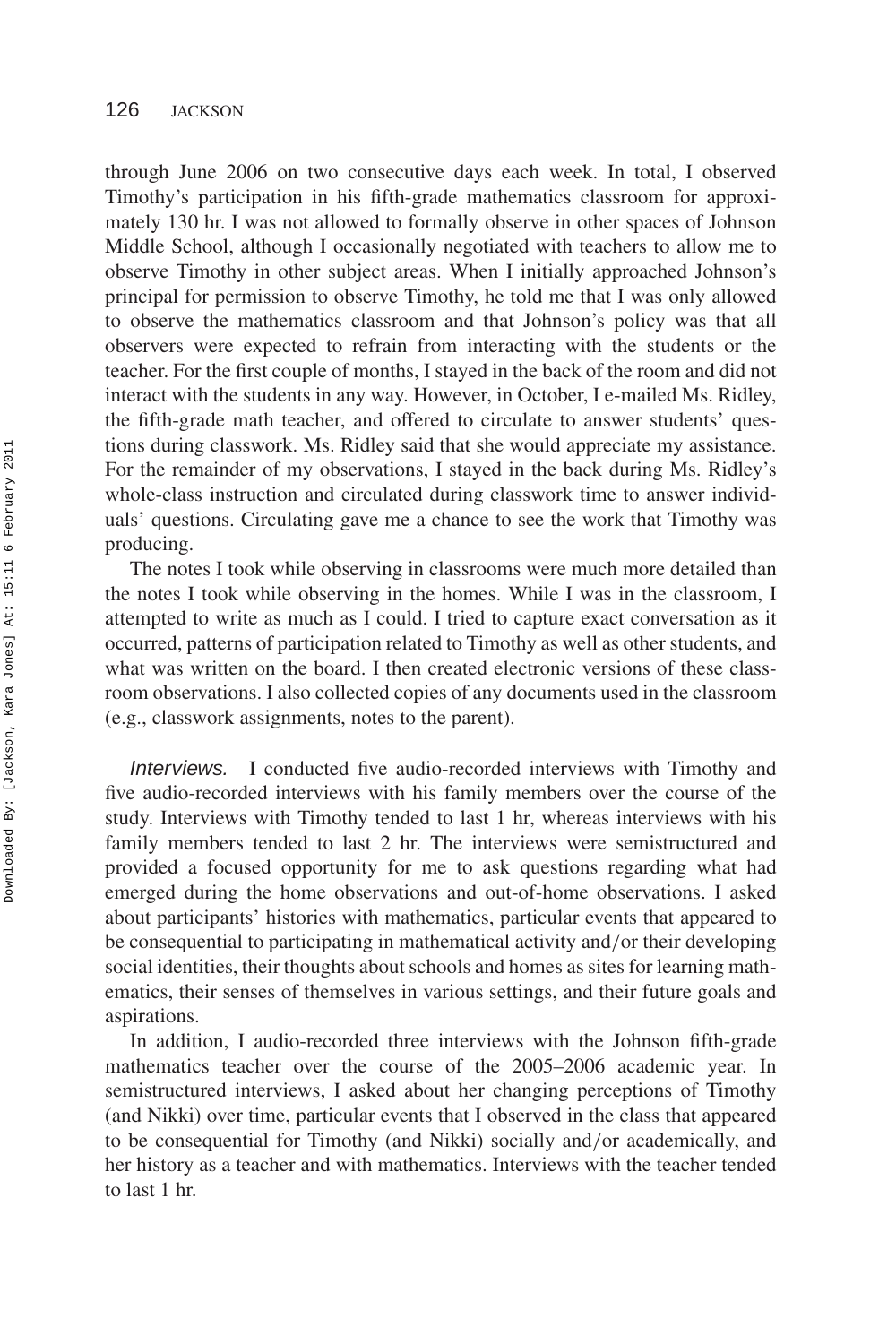#### Methods of Analysis

Two complementary phases of analysis informed what is reported in this article. I first completed an analysis of how learning was arranged for in various events and in various settings and how learning arrangements shifted over time. In accordance with a sociocultural account of participation, and as informed by studies of participating in mathematical activity, I documented configurations of cultural and social dimensions that proved central to Timothy's participation in events that took place in his fifth-grade classroom and home. Dimensions included ideologies concerning mathematics, education, and youth; practices central to the settings; nature of the problems that arose; what doing mathematics entailed; tools available in the settings and the ways in which they were used (and by whom); and co-participants' relationships. Although some dimensions of the settings were fairly stable over the course of the study (e.g., the teacher's ideologies about mathematics), others shifted over time, especially in relation to who was present and the nature of any given problem (e.g., nature of the problems that arose, tools available, relationships between co-participants). Therefore, I also conducted a corresponding analysis in which I traced the stability and instability of these dimensions (i.e., changes in the activity system).

Against an analysis of how learning was arranged for in various events and settings, a second analysis included tracing Timothy's (and other participants') trajectories of participation across events (temporally and spatially) and sometimes across settings to identify patterns in Timothy's participation (and that of other co-participants). In particular, I focused on the configuration of resources that was used in any given event as well as how the uses of those resources were linked to Timothy's (and others') participation in previous events.

Although I was better positioned to notice when individuals drew on resources developed or used in one setting to contribute to problem solving in a new setting, I was still limited in the extent to which I could trace such linkages by the time span in which I conducted the study and the events*/*settings in which it was feasible to observe. It is highly probable that Timothy and his family members drew from events that happened outside the time span and settings that I observed and that events that I did observe were implicated in events that were outside of my scope of observation.

# TRAJECTORIES OF PARTICIPATION IN AND ACROSS HOME AND SCHOOL SETTINGS

In what follows, I provide evidence that Timothy's participation in school-based mathematics was a cross-setting phenomenon in at least two ways. First, I provide evidence that accomplishing school-based mathematics literally extended into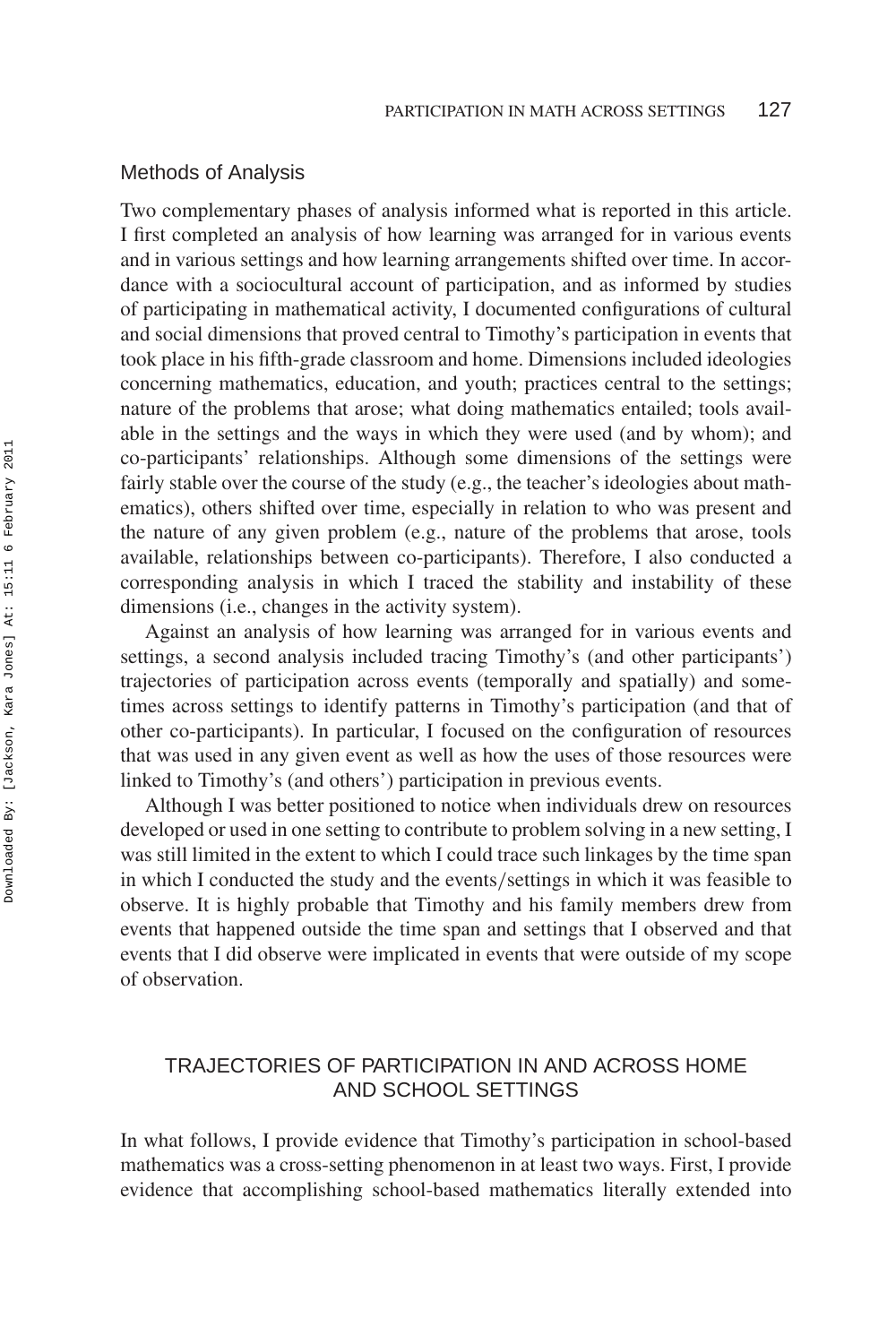#### 128 JACKSON

the home and discuss how individuals recruited resources from their histories of participation in alternative settings to accomplish the work of school-based mathematics. In focusing on an analysis of learning arrangements in the home, I also provide evidence that Timothy's family productively arranged for his learning, although the outcomes varied. (This finding helps contextualize the findings of the second, related analysis.) Second, I provide an analysis of the trajectory of Timothy's social identification in the classroom across the course of the academic year. The goal of the second analysis is to provide evidence that the trajectory of Timothy's social identification in the classroom was in part contingent on his teacher's account of how she presumed learning was arranged for in Timothy's home.

#### Learning Arrangements at Home

To illustrate the nature of how Timothy's learning was arranged for with respect to the accomplishment of homework, I present an analysis of two homework events. The events are representative of the two most prevalent types of learning arrangements I identified in the data: (a) Timothy acts as an advice-seeker, and a family member acts as an advice-giver, but the problem is not necessarily resolved; and (b) Timothy and a family member (or members) act as fellow learners, and the problem is usually resolved. In all homework events, I identified that participants assembled heterogeneous sets of resources to attempt to solve the problem at hand.

#### *Homework Event 1: The Fraction Review.*

Vignette. As mentioned earlier, Lucille was my assistant in an after-school program at Maple for 3 years, including the years of this study. During the 2005– 2006 academic year, Timothy was enrolled at Johnson and did not attend the after-school program at Maple. However, Lucille's youngest child, Pamela, was in our after-school math class at Maple. During the late fall of 2005 and early winter of 2006, we worked mostly on developing our students' understandings of equivalency of fractions. At the same time, Timothy encountered work with fractions, including equivalency, in his classroom.

During our work with fractions in the after-school program, Lucille often acted as a student rather than an instructor. She engaged in the activities the students were doing, and although she monitored what the children were doing, she did so less than when we engaged in other mathematical content areas with which she felt more confident. To introduce the idea of equivalence we folded  $8" \times 11"$  paper into various fraction representations, and the children identified different equivalencies based on the visual representations. We then moved from a three-dimensional representation to a two-dimensional representation. The children were provided with 8"  $\times$  11" whiteboards. I asked them to draw a rectangular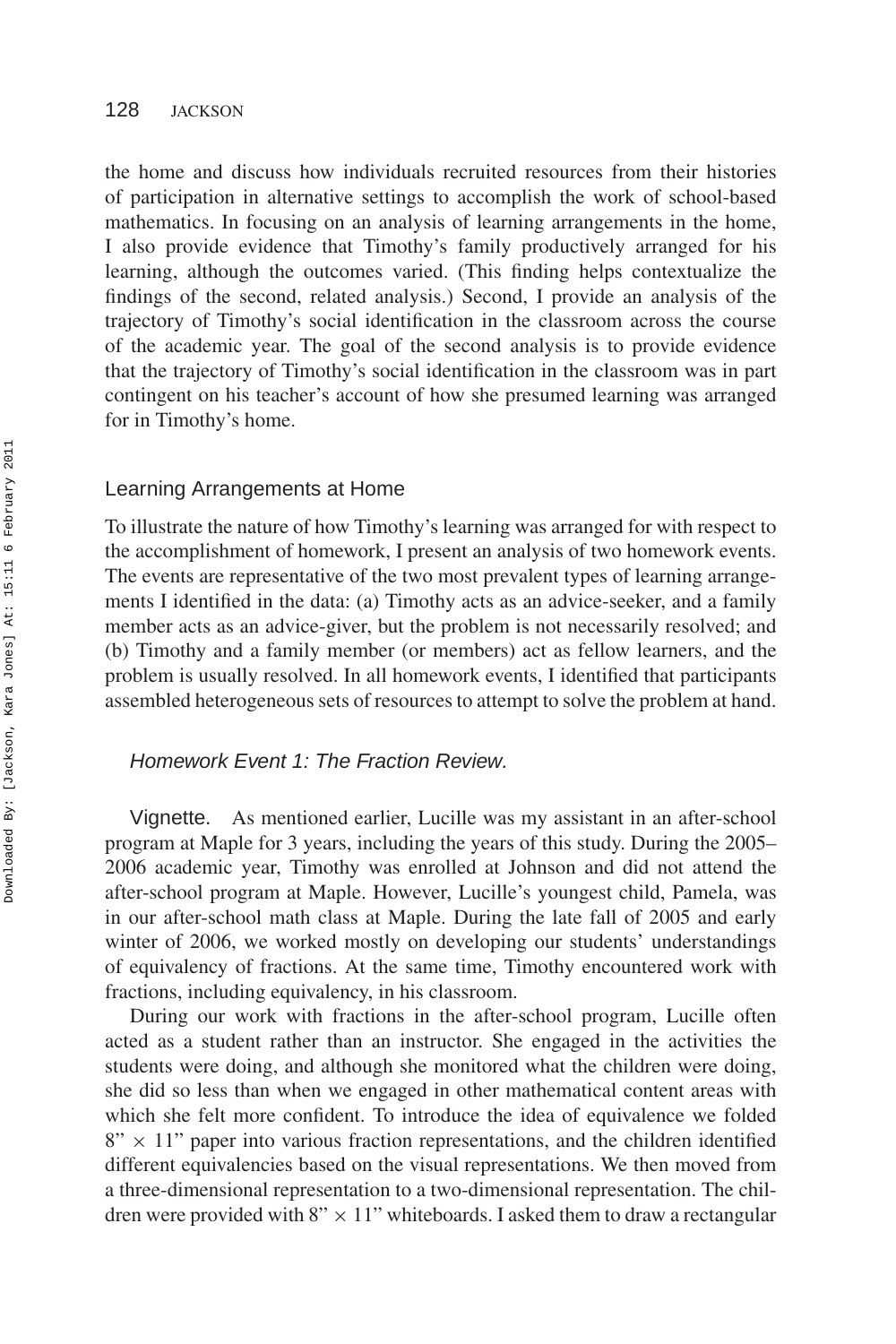shape and to visually represent 1*/*2 of the rectangle. I then asked them to draw a rectangle directly below the first rectangle, with the same dimensions as the first, divide it into fourths, and represent 1*/*2 of that rectangle in terms of fourths. We continued doing this for different fractions, some of which I suggested and others that the children suggested (e.g.,  $1/3 = 2/6$ ;  $5/10 = 1/2$ ). Over the next few weeks, the children drew on this visual model for fractions as we continued to engage with conceptions of equivalence, as well as when we discussed the addition and subtraction of fractions. Lucille began to suggest such models for the children as she assisted them in the classroom.

Meanwhile, from late January through early March, Ms. Ridley worked on similar concepts with her students, although her instruction tended to emphasize procedures and mnemonics and did not make much use of visual models. Ms. Ridley introduced equivalence in three ways: through visual models (FN, 2*/*5*/*06), as creating proportions (FN, 2*/*7*/*06), and as "reducing" fractions (FN, 2*/*8*/*06). The visual models were similar to the ones we created in the after-school program; however, Ms. Ridley drew them for the children as opposed to asking the children to create them. Ms. Ridley spent 2 days working with visual models and then introduced setting up proportions to determine equivalencies, which she called "the algebra way."

As the state test in mathematics grew close, Ms. Ridley created homework sheets that reviewed a series of content areas. On Friday March 24, 2006, Ms. Ridley's homework included word problems, plotting points on coordinate planes, a "fraction review" (see Figure 1 ), and a "decimal review."

Timothy worked on his math homework on Sunday afternoon. He sat at one end of the dining room table, and Lucille sat at the other end. She had photocopied his homework sheet and was attempting to work out the fraction problems (Problems 5–7) on her own. Meanwhile, Timothy looked carefully at Problem 5. Ms. Ridley had taught them to order fractions by creating equivalent fractions based on the least common denominator. However, before they did so, they were instructed to "reduce the fractions, if possible." Timothy found his notes on "ordering fractions." He also noticed the reminder under Problem 7, "Did you reduce?  $\odot$ " He took that as a reminder for all of the questions (Problems 5–7), although, based on my interpretation of the homework sheet, I believe Ms. Ridley intended this only as a reminder to reduce the answer to Problem 7.

5) Order least to greatest:   
6) 
$$
\frac{2}{3} + \frac{2}{11} =
$$
 7)  $\frac{2}{4} - \frac{3}{10} =$   
 $\frac{15}{18}, \frac{6}{13}, \frac{2}{8}$  \*Did you reduce?

FIGURE 1 Fraction review, homework 3*/*24*/*06.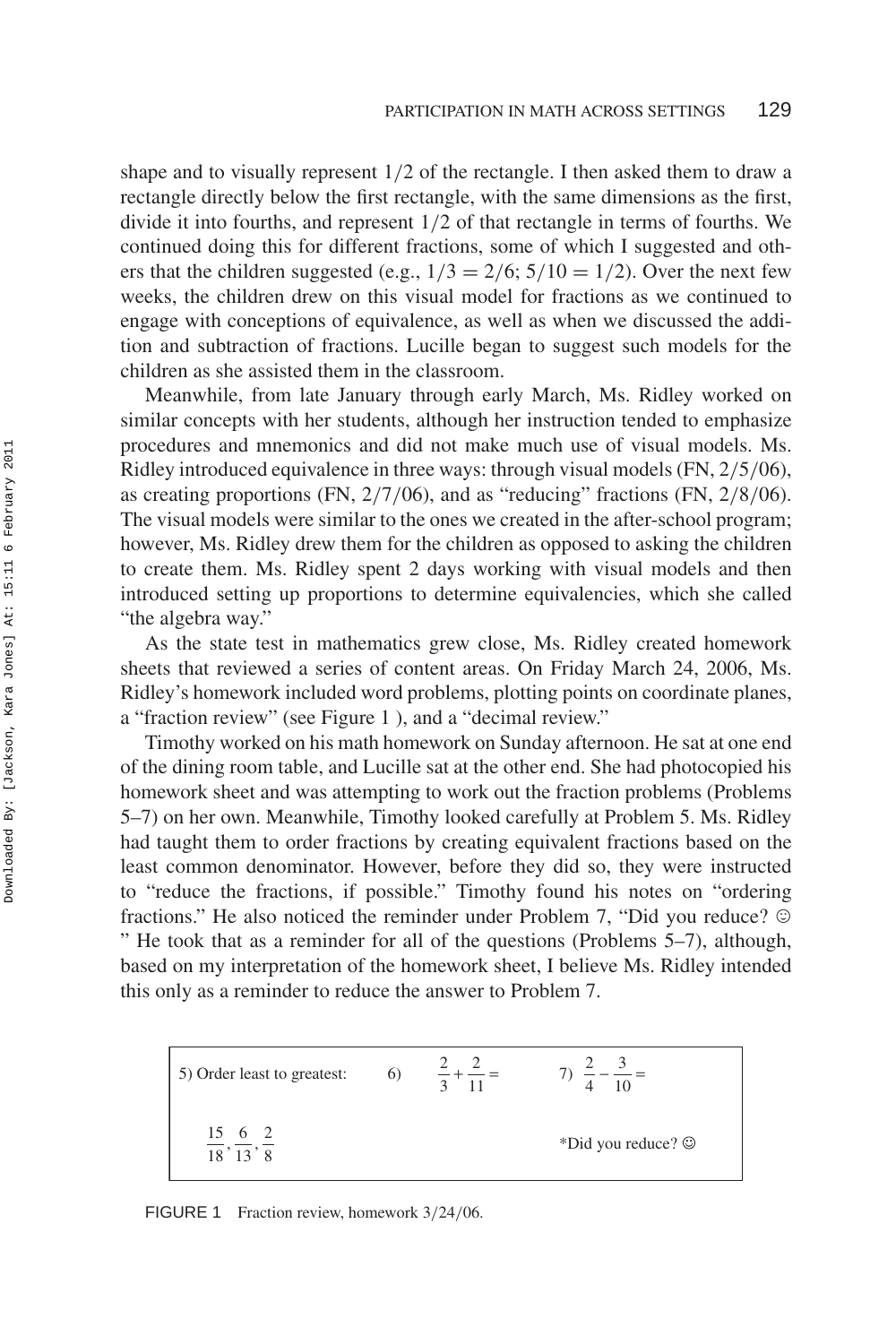Timothy began to reduce the fractions in Problem 5. He easily reduced 15*/*18 to 5*/*6 by drawing on a Johnson curricular convention called "factor shopping." Students pretended that they were shopping for factors in a grocery store and in the process identified the greatest common factor of the denominators under question and then divided the numerators and denominators by the greatest common factor. He then attempted to reduce 6*/*13. He wrote out the factors for 6 and 13 and saw that they did not have a factor in common. This puzzled him—he was convinced that Ms. Ridley's reminder note applied to all of the fractions in Problems 5 through 7. He asked his mother for help.

Lucille suggested that perhaps 6*/*13 could not be reduced. Timothy replied, "No, it says you *have* to reduce!" Lucille asked Timothy to explain how he reduced the first fraction. He told her that he went factor shopping. Lucille asked to see his notes that explained factor shopping. She attempted to make sense of his notes but was unable to do so.

Lucille then told Timothy, "Well, we've been reducing fractions another way in after-school. Let's see if this works." She asked him to sit closer to her, which he did. She took a piece of 8"  $\times$  11" paper and attempted to fold it into 13 equal pieces. After a few minutes, she gave up. Instead, she took out another piece of paper and drew a long rectangle with 13 equal parts and then shaded in 6 (see Figure 2). She asked Timothy what fraction this represented. He answered, "Sixthirteenths."

Lucille then asked Timothy, "Can you find a way to divide this up to make an equivalent fraction?" Timothy looked puzzled. Lucille asked, "How about a half?" She asked him to draw another bar of equal size underneath and to show one half. Timothy was meticulous, making sure the second rectangle was of equal length and width to the first, and then shaded in one half of the rectangle completely (see Figure 3).

Timothy compared the areas of 6*/*13 and 1*/*2 and told Lucille, "They don't match." Lucille looked at the drawing as well and said to Timothy, "Six and six is twelve with a remainder of one. That just don't work, right?" Timothy looked at



FIGURE 2 Lucille's diagram of 6*/*13 (FN, 3*/*26*/*06).



FIGURE 3 Timothy's visual representation of 1*/*2 (FN, 3*/*26*/*06).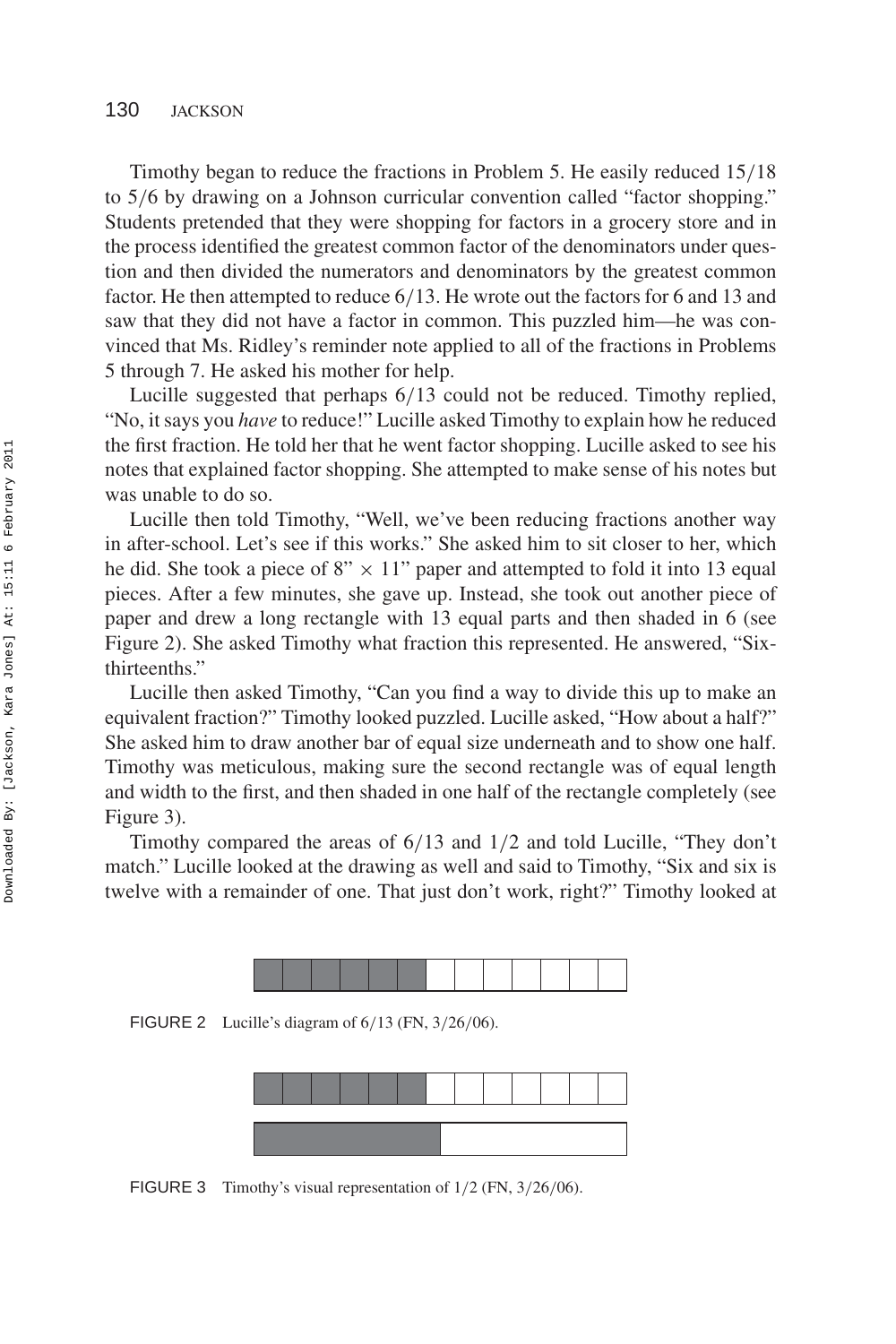her quizzically, and then said, "But it's gotta reduce!" Lucille responded, "I don't think it does. You just showed me it couldn't be one half."

Timothy began to breathe deeply and moved back to his chair. Meanwhile, Lucille asked me, "Kara, this doesn't reduce, right?" I told her that it did not, and she asked me to explain that to Timothy. I told Timothy that I was fairly certain that Ms. Ridley intended the question "Did you reduce?  $\odot$  " for Problem 7, not for Problem 5, and that he had already shown he could not reduce 6*/*13 with his original method of factor shopping. Lucille suggested he call Ms. Ridley and ask her, which he eventually did. However, Ms. Ridley never returned his phone call. Meanwhile, Lucille called another parent, Sharleen, to see if her son could explain it to Timothy. Sharleen said her son had not completed the work yet but agreed that 6*/*13 could not be reduced. Timothy eventually left 6*/*13 as it was, ordered the fractions, and had the correct answers, although he still feared that he had completed the problem incorrectly because he had not reduced 6*/*13. However, the next day, his fears were allayed when Ms. Ridley displayed the answers to the homework problems on the overhead projector and his answers were correct.

Analysis of the learning arrangement. In this event, it appeared that had Timothy not interpreted the assignment as suggesting that he had to reduce the answer to Problem 5, he would have felt able to complete the homework assignment without assistance from his family members. However, Timothy's experience in school mathematics (and at Johnson in particular) framed the fact that he identified a "problem" to be solved—to reduce the answer he found to Problem 5. Timothy feared the consequences of not following the directions on the homework page and thus was concerned that "Did you reduce?  $\odot$  " applied to all problems. Had he not been so concerned with making sure that he adhered to the directions, it is likely he would have been satisfied with leaving his answer to Problem 5 as 6*/*13. Timothy's trouble was not resolved in the immediate homework event, as he remained puzzled and unconvinced of his answer until he saw that his answers were correct in math class on the subsequent day.

The learning arrangement in this event is one that is potentially comparable to the novice–expert relationship. Timothy initially positions Lucille as a potential expert, given that he approaches her when he finds he cannot reduce the fraction 6*/*13. However, to be an expert typically means that one has command over a subject matter and*/*or direct experience with the practice or problem at hand. Lucille has had some experience with finding equivalent fractions, but she does not provide a mathematical argument as to why 6*/*13 could not be reduced. And because Timothy is convinced that 6*/*13 must reduce, he does not trust Lucille's conclusion that 6*/*13 cannot be reduced, thereby calling into question her positioning as an expert. A more accurate way of describing Lucille and Timothy's relationship in this problem is one of giving advice and seeking advice (Lucille is the giver and Timothy is the seeker).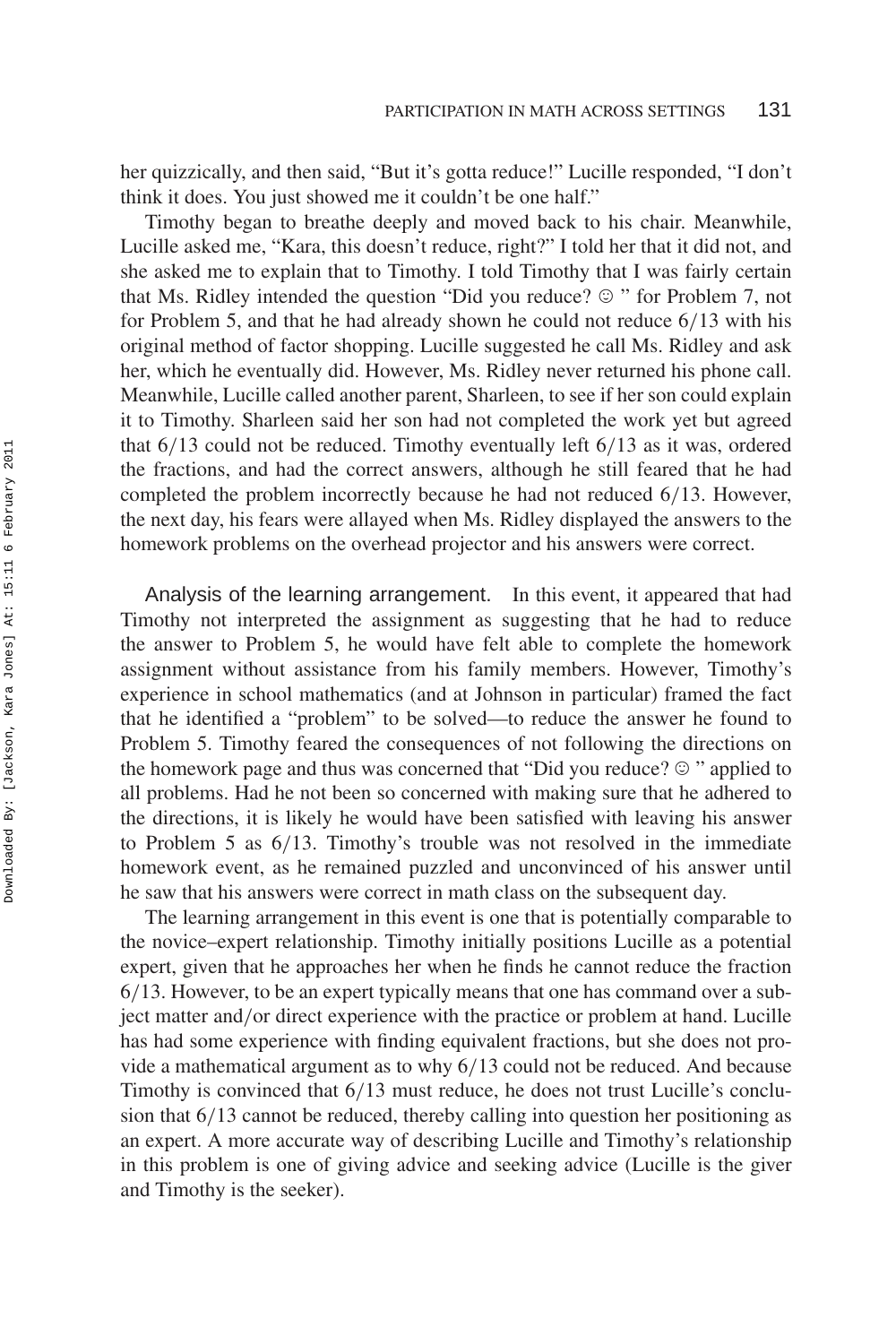Lucille responds to Timothy's problem by assembling a set of diverse resources (e.g., Lucille's experience with equivalence in the after-school program, use of Timothy's notes on factor shopping from the school with little avail, a phone call to another parent, a phone call to Ms. Ridley that was not answered). Together, the unfolding of this event was contingent upon Lucille's and Timothy's trajectories of participation in previous events in different settings and, presumably, their shared participation in previous homework events.

*Homework Event 2: Converting Fractions to Decimals.* The following event from early June illustrates a different learning arrangement, including a different assembly of heterogeneous resources, to solve the problem at hand. This event is representative of the character of the learning arrangement when Mr. Smith took on the role of homework monitor. Because he worked most nights, he did not take this role often.

Vignette. This evening's homework required Timothy to convert fractions to decimals. Timothy, George, and Lucille sat at the dining room table. Lucille looked over Timothy's homework assignments for all of his subjects while George sat next to Timothy. Timothy struggled with the problem "Convert 8*/*11 into a decimal." He first attempted to use his understanding of proportion to convert 8*/*11 into *x/*100, as he had been taught at Johnson. However, he was unable to find a factor to multiply 11 by to result in 100, so he resorted to an alternative strategy that was a combination of what he had learned at Maple and at Johnson. At Maple, they were taught that to change a fraction into a decimal, "divide the numerator by the denominator," and they were given calculators to complete the calculation. However, Johnson did not allow the use of calculators. Timothy then remembered that at Johnson they had recently begun work with dividing whole numbers that resulted in a decimal answer (but not in the context of converting fractions to decimals). He represented 8 divided by 11 on this paper (see Figure 4). Timothy then turned to his father and asked, "How many zeros can I put?" He was referring to how many zeroes he could place after the decimal point to the right of the 8. Mr. Smith told him he was not sure. Timothy then asked me, and I told him he could put as many as he liked, that it would not change the value of the number.

Meanwhile, Mr. Smith went to the Internet site askjeeves.com and typed in "changing fractions to decimals." He also asked Timothy how he was completing the problem. Mr. Smith took out an index card and copied the information



FIGURE 4 Timothy's attempt to convert 8*/*11 into a decimal number (FN, 6*/*2*/*06).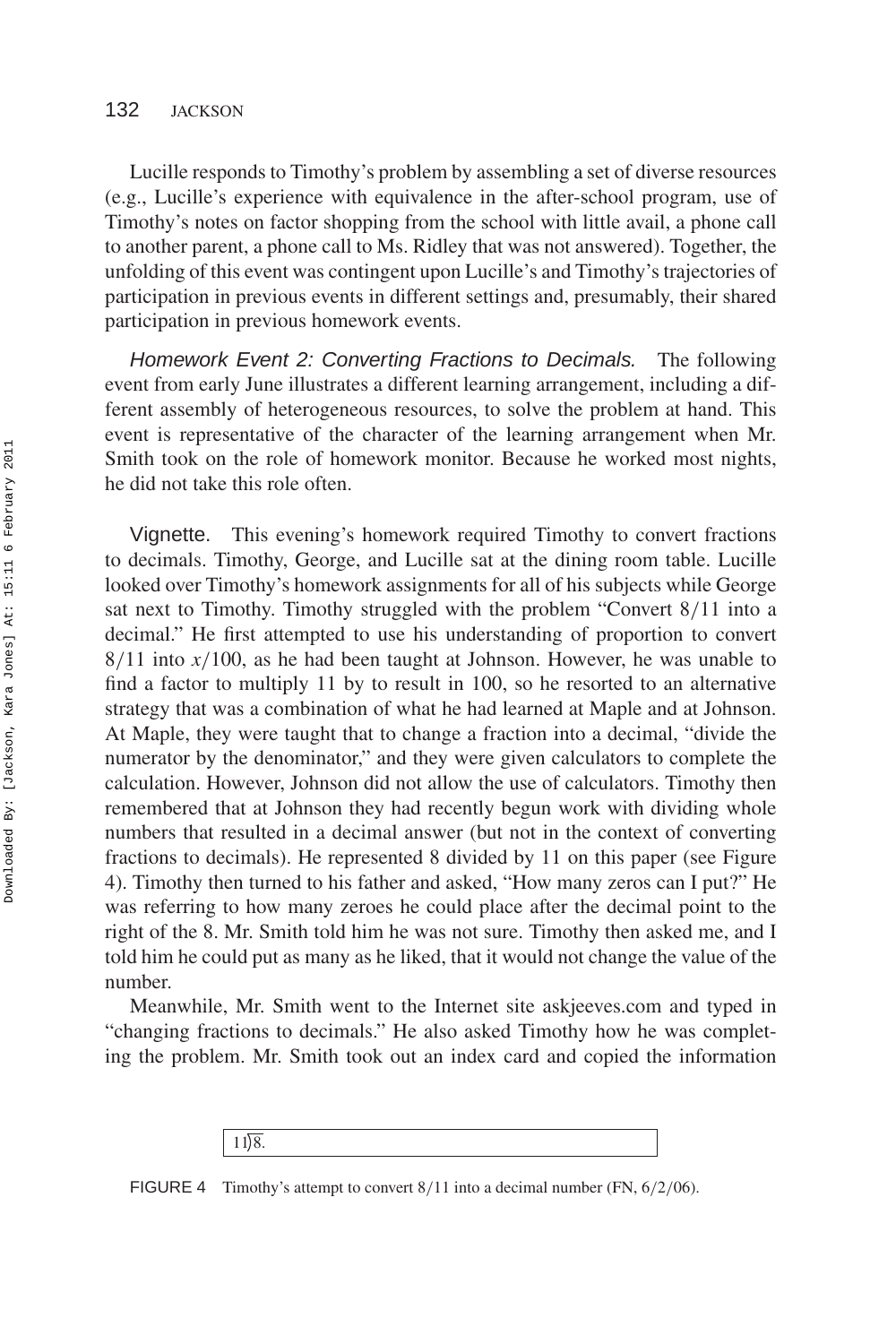the website displayed and Timothy's explanation "divide the numerator by the denominator." Mr. Smith then said, "Oh, that's how you do it. We didn't know how to do it. You know, we learned the old-fashioned way." He said he would save the index card for the future. He then told me, "You know, we don't usually know how to do the math. We ask Timothy, and he can't remember. It's really hard when we don't know how, and he asks us, and we're like, 'We're not in school, you are, you have to come explain it to us."'

Meanwhile, Timothy solved the division problem correctly. Mr. Smith then said to Timothy, "Okay, try this problem." He asked him to convert 23*/*26 to a decimal. Timothy wrinkled his brow and sat still. Mr. Smith said, "It's the same as what you just did." He then wrote on Timothy's paper  $26\overline{23}$ . Timothy continued to sit still. Mr. Smith then said, "Okay, let's do an easier one first so you can get in your groove." He asked Timothy to convert 1*/*4 into a decimal number. Timothy immediately did so, using the same procedure that he had used to convert 8*/*11 into a decimal. Lucille then said, "Okay, now you have to go back to the harder one and complete it. Just do the same thing."

As Timothy worked on converting 23*/*26 into a decimal, Lucille calculated the answer on her calculator. She confirmed whether he was right or wrong as he determined each digit in the answer. Timothy asked her to stop telling him if he was right or wrong. Lucille stopped, and then once Timothy had finished, she confirmed that he was correct. Timothy smiled, and George said, "See, I knew there was a genius in there!" George patted Timothy on his back.

Analysis of the learning arrangement. In this event, the problem, from Timothy's perspective, was how to solve the homework problem "Convert 8*/*11 into a decimal." This is different from Event 1, in which the problem was in aligning Timothy's mathematical solution with his perception of the directions provided in the homework. Also different from Event 1 is that the trouble was smoothed over rather quickly. His problem was resolved, and his father used their interaction as an opportunity to have Timothy engage in an arguably more difficult conversion.

Timothy did not ask his father for help with the larger task (converting fractions to decimals); he initiated George's involvement by asking for his advice regarding a step in the process of solving the larger problem (how many zeroes he could put after a whole number and a decimal point). Once Timothy initiated an interaction, George took notice of the task and explored how to solve the problem for himself (at that point, Timothy had already found a solution path that appeared to work). One plausible interpretation is that Timothy positions his father as the advicegiver (as he did with his mother in Event 1) by asking him for assistance. What is interesting, though, is that once Timothy solves the homework problem, his father then builds on the momentum and asks him to solve another problem, much as an expert or teacher might do.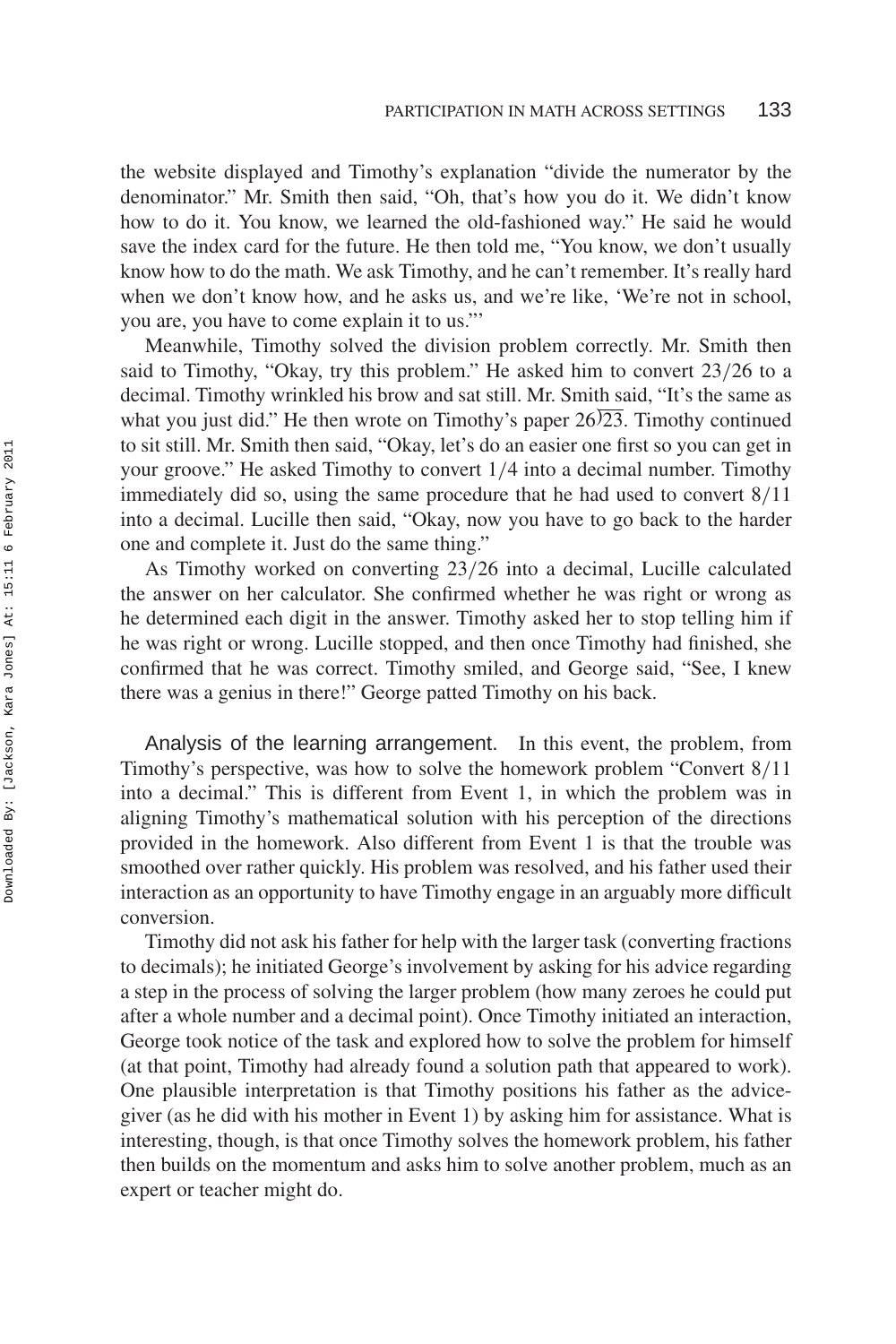In this event, George (and to a lesser extent Lucille) scaffolded Timothy's attempt to convert fractions to decimal numbers very deliberately (e.g., asking Timothy to complete an easier problem, 1*/*4, when Timothy had difficulty converting 23*/*26 to a decimal). What is critical is that they did so *without* an a priori mathematical understanding of what Timothy was expected to do. I saw this on numerous occasions during homework time. For example, recall in the opening vignette when Lucille suggested that Timothy ignore the context of the clock and instead treat the figures as circles even though her understanding of fractions was arguably limited. Although Timothy's parents had limited mathematics content knowledge, they supported his participation in school-based mathematics by assessing the situation, drawing on available resources, and reorganizing aspects of the situation to make it easier for Timothy to proceed. In this case, George learned how to convert fractions into decimals (albeit in a procedural sense) alongside Timothy. In this event, then, I argue that George and Timothy take on the roles of fellow learners rather than novice–expert.

In Event 2, Timothy assembled a variety of resources to solve the initial homework problem, and his father assembled resources to further his own learning and archived them to support the accomplishment of future work. Timothy drew from past instruction at Maple School as well as his current instruction at Johnson, and his father used askjeeves.com and catalogued the information he retrieved in a pile of index cards that Timothy and his parents regularly consulted during homework time.

*Summary of Learning Arrangements in the Home.* These homework events (including the vignette with which I opened this article) suggest evidence of a productive support system in Timothy's home in relation to completing mathematics homework. In response to Timothy's identification of a problem, his family arranges (and rearranges) the situation such that Timothy is better positioned to solve the problem at hand. In support of Stevens and his colleagues' (2006, 2008) findings, I find that although both representative events are aimed at a similar pursuit—that of supporting Timothy to complete his mathematics homework they illustrate slightly different learning arrangements. In neither one is there a clear expert–novice relationship, partly because no one has a secure understanding of the mathematics content in question. And in both events, participants assemble a variety of resources to solve the problem at hand.

The variety of resources used to solve (or attempt to solve, as in Event 1) the problem at hand illustrate clearly Dreier's (2008) argument that a person's participation in one event is mediated not only by the resources, norms, and practices associated with that event but also by the person's past participation in linked events. Each participant in the two events drew on resources and participation in previous events to approach the problem at hand. In other words, participants' use of the various resources (including ideas, strategies, and representations) had histories that extended beyond the immediate setting of the home.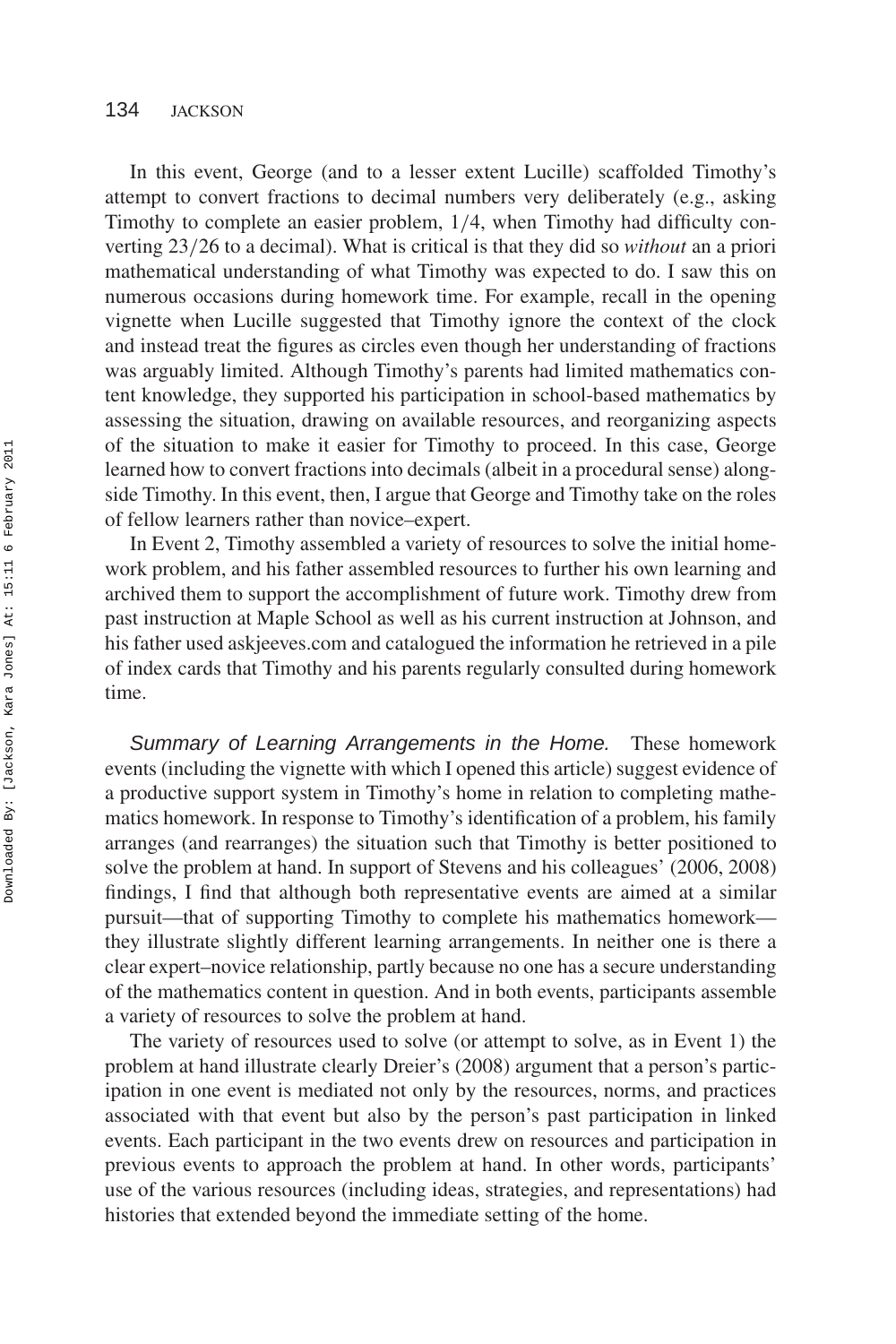In general, what happened in the home regarding homework was clearly in response to the demands of schooling. The completion of mathematics homework was personally consequential for Timothy and his family because of the consequences that would occur at school. Timothy's family deliberately arranged for his accomplishment of homework so that he would not suffer the consequences of not having completed his homework correctly when he returned to school.

Of note is that his family supported the accomplishment of homework without much support on the part of the school (e.g., telephone calls were not answered; his family was unfamiliar with the conventions, like factor shopping, that were associated with the Johnson mathematics curriculum). I found no evidence of brokers that could support the coordination of the accomplishment of mathematics homework at home. Timothy was the only person who participated in the two activities (math class and homework). He could not serve as a broker relative to the accomplishment of homework given that he was the person experiencing the problem at hand. Similarly, I found no evidence of boundary objects that could potentially support the coordination of the accomplishment of mathematics homework at home. The homework assignment and Timothy's notes were material objects available in both settings (classroom and home), however, there was little else that would support the accomplishment of the work involved in the homework assignment across the two settings.

# From Disabled to Coddled at Home: The Trajectory of Timothy's Social Identification in the Mathematics Classroom

I now describe the trajectory of how Ms. Ridley socially identified Timothy in relation to his participation in the classroom across the fifth-grade year. How Ms. Ridley socially identified Timothy was central to his opportunities to participate in the mathematics classroom and therefore his opportunities to learn mathematics. This analysis builds on what I have already established—that participation in one setting is linked to participation in alternative settings that partially structure learning opportunities in the immediate setting. What is significant is that the trajectory of Timothy's social identity in the classroom was in part dependent on how Ms. Ridley imagined (and to a limited extent participated in) what happened in Timothy's homework sessions in his home. Therefore, the trajectory of Timothy's social identification in the mathematics classroom illustrates further how participating in school-based mathematics might be conceptualized as a cross-setting phenomenon.

*Attributing a Lack of Ambition to a Disability.* Across the school year, Timothy tended to complete nearly all work more slowly than the rest of the students. For example, he was one of the last students to complete "morning work," a set of math problems that students were to complete over breakfast before first period began. He was often the last child to go to first period (which was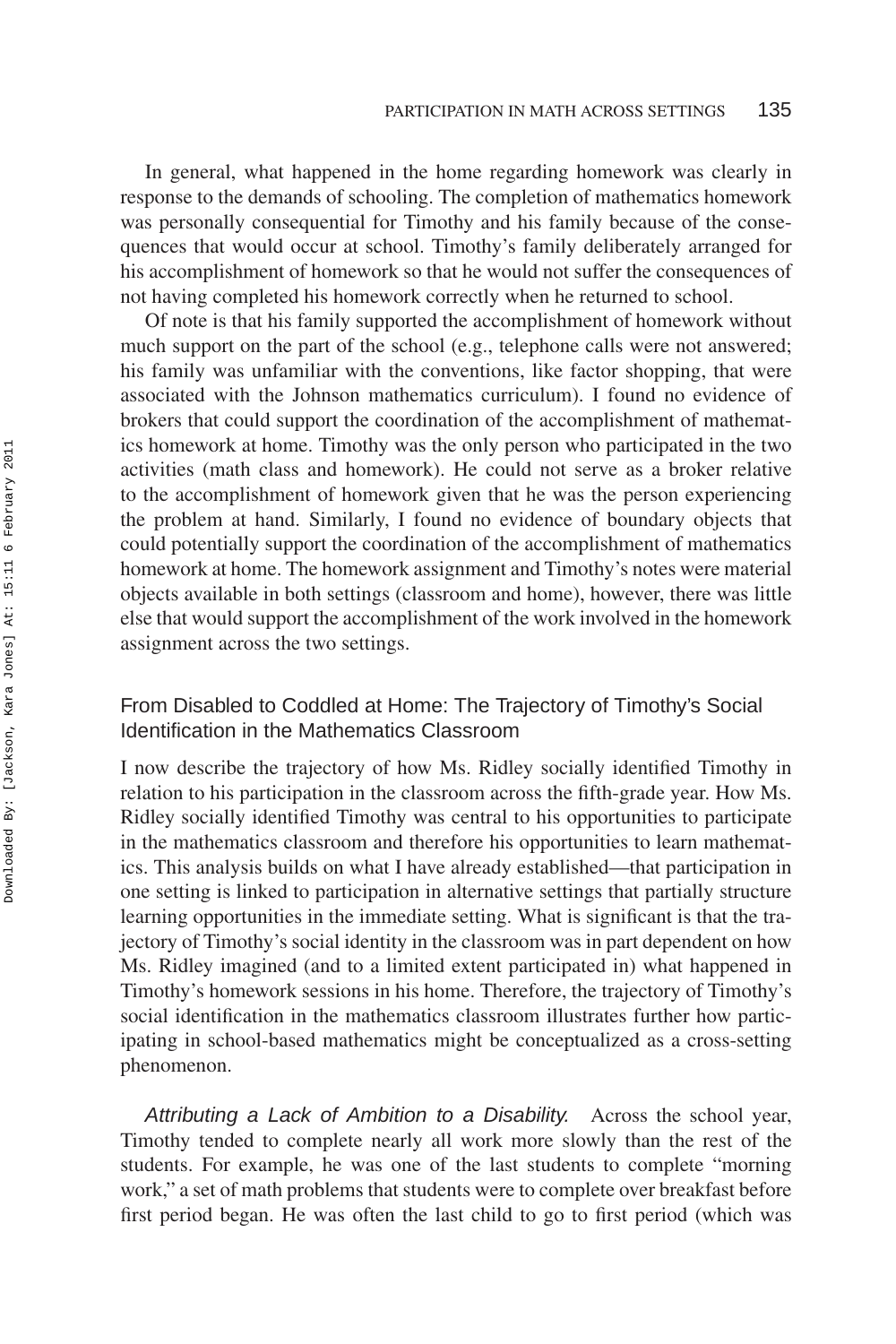mathematics) because he was trying to finish up his morning work. (Students received infractions if they did not complete morning work before first period began.) In class, he often raised his hand to answer questions but seconds after the majority of the class had their hands raised. When he did speak, it was often in a low voice. He told his mother that he did so because he was afraid that he was going to stutter. Occasionally, Ms. Ridley called on Timothy when his hand was not raised. Although he usually took about 3 s before answering her question, I noted that he always answered the question correctly.

In addition to observing Timothy in the classroom in the first couple of weeks of school, Ms. Ridley learned from the Smiths that Timothy tended to process information a bit slowly. In early fall, the Smiths pressed the Johnson staff to test him for special education services. (They had not pressed the staff at Maple to test him because at Maple the special education students were segregated and the special education classroom was reputed to be a chaotic environment.) However, Timothy did not qualify for special education services. The special education teacher at Johnson Middle School explained that in order to qualify, Timothy would have to demonstrate a discrepancy on his performance on a series of tests used for qualifying purposes. He "scored low on all of the tests," thereby disqualifying him from receiving special education instructional services. However, because of Timothy's stutter, Johnson arranged for him to receive biweekly speech services. And the special education teacher included Timothy in the small group of students she serviced in mathematics when possible (usually 3–4 times a week for 30 min*/*session) because she (and Ms. Ridley) found that he benefited from smaller group interactions.

At the beginning of the year, Ms. Ridley described Timothy as limited as to what he could do and reticent to ask for help, and she attributed these characteristics to a cognitive disability. This is not surprising given that the Smiths pressed the school to recognize Timothy as having a disability; in other words, this was an available resource to understand the nature of Timothy's participation in the classroom. In an interview in early October, Ms. Ridley described Timothy's participation in math class as follows:

[It's] not that Timothy can't do the work, it's just that sometimes his disability sometimes can limit what he can do in my class. *...* He doesn't ask for help *...* quickly. *...* I have to, like, coax it out of him. Like, "Are you sure you get this?" "Oh, I'm fine, I'm fine." I'm just like, "No you're not." You know what I mean? "I know you need my help." *...* [H]e can do the work. It's more just like, he's definitely not as ambitious. (INT, 10*/*4*/*05)

She established that Timothy's disability "sometimes can limit what he can do," but at the same time she acknowledged that he was capable of completing the mathematics problems she posed.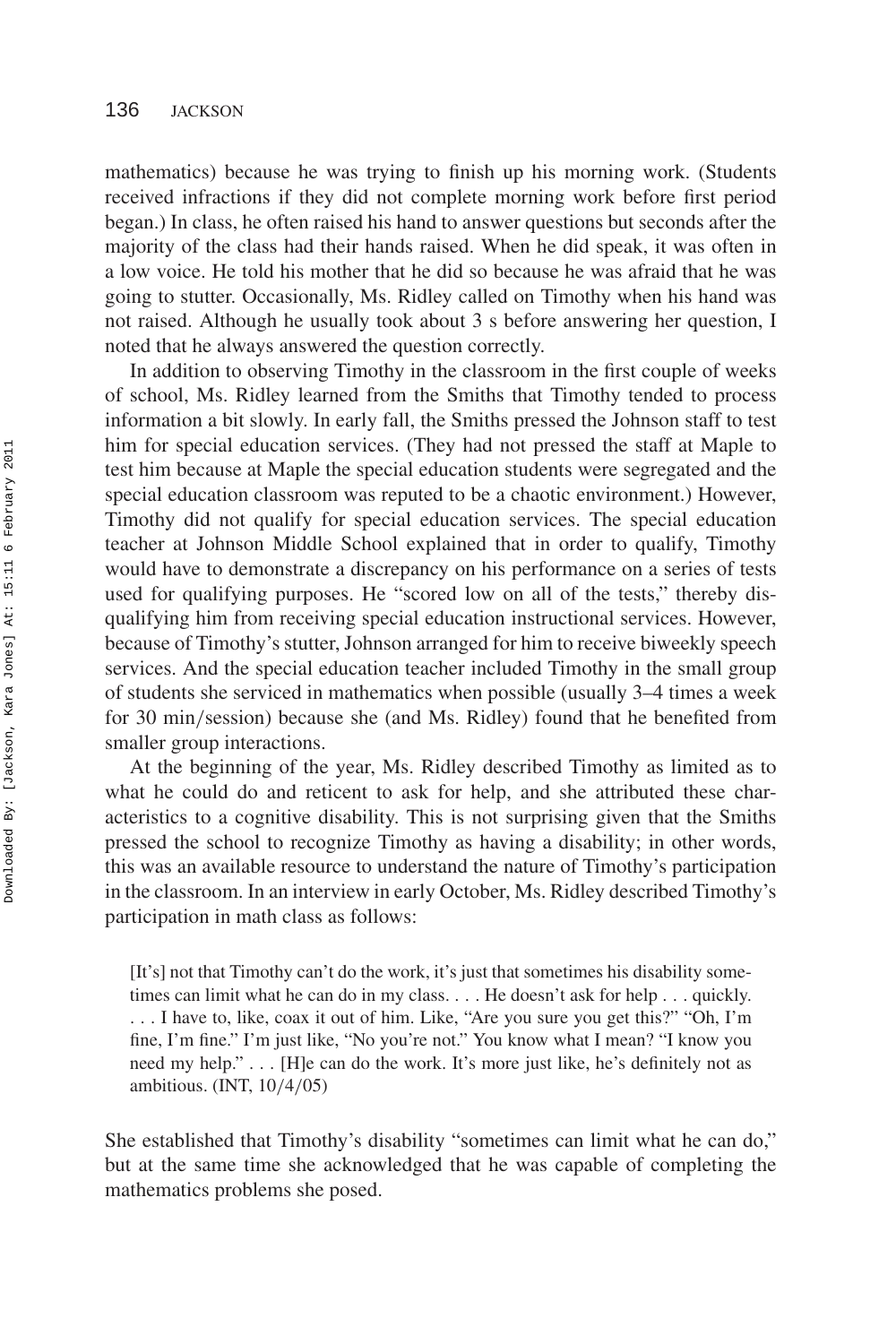However, over the course of the year, Ms. Ridley's explanations of *why* Timothy participated in particular ways as compared to his peers changed. She came to interpret a "lack of ambition" not as a function of any cognitive challenge but as a result of having been "coddled" at home. This identification was due at least in part to Timothy's family use of the Johnson telephone policy during homework time.

*Attributing a Lack of Effort to Participation Patterns at Home.* Timothy's family made use of the telephone in all of the subjects. As was illustrated in Homework Event 1, Timothy's family regularly encouraged him to call Ms. Ridley, and in some cases his parents called. I never observed an instance in which Ms. Ridley answered Timothy's phone call, so the descriptions I provide are based on what the Smiths and Ms. Ridley told me. In the beginning of the year, according to Lucille, Timothy called Ms. Ridley about once every 2 weeks, and she answered his calls. Occasionally, Mr. Smith used the "speaker" function on the phone so that Lucille, George, and Timothy could all hear Ms. Ridley's explanation. In addition, George often shared with Ms. Ridley what they had done to try to address the problem before calling her. He told her about his Internet searches. Ms. Ridley described these phone calls:

The dad will make him call me a lot just for homework help. The parents will make him call and the dad will actually get on the phone and put him on the speakerphone. I hate that, oh god, you got to watch what you're saying. (INT, 3*/*29*/*06)

However, Ms. Ridley told me that the number of phone calls decreased as the year went on and that Timothy called her about three times per 10-week quarter.

In contrast, the Smiths said that they continued to encourage Timothy to call when he had a question, but Ms. Ridley (and Timothy's other teachers) rarely answered or returned their phone calls.

- Lucille: And then you call, and I'd say eight times out of ten, they don't call back. What were you doing today? What do you want us to do with the homework? You get a message and you don't get no call back. So you do your best. *...*
- George: Yeah [the principal says] "We do our best." Gotta do better, gotta do better.
- Lucille: Well, my thing was when they first offered that [cell phone numbers of teachers], as a helping hand, it sounded great.
- George: Sounded great.
- Lucille: Sounded great. And if you don't get feedback, and I'm here, waiting staying up until 10 or 11 o'clock waiting for that feedback *...* I call you at 7 and I'm giving you a couple of *hours* to call me back.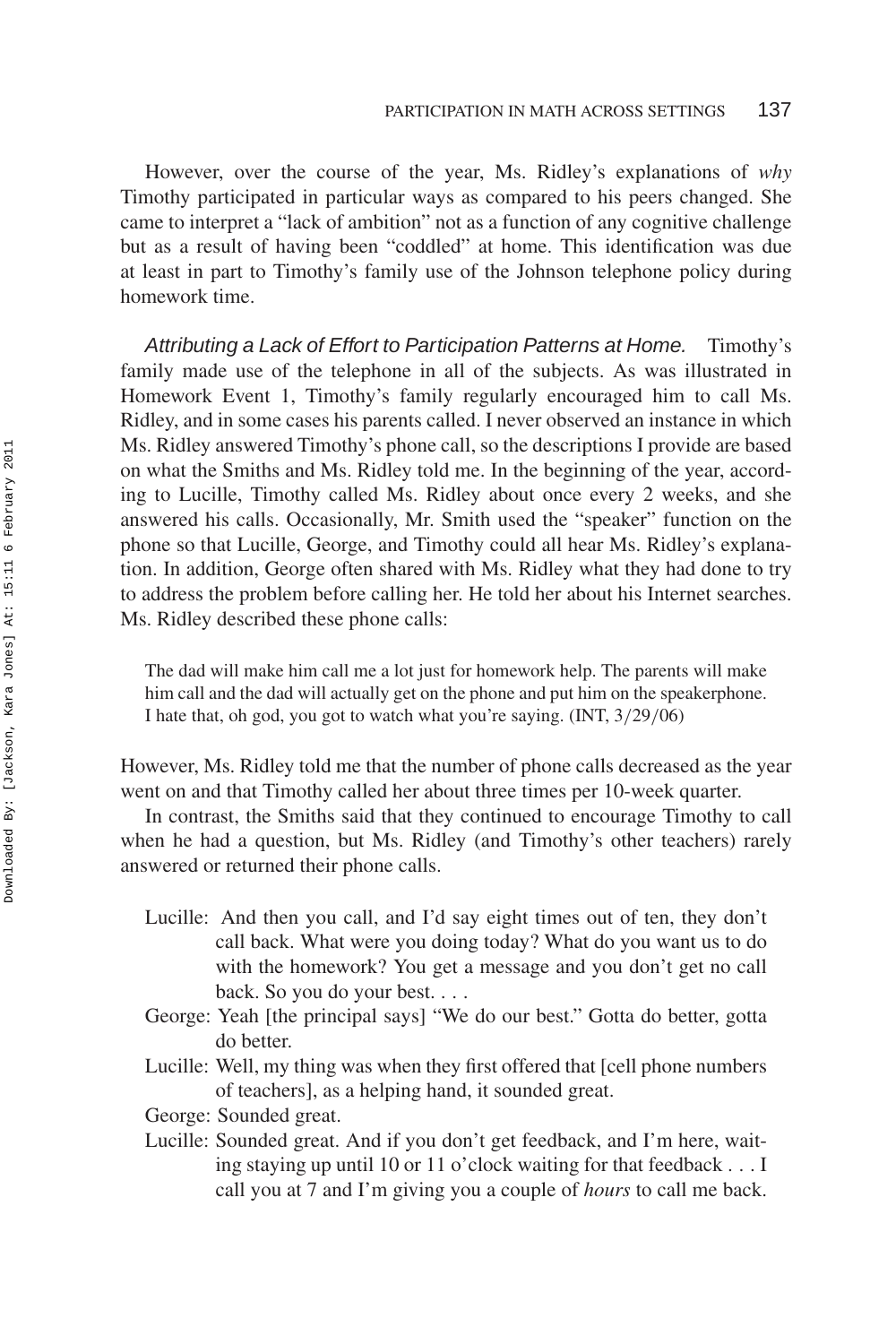*...* 'Cause I got a concern here that I'm trying to call you about with the work, and if he doesn't know, I don't know, then I need to know that, you say "find a way," then I'm trying to find a way, and that's your main slogan. "Find a way." You know, then what else are you to do? (INT, 4*/*6*/*07)

In addition to calling for help with math homework, the Smiths also contacted Ms. Ridley when they had questions regarding non-math-related events because she was Timothy's homeroom teacher. On at least two occasions, Mr. Smith drove to Johnson to find out why Timothy had to stay after school for a homework detention. In both cases, it was because the Smiths had forgotten to sign a homework assignment. They thought that it was unfair to Timothy to have to stay after school because they had made a mistake. Johnson staff did not waver, and it seemed likely that the Smiths' questioning of the school policy influenced how Timothy was positioned in the school as a whole, and particularly in Ms. Ridley's class.

At the end of March, Ms. Ridley said that she felt Timothy was "working a little harder" than he had in the past but she was unsure as to why. She described his parents as helpful and again characterized Timothy as able to complete the work. Ms. Ridley noted that she did not need to prod him to do as much and summarized these observations as an improved "work ethic."

Timothy continues to work very hard. He is very fortunate, I think his father and his mother are very helpful with his homework. I will say, I feel like he's working a little harder than he was and I don't know why. I really don't know where that's coming from. For a while there, I would have to force him to do classwork. I don't feel like I'm in that same boat anymore. And it's kind of just been this gradual progression and I don't know if it's just because we've been in contact with the dad, or because he's finally realized, eight months later, that he can't just sit here and do nothing. I would say for him, it would be work ethic has improved with math.

However, in the same interview, although Ms. Ridley initially characterized his parents as helpful, she then described what she believed to be the root of Timothy's tendency not to put forth enough "effort"—being "babied at home." And, similar to Timothy's teacher at Maple, she described him as having a personality characteristic of a special education student.

He pretty much understands, I'm not worried about his ability in math. I'm just more concerned about his effort level. *...* And I think Timothy is a little bit babied just based on the homework. And that can affect personality, if you're babied at home. And I think that's probably why he didn't fit in here at first, because none of the teachers here are going to baby a child. We're not gonna hold anybody's hand and he, I think, spent a lot of time either getting his hand held or he's used to it at home. It was kind of a negative clash. He's got some room to grow, but I do feel like,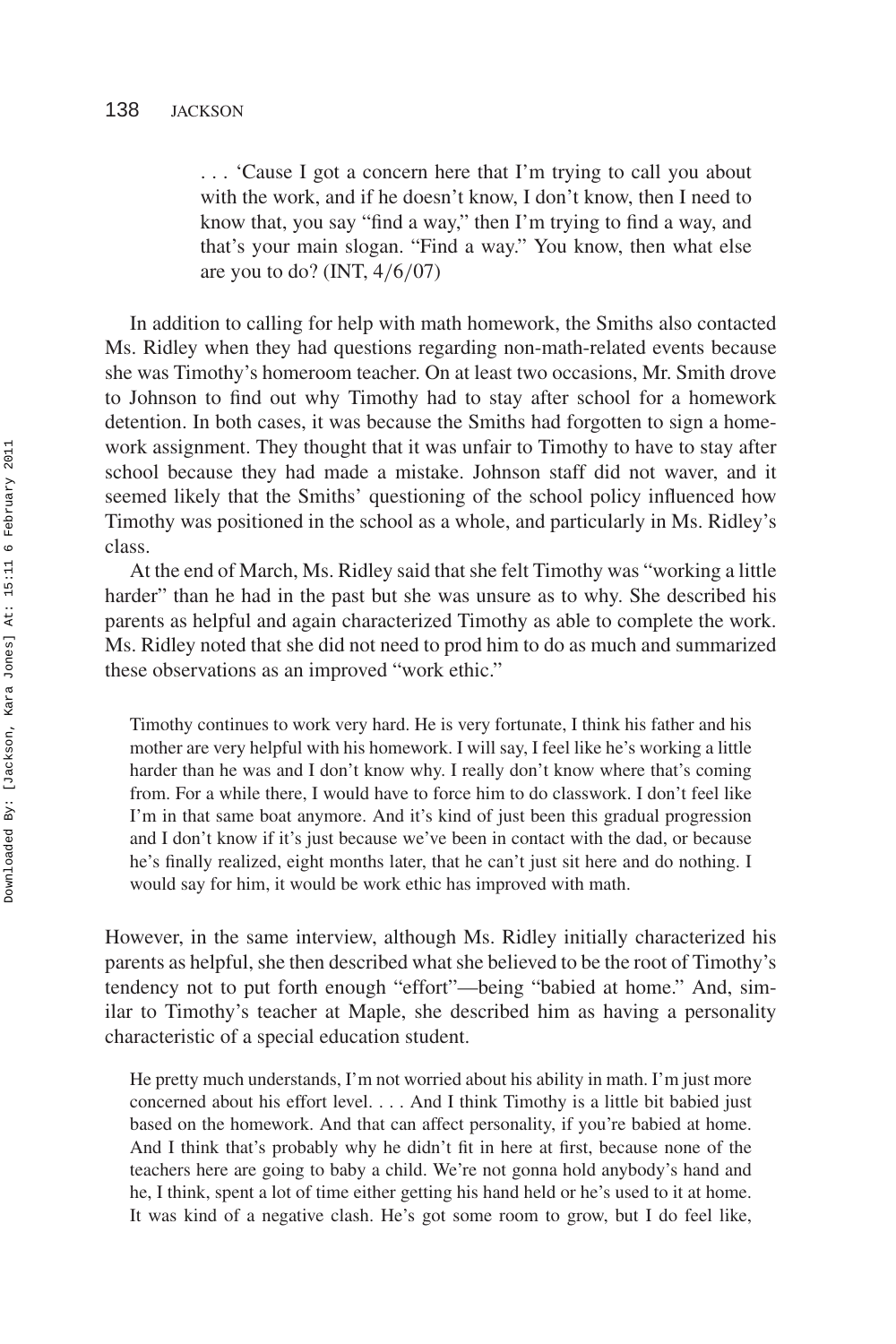Timothy isn't special ed, he's just speech, which is really easy to fix. *...* I don't even think he's low. He's just got this personality that's like special ed characteristic personality.

She then described how she imagined homework unfolded in the Smith home.

To me, I don't even know if the speed is the disability, I feel like in a way it's like this baby thing. Like speed it up man. I don't know if it is a disability. I can visualize him doing homework at night and it taking 3 hours because he's just putzing. I don't think this child has a problem, I think this child has just been allowed to take his good old time on everything and then he comes into an environment like this where it's just not okay. We've had many run-ins with his dad complaining about stuff we're doing here. And it's like, you know, if you don't want to follow our rules, take him back to Maple. But you obviously want him here for a reason. So when we come up with something and we have a certain rule that you don't feel good about, our school works, we must be doing something right. I in a way feel like he's been mislabeled and not pushed because of his personality, and the stuttering too. I feel guilty sometimes, I call on him in class and he gets all anxious. But he's getting a little better. (INT, 3*/*29*/*06)

Similarly, in an interview on the last day of fifth grade, Ms. Ridley noted progress in terms of Timothy's participation across the school year. However, she described times when he did not participate, which she described as "not putting forth any effort." She then attributed this supposed lack of effort to his parents' behavior, which she described as "coddling."

Like, he doesn't raise his hand. And the argument we make here is, he should be raising his hand whether he knows the answer or doesn't know the answer. So like regardless, your hand should be up. You should be ready to answer a question or you should be ready to ask one. And he never raises his hand. And then the dad will get upset because he [does not get report card points] for effort. Well he doesn't raise his hand. He's not putting forth any effort to answer my questions. He got a little bit better towards the end once we talked to his parents, but not enough to really make up for the fact that the first few marking periods [he was] nonexistent. You wouldn't even know if he was slumped over and died, just because he didn't make any kind of moves. And that's hard. You put him with a partner and the partner's ready to strangle his neck because he's not really doing anything. He needs, he needs a fire under his butt. Some kind of umph to like push him and he doesn't have that. I think his parents try to do everything for him. It's sort of got to come from within. There's only so much we can do without doing it for him, and then that's part of the problem. He's been coddled for so long. (INT, 6*/*12*/*06)

What I have shared here came out of private conversations that I had with Ms. Ridley. However, on a few occasions she also publicly identified Timothy's family as overly involved in his work in conjunction with identifying Timothy as using unsanctioned resources to complete homework. For example, in late February,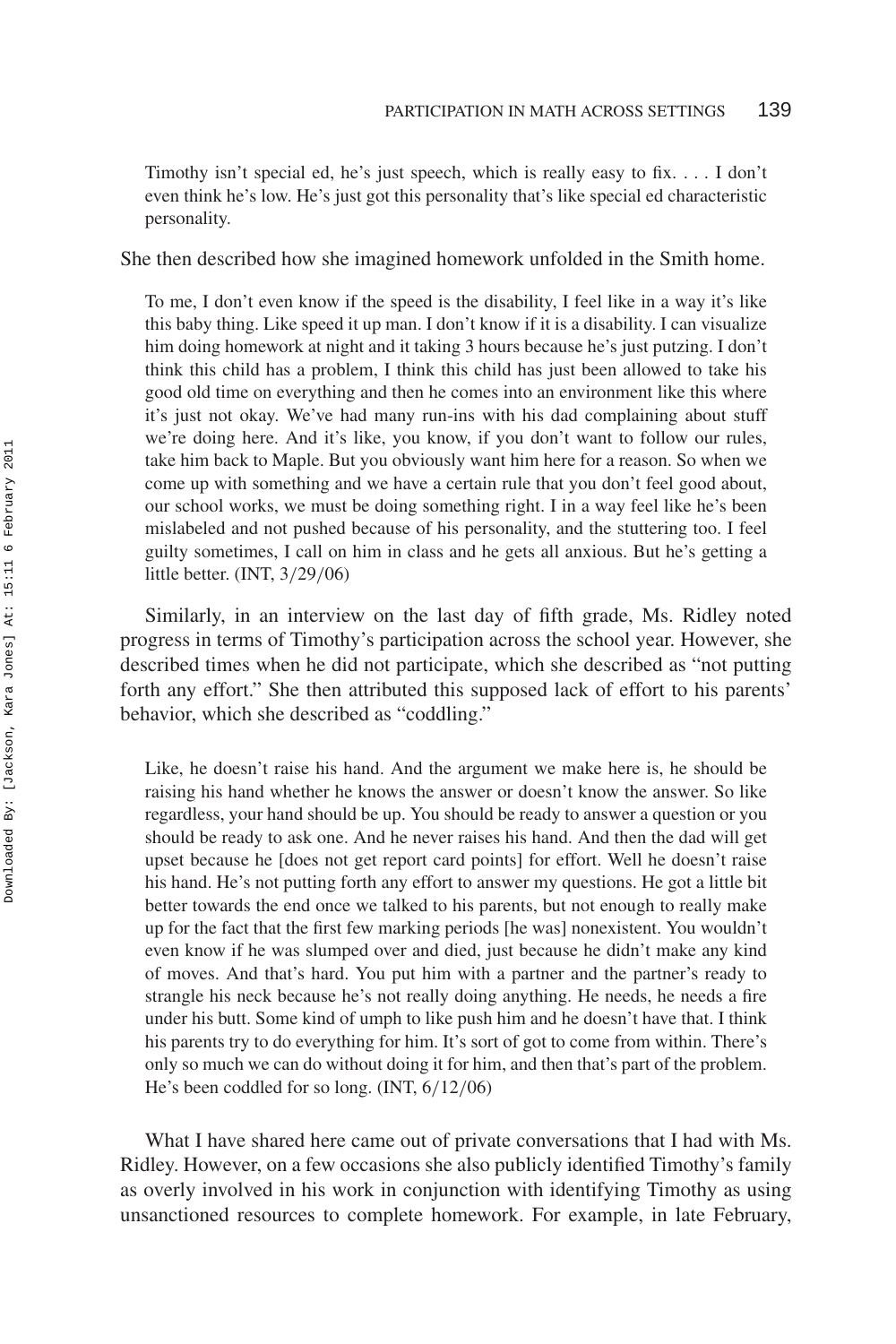Timothy asked a question in class related to his homework from the night before, and Ms. Ridley responded, "What, did your dad tell you that? Did you look it up on the Internet? Tell your dad to use the [notes you copied in class]" (FN, 2*/*28*/*06).

*Summary of Timothy's Social Identification in the Classroom.* Ms. Ridley's description of Timothy's behaviors in the classroom (completing work more slowly than his classmates, being reluctant to raise his hand or to ask for assistance) was consistent with my observations of Timothy. Her description of *why* he exhibited those behaviors in class, particularly her description of his parents' involvement with Timothy, was inconsistent with my observations and the analysis of homework events provided previously.

I have provided a detailed analysis of Timothy's difficulty in participating in the mathematics classroom elsewhere (Jackson, 2009). In short, I argue that Ms. Ridley's interpretation of Timothy's behaviors in the classroom have to be understood in relation to what was valued in the classroom socially and mathematically. The behaviors Ms. Ridley lamented in Timothy were only visible against a particular set of norms and practices. As McDermott (1993) suggests, "An identical cognitive absence can be interpreted different ways depending on the scene" (p. 290). The scene of Ms. Ridley's math class emphasized speed, and Timothy was generally not quick in solving mathematics problems in school or elsewhere.

To the point of this article, the preceding analysis illustrates that Timothy's social identification in the classroom was produced not only in the classroom but also via Ms. Ridley's interpretation of the Smith family's involvement in Timothy's schooling at home, practices with which she had minimal direct contact. A novel contribution of this study is that I was in a position to contrast Ms. Ridley's account with my own observations of what happened in Timothy's home. It is typical that either individuals' accounts of what happens outside the setting of interest are ignored, or evidence is not available to verify the relative veracity of such accounts. The account I provided raised questions about the extent to which Ms. Ridley's account accurately characterized the general character of the support the Smiths provided to Timothy. I return to the potential role of these types of data (e.g., accounts of youth pursuing school-based mathematics, or other activities, across settings) in the next section.

# PARTICIPATING IN SCHOOL-BASED MATHEMATICS AS A CROSS-SETTING PHENOMENON

From the point of view of the mathematics education research community, the nature of what Timothy was expected to do in the Johnson mathematics classroom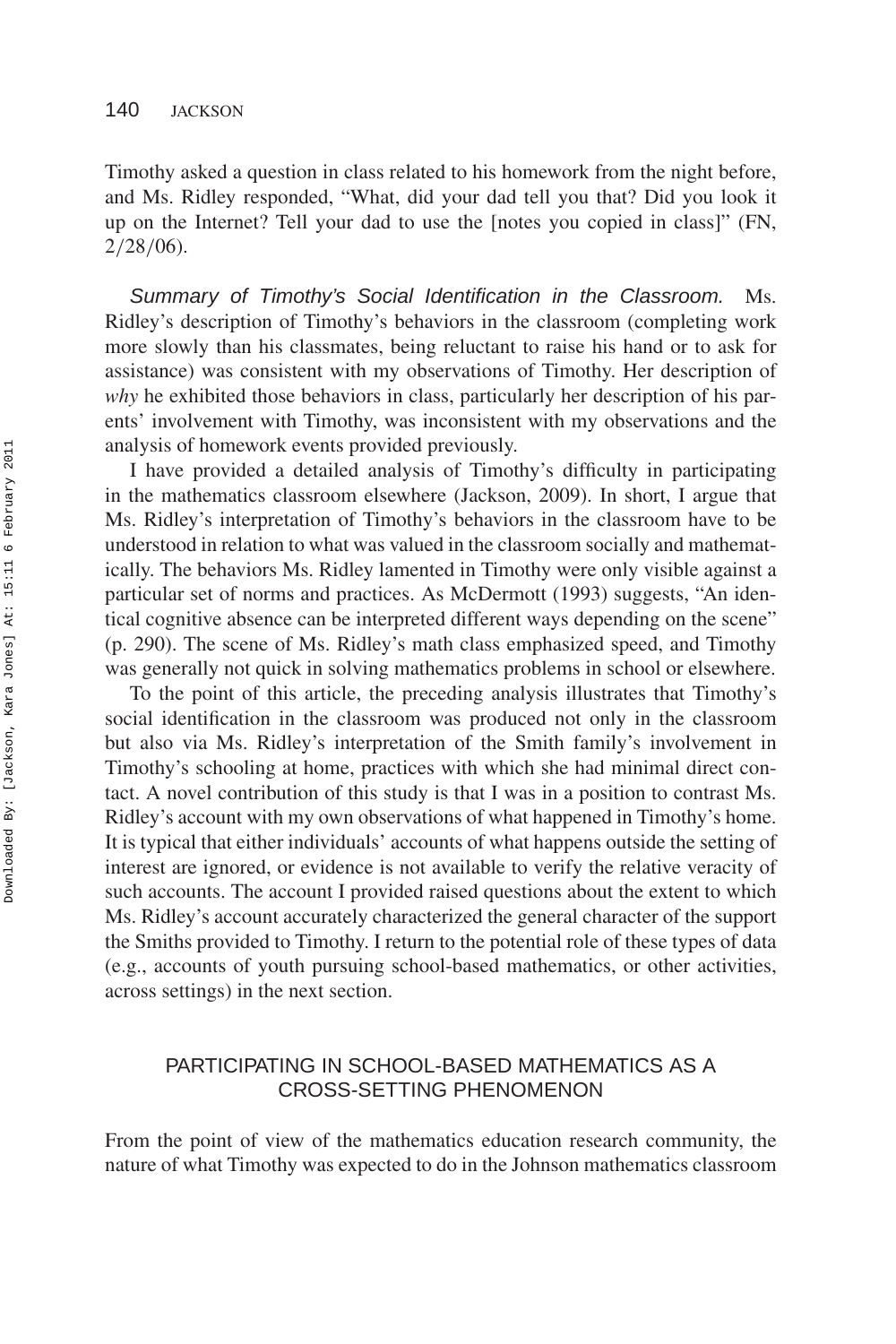was limited in that it was at best aimed at developing a procedural understanding of mathematics (National Council of Teachers of Mathematics, 2000). One could then reasonably ask what we as researchers gain by studying a youth's participation in a classroom that is not aimed at challenging and supporting youth to develop significant understandings of mathematics. My response is twofold.

First, although there are aspects of instruction unique to the Johnson curriculum (e.g., conventions like grocery shopping for factors), in many ways the goal of instruction in Ms. Ridley's classroom is representative of the majority of mathematics classrooms across the United States, in which routine problems are intended to be solved by reproducing a set of given procedures (Stigler & Hiebert, 1999). Most classrooms are not aimed at developing sophisticated understandings of mathematics that many mathematics educators, myself included, support.

I do not ascribe to the view that one cannot still learn from research in classrooms aimed at different learning goals than those articulated in, for example, the National Council of Teachers of Mathematics (2000) *Principles and Standards for School Mathematics*. Whether it is fruitful to research in such classrooms depends upon the goal of the research. In the analysis presented here, my goal was to understand and document the complexity involved in participating in school mathematics, which in Timothy's case involved negotiating an extremely narrow view of what mathematical activity involved across at least two settings (the classroom and home).

Second, it is worth remembering that Johnson Middle School (and its associated network of charter schools, which are located around the country) was designed to explicitly serve youth of color from economically disadvantaged backgrounds. Its mission was to provide access to higher education for youth that have been historically underserved by neighborhood public schools. School leaders and teachers designed curricula, pedagogy, and procedures (including consequences) regarding the completion of homework and parental involvement that they believed would result in students' access to higher education. In this article, I do not focus on the Johnson mathematics curriculum or pedagogy and its relationship to access to higher education (see Jackson, 2009, for considerations of those aspects of participating in mathematics at Johnson). However, I do view this analysis as contributing to important conversations about designing for the coordination of schooling across settings, particularly in the context of improving educational experiences and outcomes for historically disadvantaged groups of students.

Keeping both of these points in mind, I now highlight two related issues that emerged from approaching participation in school-based mathematics as a crosssetting phenomenon: the complex work involved for Timothy (and his family) to accomplish school-based mathematics and teachers' recruitment of limited understandings of homes to explain classroom behaviors.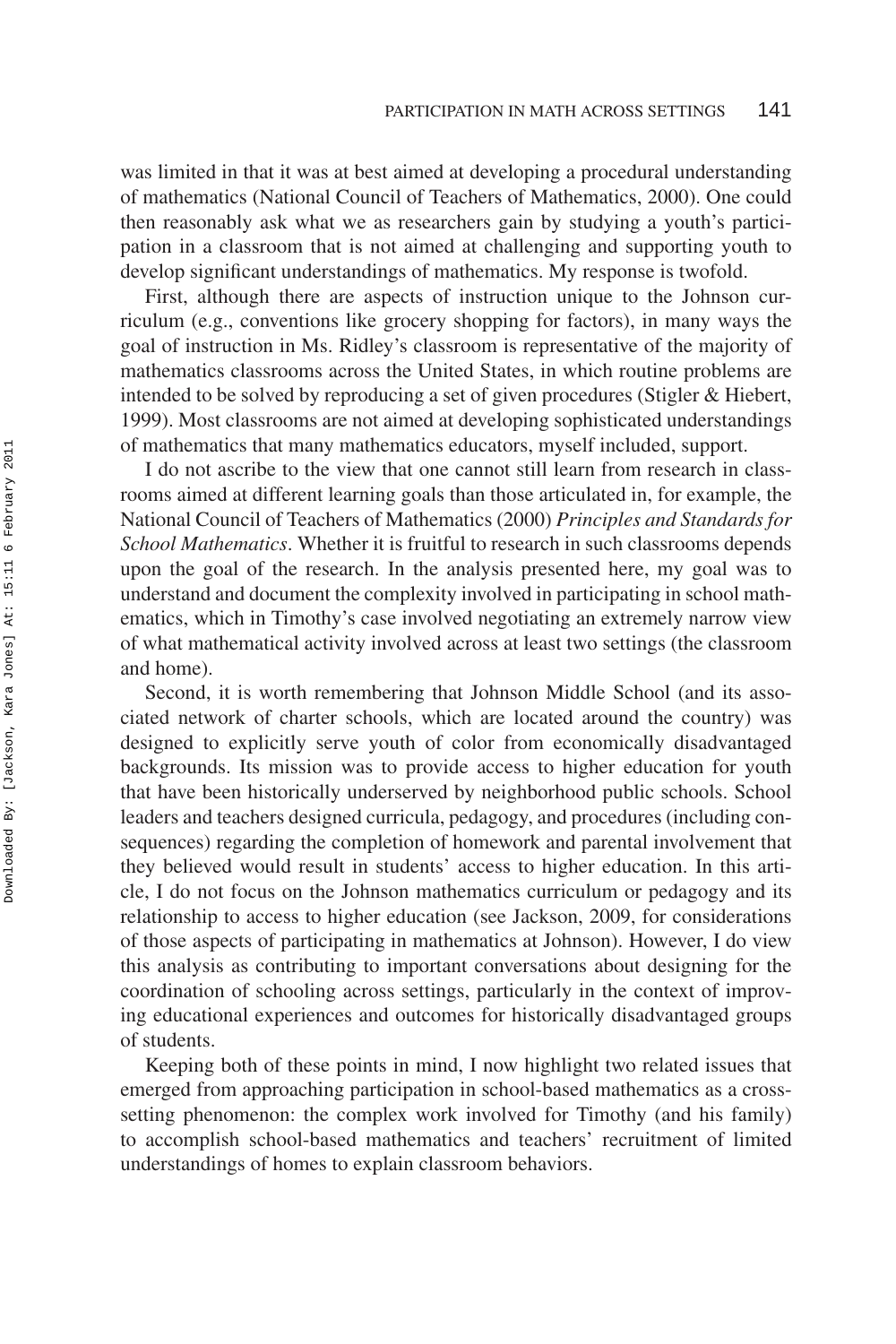#### The Complexity of Participating in Schooling

Participation in any event involves a complex coordination of individuals, conceptual resources, tools, norms of participation, and so forth. Sociocultural accounts of learning mathematics in the classroom certainly have conveyed the complexity involved in participating in school mathematics. Understandably so, these accounts have often been limited to tracing individuals' participation in the focal activity in the classroom. This study was in a position to also highlight the fact that part of the complexity of coming to participate in school mathematics (and hence learning mathematics in the context of schooling) involves negotiating transitions between the classroom and home that, as Beach (1999) suggests, are not straightforward.

This analysis shows that in addition to literally pursuing school-based work across settings, individuals recruited resources from past (and imagined) events in alternative settings to solve or explain problems in the immediate setting. For example, in both settings described (Timothy's home and fifth-grade mathematics classroom), individuals drew from resources that were related to participation in alternative settings to shape possibilities in the immediate setting. Lucille drew from her participation in the after-school program to contribute to solving a homework problem. Timothy melded together strategies from fourth-grade mathematics at Maple and fifth-grade mathematics at Johnson to solve a problem at Johnson. George turned to an Internet site as he puzzled over his son's homework problem. Participating in school-based mathematics, and presumably participating in other activities, is a cross-setting phenomenon because it involves links to participation in a past activity that may or may not have been situated in a similar setting (cf. Dreier, 2008).

Sociocultural accounts of learning to participate in some activity (including school mathematics) have tended, for good reasons, to focus on the trajectories of successful individuals or of a successful group of individuals (e.g., Boaler, 1999; Cobb et al., 2001; Lave & Wenger, 1991). This analysis also illustrates the complex work involved in maintaining a peripheral position in relation to some activity. Timothy's positioning as a peripheral member of the classroom did not mean that he did not try to become a more central participant in the classroom he completed all of his work in class, raised his hand in the classroom (albeit a few seconds after the majority of his peers), and answered questions when called upon. However, the quality and inflexibility of the participation structure of the classroom meant that he struggled to participate in, rather than was supported to participate in, the practices of the classroom.

When examining homework time at the Smiths, it was clear to me that his family supported Timothy's participation in completing mathematics work that originated in school. Although there is not evidence that he learned mathematics per se, there is evidence that with some rearranging of the situation, Timothy was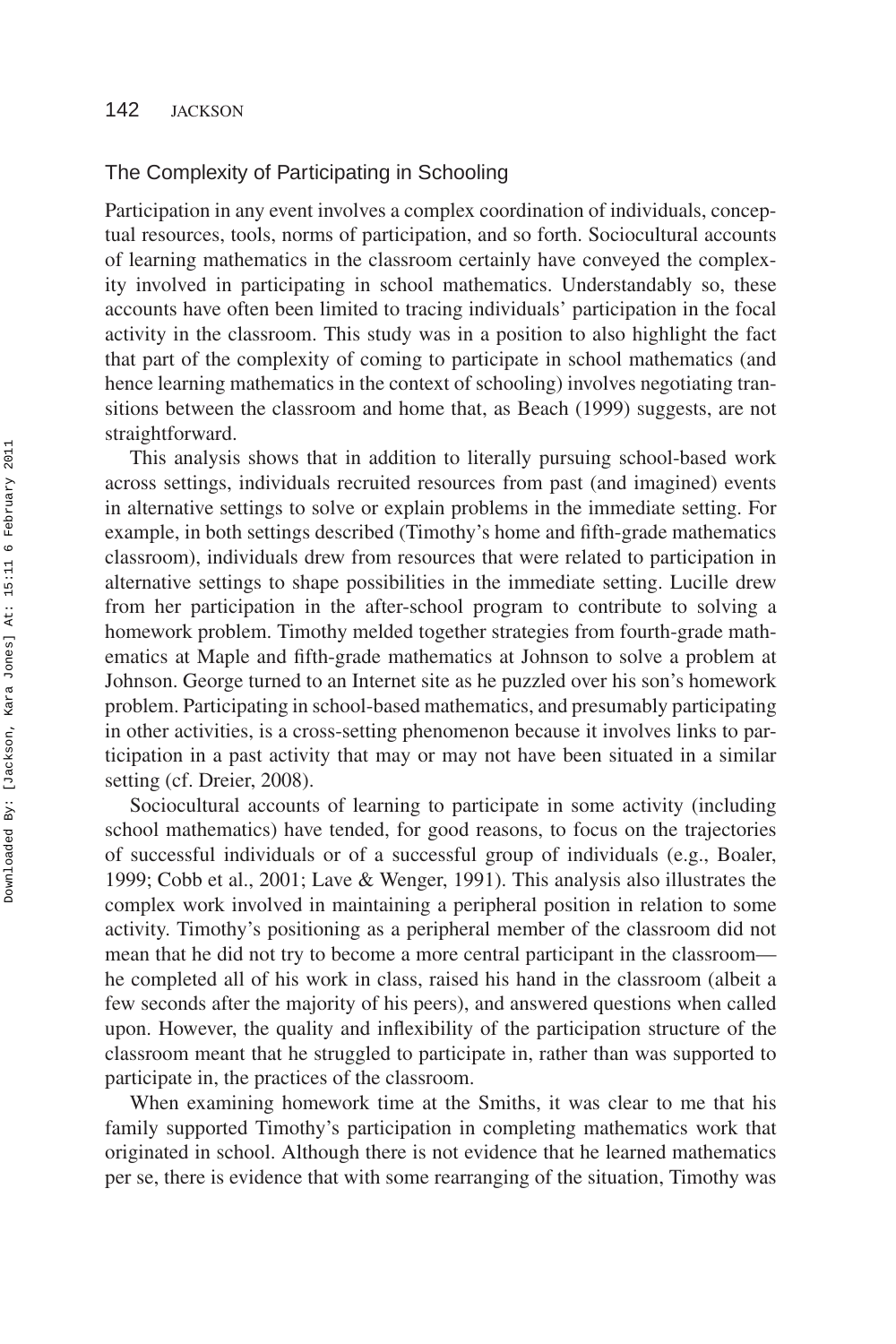able to participate in and accomplish school-based mathematics when he was at home. However, I found no evidence that the apparently productive work in the home positively influenced Timothy's positioning in the classroom.

Studies of mismatch have attempted to account for individuals' experiences of discontinuity across settings, and in particular their struggles in classrooms. This is especially true for those who are members of historically disadvantaged groups of students. However, as suggested in the critiques of mismatch accounts offered at the beginning of this article, accounts of mismatch portray different settings as rather static containers with predictable norms, practices, and ways of participating.

This analysis illustrates that the classroom and particularly Timothy's home were not isolated containers of activity. Instead, what happened in one event in one setting impinged upon a subsequent event in another setting and so forth and sometimes (but not always) resulted in changes in activity. This is another way in which accomplishing school-based mathematics can be understood as a crosssetting phenomenon. For example, "homework time" at the Smiths was altered in fifth grade given the heavy weight that was placed on complete and accurate homework at Johnson. In addition, Ms. Ridley's emerging social identity of Timothy as someone who was "coddled at home" and therefore unmotivated in the classroom was based largely on the few times that Ms. Ridley spoke with the Smith family concerning homework. Ms. Ridley's account of what happened in Timothy's home then influenced how she positioned Timothy in the classroom.

# Recruiting (Limited) Understandings of Homes to Explain Classroom Behaviors

The case of Timothy is perturbing, as it provides evidence of a teacher recruiting a limited and partial understanding of how his family arranged for his learning in support of a thesis regarding why he did not perform as she would have hoped in the classroom. One could treat the discrepancies between Ms. Ridley's account and the account I provided of the learning arrangements in Timothy's home as simply a case of a teacher constructing an inaccurate account of a child's parents' involvement given her limited access to what happened in the Smith household (aside from participating in homework phone calls). However, in my view, this case raises an important issue regarding how teachers make sense of students who appear to struggle in the schooling context.

The work of Horn (2007) is relevant to this point. Horn studied teacher conversations in high school mathematics department meetings, and in particular how teachers framed the problem of struggling students in relation to their views of mathematics. She suggests that different framings of the problem have different implications for what the teacher might do to address the problem of struggling students. Teachers who framed the problem as related to an inherent trait of the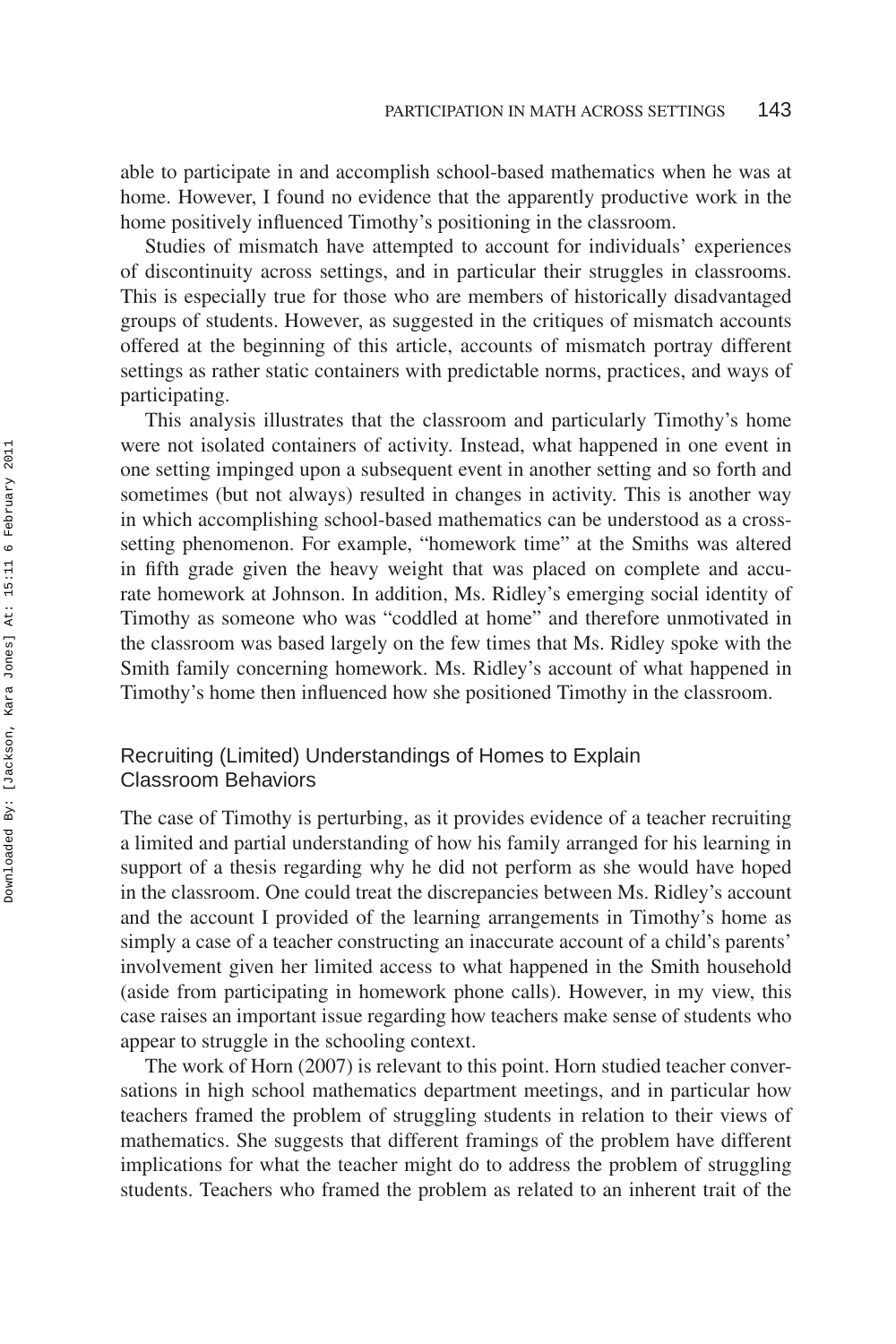student (e.g., the student is unmotivated) were less likely to then consider what they might do instructionally to support the student's participation in the classroom. In contrast, teachers who framed the problem of a struggling student in terms of a relation between the student and classroom activity were more likely to consider instructional alternatives.

The evolving explanations Ms. Ridley offered for Timothy's struggles were ones that constructed something (or someone) other than the norms and practices in the classroom (and the school at large) as responsible for what she termed his "lack of effort." The nature of the explanations made it unlikely that Ms. Ridley would have considered what she might do differently to support Timothy's participation in the classroom. (It is arguable that had Ms. Ridley maintained the cognitive disability explanation, she might have sought additional support for Timothy from special education services.)

#### **CONCLUSION**

I have provided an empirical account that illustrates the cross-setting nature of participating in and accomplishing the work of school-based mathematics in two ways. First, I illustrated how accomplishing school-based mathematics literally extended into the home and how individuals recruited resources from their histories of participation in alternative settings to accomplish the work of schoolbased mathematics. Second, I showed how a youth's social identification in the classroom was shaped by his teacher's partial accounts of how learning was arranged for in his home. Timothy's lack of success in fifth-grade mathematics was not just produced in the classroom; it included a complex movement between the classroom and home that resulted in little change in the extent to which he could participate successfully in the classroom. I suggest that this work has implications for two areas of educational research and practice—research on participation (and hence learning) and how to coordinate activity between the school and home.

Theories of learning and how to support youth's learning (in mathematics, but perhaps in other areas as well) could benefit from empirical accounts of participation and learning that privilege understanding transitions across recurrent and disparate events that may be located in disparate settings. Of course, the nature of the transitions one might investigate depends on the nature of the phenomenon of interest. In this case, the classroom and home were important sites for Timothy's participation in and accomplishment of school-based mathematics. As illustrated in the case of Timothy, pursuing a particular activity (e.g., school-based mathematics) often requires and is consequentially shaped by activity that occurs in similar and disparate settings. Accounts of participation (and learning) that focus on individuals' activity in recurrent events in one setting (e.g., the classroom) are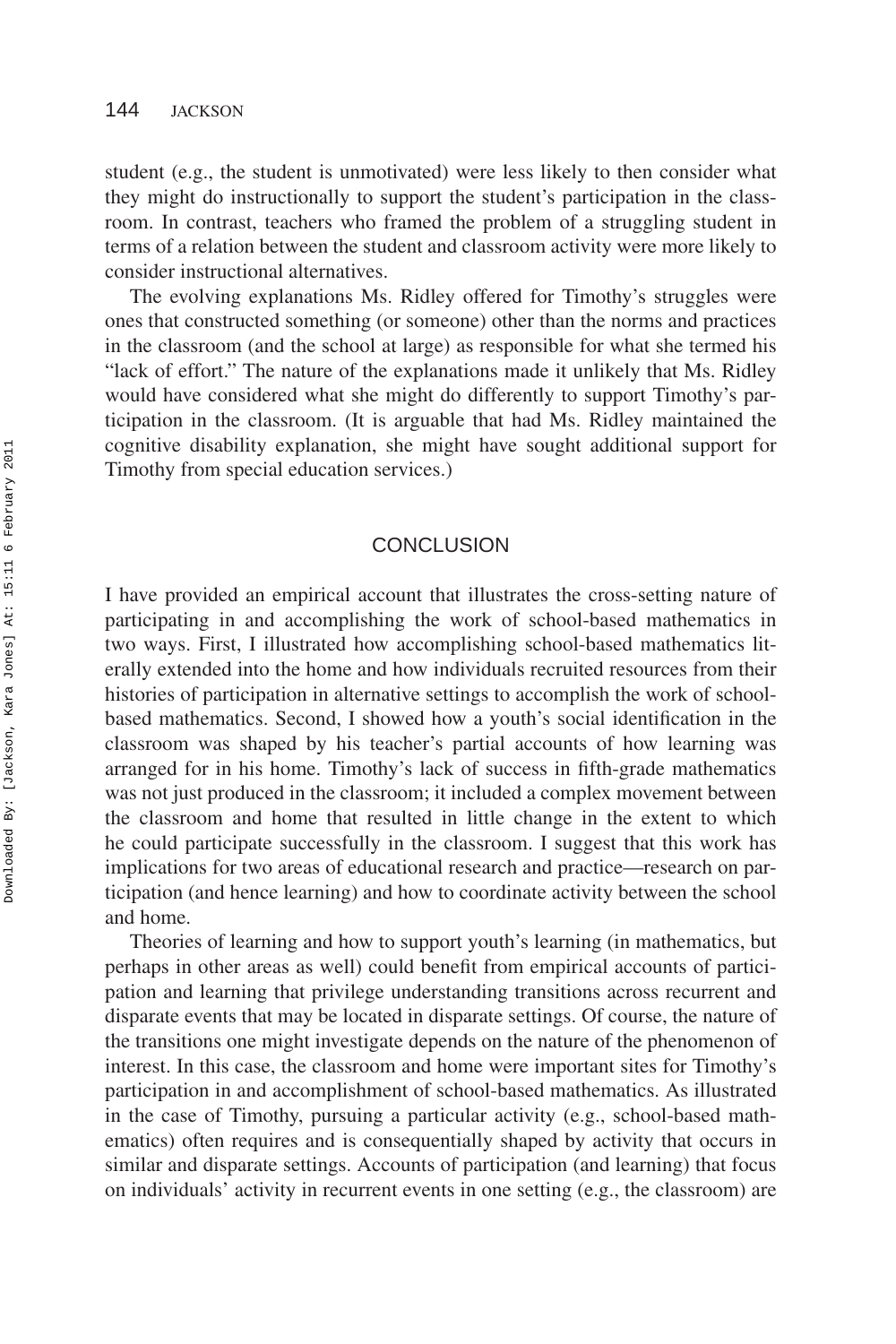not necessarily positioned to capture the complex negotiation entailed in achieving success, failure, or otherwise in that setting.

As I noted at the beginning of this article, limited research has taken following the accomplishment of school-based mathematics, or other activities, across settings as an explicit object of study (Stevens et al., 2005). In Timothy's case, transitioning across home and school was not seamless, and the goals of mathematical learning as dictated by Johnson Middle School were limited. It would be worth researching cases in which transitioning is more seamless and in which the learning goals are ambitious.

What does the case of Timothy suggest regarding the issue of coordinating schooling across settings, particularly in schools that serve historically disadvantaged groups of students? A prominent response in educational research and practice to the problem of struggling students and*/*or failure is to suggest mechanisms by which parents can get "involved" in the work of the school (e.g., Jeynes, 2005). An underlying assumption of many of these calls for "involvement" is that youth who struggle do so because their families are somehow deficient (Valencia & Solórzano, 1997).

Johnson Middle School implemented policies that required parent involvement, and by many accounts it was a school in which parents were visibly active and involved in the schooling of their children. However, as was illustrated in the homework events, Timothy's family arranged for his learning with minimal support to coordinate what they did at home with what Timothy did at school. If the cell phone policy had been more strictly adhered to (i.e., if teachers had responded to the Smiths' phone calls for assistance), one could imagine that the teacher might have played a brokering role of sorts. For example, it would have been useful for Ms. Ridley to clarify directions in the homework assignment discussed in Homework Event 1. However, as it was, Timothy's family assembled a variety of resources to assist him to solve problems, hardly any of which were provided by the school. Although Timothy's family seemed very willing to do all they could to assemble resources, it may not be reasonable to expect all families of struggling students to do the same. At the same time, though, given the rather limited mathematical goals evident at Johnson, there is a tension involved in suggesting that schools coordinate more explicitly with the work of home. In this case, attempts to design for coordination across settings might have resulted in an emphasis on speed and applications of procedures in homes, which could have detracted from some of the productive work that I identified in how Timothy's learning was arranged for in his home.<sup>5</sup>

Instead, I am suggesting that the work of coordinating school-based activity across school and home might be better focused on how to work with teachers and school leaders to problematize explanations of student failure that attribute

<sup>&</sup>lt;sup>5</sup>Kevin Crowley suggested this point in his useful comments on a previous draft of the manuscript.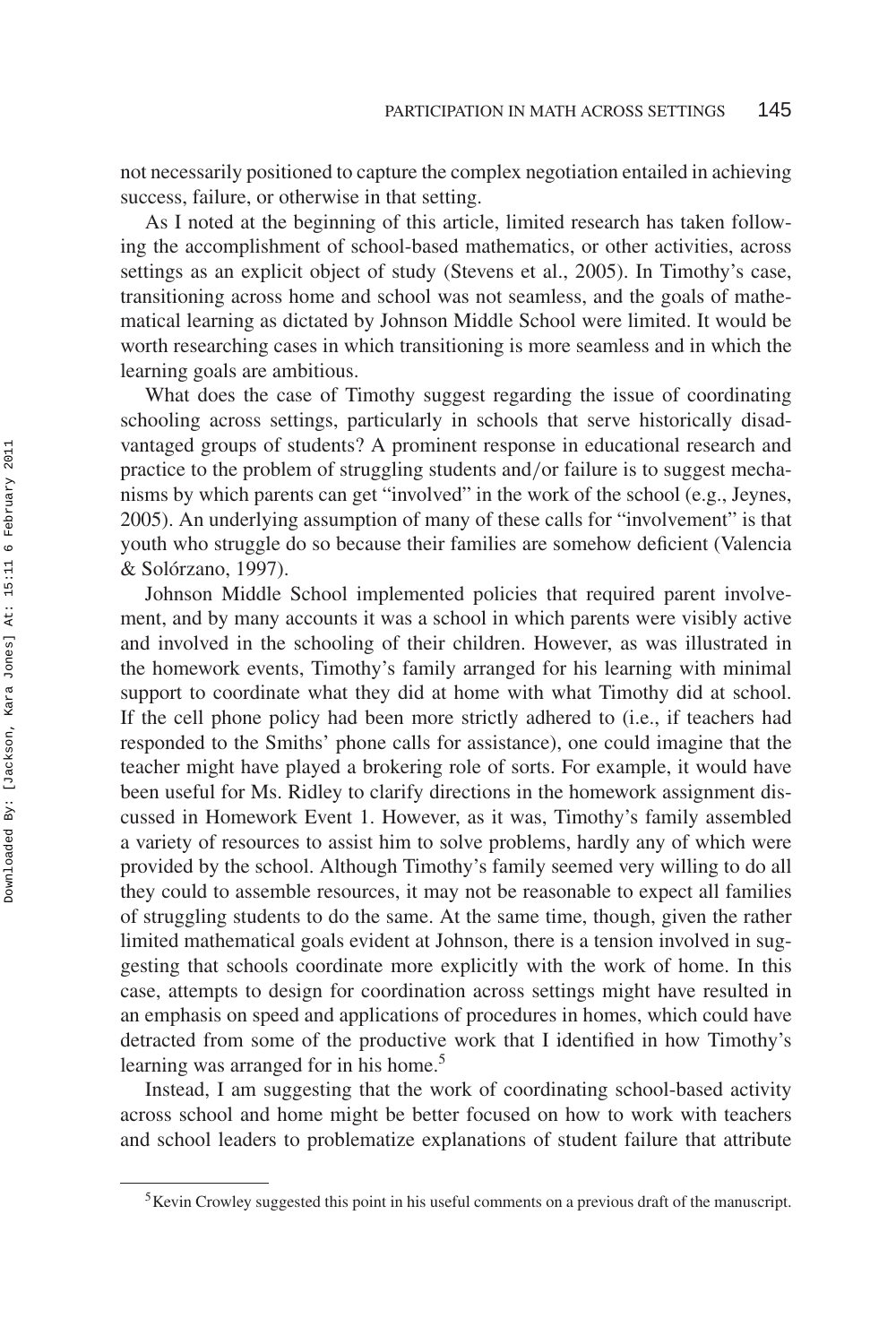fault to the child, the child's family, and*/*or other factors. In other words, how can teachers and school leaders be supported to shift what Horn (2007) calls the "problem space" of failure in school mathematics? How can teachers be supported to view student performance as a relation between the student and what the student is supported to do in the context of the classroom (cf. Horn, 2007)?

At present, there are limited accounts of how caregivers organize and arrange for students to accomplish school-based activity outside of school. This analysis provides evidence that, at least in the case of Timothy, caregivers (including those with arguably weak content knowledge) can be significant resources in the academic lives of students. One possible contribution of accounts like these could be the creation of empirically grounded stories that could be used in professional development contexts to challenge and support shifts in explanations for why youth struggle to participate, including how caregivers are conceptualized in relation to struggling youth.

I worry, though, that academic discussions like these can potentially romanticize the possibilities for connections between families and schools. The analysis provided here illustrates one important version of reality—that even when families productively organize for their children's learning, they might still be viewed as deficient. The work of future research, in my view, is to make visible the various types of work that caregivers do to facilitate the accomplishment of schoolbased mathematics in coordination with teachers to consider how aspects of the classroom activity system can be altered to support struggling students.

In summary, I have argued for a conception of accomplishing school-based mathematics as a cross-setting phenomenon in which work is accomplished across trajectories of events, some of which are located in disparate settings (particularly home and school, but arguably others). Taking this stance suggests the usefulness of tracing individuals (in interaction with resources and other individuals) as they pursue related work across events that occur in recurrent and disparate events and in similar and distinct settings. To be clear, I am not claiming that accounts that focus on individuals participating in mathematical work, for example, in one setting (e.g., a classroom) are not valuable. As long as those accounts presume that individuals *and* activity settings change over time (i.e., as long as they do not assume that settings and practices are static), such accounts can continue to enrich our understanding of how individuals can be supported to learn particular content and develop social identities with respect to a discipline.

However, it is worth considering two apparently endemic aspects of participating in school-based activity. First, individuals pursue school-based work across settings on a daily basis (partly because institutions often require it). Second, the resources people recruit and use to solve problems (i.e., explaining why a student is failing a class, solving a mathematics problem) are not bounded by settings. Thus, if experts are to understand the nature of participation and thereby design for substantial opportunities to learn, it is useful to develop accounts of learning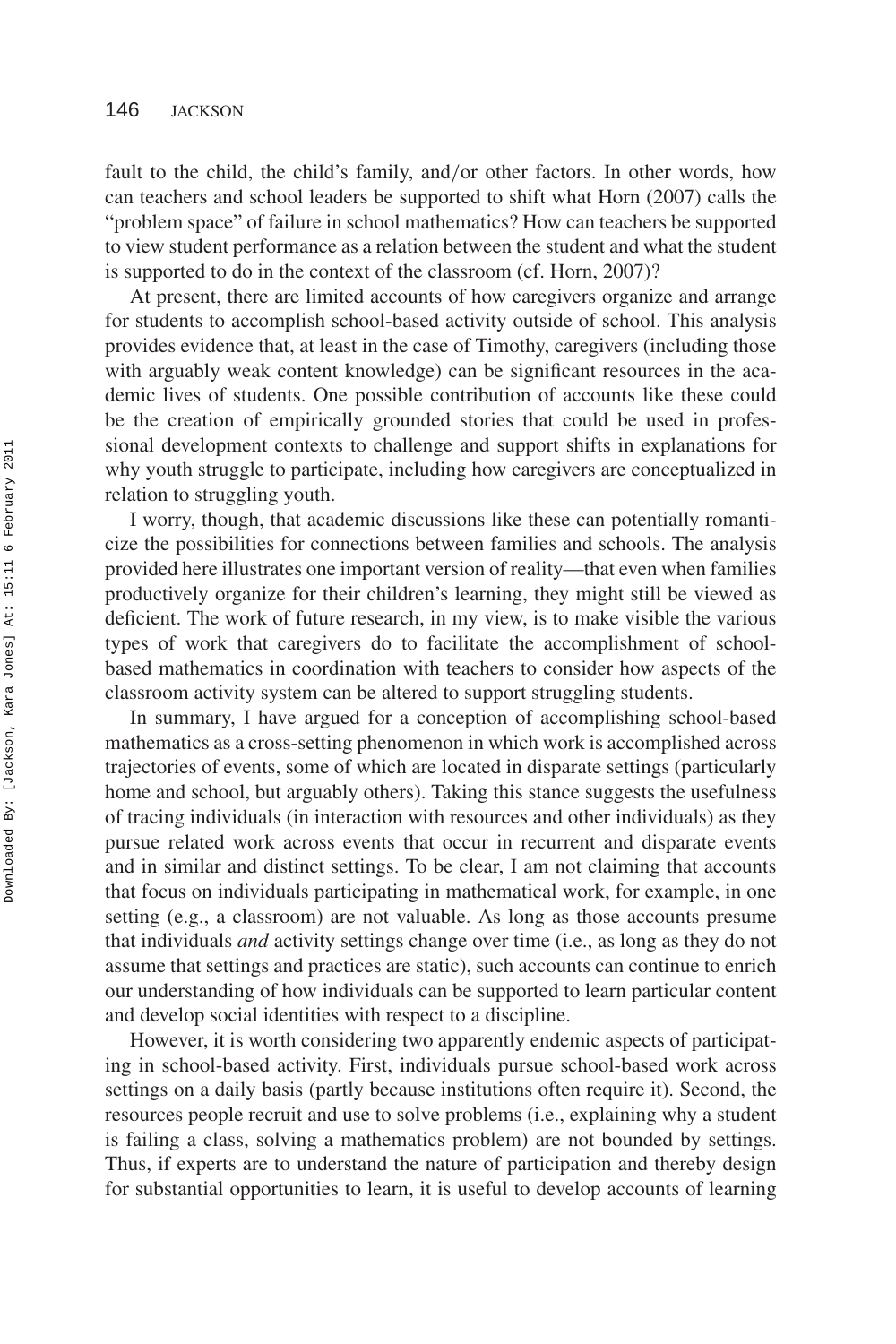that are informed by the pathways that individuals take within and across settings as they attempt to accomplish a particular type of work.

#### ACKNOWLEDGMENTS

I would like to thank Kevin Crowley, Reed Stevens, Stanton Wortham, and two anonymous reviewers for providing extremely useful feedback on previous versions of this manuscript. This material is based upon dissertation work supported by National Science Foundation Grant ESI-033753. Any opinions, findings, conclusions, or recommendations are my own and do not necessarily reflect the views of the National Science Foundation. A previous version of this manuscript was presented at the Ethnography Forum (Philadelphia, PA) in February 2008 and at the American Educational Research Association Annual Meeting (New York, NY) in April 2008.

#### REFERENCES

- Beach, K. (1999). Consequential transitions: A sociocultural expedition beyond transfer in education. In A. Iran-Nejad & P. D. Pearson (Eds.), *Review of research in education* (pp. 101–139). Washington, DC: American Educational Research Association.
- Boaler, J. (1997). *Experiencing school mathematics: Teaching styles, sex, and setting*. Buckingham, England: Open University Press.
- Boaler, J. (1999). Participation, knowledge and beliefs: A community perspective on mathematics learning. *Educational Studies in Mathematics*, *40*, 259–281.
- Boaler, J. (2000). Exploring situated insights into research and learning. *Journal for Research in Mathematics Education*, *31*(1), 113–119.
- Bowker, G. C., & Star, S. L. (1999). *Sorting things out: Classification and its consequences*. Cambridge, MA: MIT Press.
- Bransford, J. D., & Schwartz, D. (1999). Rethinking transfer: A simple proposal with multiple implications. In A. Iran-Nejad & P. D. Pearson (Eds.), *Review of research in education* (pp. 61–100). Washington, DC: American Educational Research Association.
- Carraher, T. N., Carraher, D., & Schliemann, A. D. (1985). Mathematics in the streets and in schools. *British Journal of Developmental Psychology*, *3*, 21–29.
- Cobb, P., Gresalfi, M., & Hodge, L. L. (2009). An interpretive scheme for analyzing the identities that students develop in mathematics classrooms. *Journal for Research in Mathematics Education*, *40*, 40–68.
- Cobb, P., Stephan, M., McClain, K., & Gravemeijer, K. (2001). Participating in classroom mathematical practices. *Journal of the Learning Sciences*, *10*, 113–163.
- Cobb, P., Yackel, E., & Wood, T. (1992). Interaction and learning in mathematics. *Educational Studies in Mathematics*, *23*, 99–122.
- Collins, J., & Blot, R. (2003). *Literacy and literacies: Texts, power, and identity*. Cambridge, England: Cambridge University Press.
- de la Rocha, O. (1985). The reorganization of arithmetic practice in the kitchen. *Anthropology & Education Quarterly*, *16*, 193–198.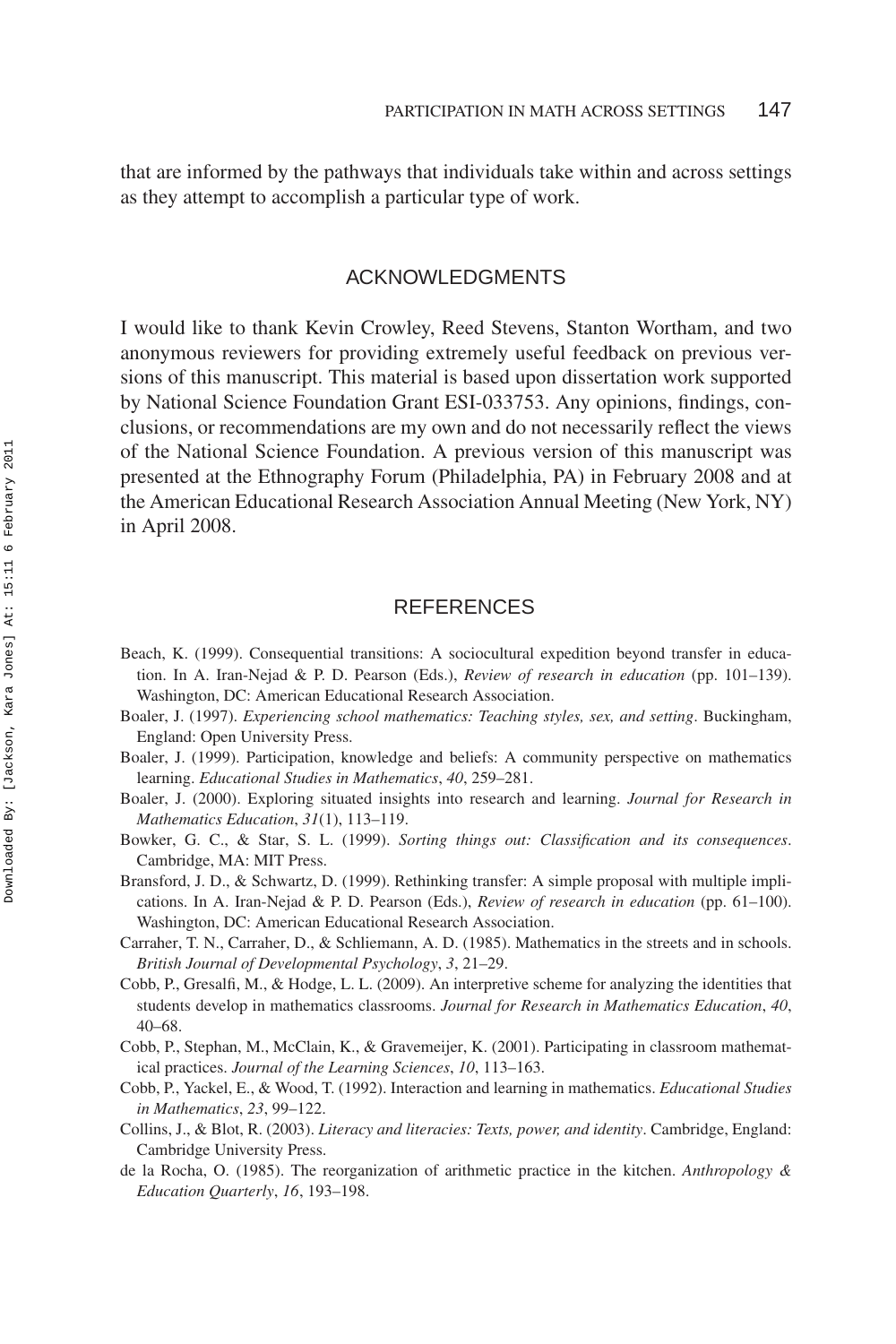- Detterman, D. K. (1993). The case for prosecution: Transfer as an epiphenomenon. In D. K. Detterman & R. J. Sternberg (Eds.), *Transfer on trial: Intelligence, cognition, and instruction* (pp. 1–24). Norwood, NJ: Ablex.
- Dreier, O. (2000). Psychotherapy in clients' trajectories across contexts. In C. Mattingly & L. C. Garro (Eds.), *Narrative and the cultural construction of illness and healing* (pp. 237–258). Berkeley: University of California Press.
- Dreier, O. (2003). Learning in personal trajectories of participation. In N. Stephenson, H. L. Radtke, R. Jorna, & H. J. Stam (Eds.), *Theoretical psychology: Critical contributions* (pp. 20–29). Concord, Ontario, Canada: Captus University.
- Dreier, O. (2008). *Psychotherapy in everyday life*. New York, NY: Cambridge University Press.
- Dyson, A. H. (1993). *Social worlds of children learning to write in an urban primary school*. New York, NY: Teachers College Press.
- Eisenhart, M. (2001). Changing conceptions of culture and ethnographic methodology. In V. Richardson (Ed.), *Handbook of research on teaching* (4th ed., pp. 209–225). Washington, DC: American Educational Research Association.
- Emerson, R. M., Fretz, R. I., & Shaw, L. L. (1995). *Writing ethnographic fieldnotes*. Chicago, IL: University of Chicago Press.
- Engeström, Y. (2001). Expansive learning at work: Toward an activity theoretical reconceptualization. *Journal of Education and Work*, *14*(1), 133–156.

Gay, J., & Cole, M. (1967). *The new mathematics and an old culture: A study of learning among the Kpelle of Liberia*. New York, NY: Holt, Rinehart & Winston.

- González, N. (2004). Disciplining the discipline: Anthropology and the pursuit of quality education. *Educational Researcher*, *33*(5), 17–25.
- González, N. (2005). Beyond culture: The hybridity of funds of knowledge. In N. González, L. Moll, & C. Amanti (Eds.), *Funds of knowledge: Theorizing practices in households, communities, and classrooms* (pp. 29–46). Mahwah, NJ: Erlbaum.
- Gresalfi, M. S. (2009). Taking up opportunities to learn: Constructing dispositions in mathematics classrooms. *Journal of the Learning Sciences*, *18*, 327–369.
- Guberman, S. (2004). A comparative study of children's out-of-school activities and arithmetical achievements. *Journal for Research in Mathematics Education*, *35*(2), 117–150.
- Gutiérrez, K. D., Baquedano-Lopez, P., & Tejada, C. (1999). Rethinking diversity: Hybridity and hybrid language practices in the third space. *Mind, Culture, and Activity*, *6*(4), 286–303.
- Hall, K. D. (2002). *Lives in translation: Sikh youth as British citizens*. Philadelphia: University of Pennsylvania Press.
- Heath, S. B. (1983). *Ways with words: Language, life, and work in communities and classrooms*. Cambridge, England: Cambridge University Press.
- Hiebert, J., & Grouws, D. (2007). The effects of classroom mathematics teaching on students' learning. In F. K. Lester (Ed.), *Second handbook of research on mathematics teaching and learning* (pp. 371–404). Greenwich, CT: Information Age.
- Horn, I. S. (2007). Fast kids, slow kids, lazy kids: Classification of students and conceptions of subject matter in math teachers' conversations. *Journal of the Learning Sciences*, *16*, 37–79.
- Jackson, K. (2009). The social construction of youth and mathematics: The case of a fifth grade classroom. In D. B. Martin (Ed.), *Mathematics teaching, learning, and liberation in the lives of black children* (pp. 175–199). New York, NY: Routledge.
- Jacob, E., & Jordan, C. (Eds.). (1992). *Minority education: Anthropological perspectives*. Norwood, NJ: Ablex.
- Jeynes, W. H. (2005). A meta-analysis of the relation of parental involvement to urban elementary school achievement. *Urban Education*, *40*(3), 237–269.
- Laboratory of Comparative Human Cognition. (1983). Culture and cognitive development. In W. Kessen (Ed.), *Handbook of child psychology: History, theory and methods* (Vol. 1, pp. 295–356). New York, NY: Wiley.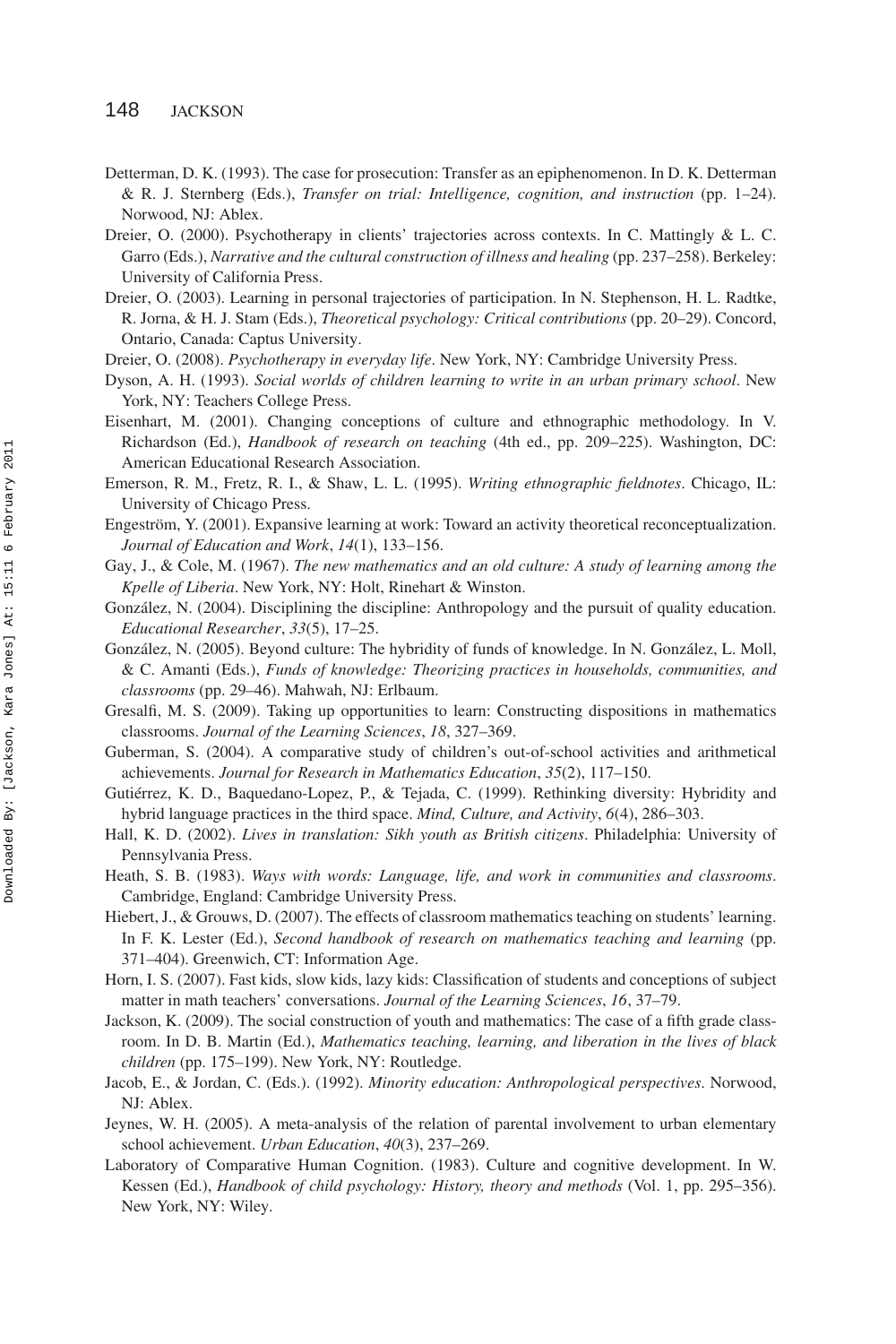- Lave, J. (1988). *Cognition in practice: Mind, mathematics and culture in everyday life*. Cambridge, England: Cambridge University Press.
- Lave, J., & Wenger, E. (1991). *Situated learning: Legitimate peripheral participation*. London, England: Cambridge University Press.
- Levinson, B. A. (1992). Ogbu's anthropology and the critical ethnography of education: A reciprocal interrogation. *Qualitative Studies in Education*, *5*(3), 205–225.
- Lobato, J. (2006). Alternative perspectives on the transfer of learning: History, issues, and challenges for future research. *Journal of the Learning Sciences*, *15*, 431–449.
- Martin, D. B. (2000). *Mathematics and success and failure among African-American youth: The roles of sociohistorical context, community forces, school influence, and individual agency*. Mahwah, NJ: Erlbaum.
- McDermott, R. (1993). The acquisition of a child by a learning disability. In S. Chaiklin & J. Lave (Eds.), *Understanding practice: Perspectives on activity and context* (pp. 269–305). Cambridge, England: Cambridge University Press.
- McDermott, R. (1997). Achieving school failure: 1972–1997. In G. Spinder (Ed.), *Education and cultural process: Anthropological approaches* (3rd ed., pp. 110–135). Prospect Heights, IL: Waveland Press.
- Nasir, N. S. (2000). Points ain't everything: Emergent goals and average and percent understandings in the play of basketball among African-American students. *Anthropology & Education Quarterly*, *31*(3), 283–305.
- Nasir, N. S., & Hand, V. (2008). From the court to the classroom: Opportunities for engagement, learning, and identity in basketball and classroom mathematics. *Journal of the Learning Sciences*, *17*, 143–179.
- National Council of Teachers of Mathematics. (2000). *Principles and standards for school mathematics*. Reston, VA: Author.
- Packer, M. J., & Goicoecha, J. (2000). Sociocultural and constructivist theories of learning: Ontology, not just epistemology. *Educational Psychologist*, *35*(4), 227–241.
- Philips, S. U. (1983). *The invisible culture: Communication in school and community on the Warm Springs Indian Reservation*. New York, NY: Longman.
- Rampton, B. (2005). *Crossing* (2nd ed.). Manchester, England: St. Jerome.
- Sannino, A., Daniels, H., & Gutiérrez, K. D. (Eds.). (2009). *Learning and expanding with activity theory*. Cambridge, England: Cambridge University Press.
- Saxe, G. B. (1991). *Culture and cognitive development: Studies in mathematical understanding*. Hillsdale, NJ: Erlbaum.
- Scribner, S. (1985). Knowledge at work. *Anthropology & Education Quarterly*, *16*, 199–206.
- Spindler, G. D. (Ed.). (1982). *Doing the ethnography of schooling: Educational anthropology in action*. New York, NY: Holt, Rinehart & Winston.
- Star, S. L., & Griesemer, J. R. (1989). Institutional ecology, "translations" and boundary objects: Amateurs and professionals in Berkeley's Museum of Vertebrate Zoology, 1907-39. *Social Studies of Science*, *19*, 387–420.
- Stevens, R., Mertl, V., Levias, S., & McCarthy, L. (2006, June). *Money matters: The social and material organization of consequential financial practices in families*. Paper presented at the International Conference of the Learning Sciences, Bloomington, IN.
- Stevens, R., Satwicz, T., & McCarthy, L. (2008). In-game, in-room, in-world: Reconnecting video game play to the rest of kids' lives. In K. Salen (Ed.), *The ecology of games* (pp. 41–66). Cambridge, MA: MIT Press.
- Stevens, R., Wineburg, S., Herrenkohl, L., & Bell, P. L. (2005). Comparative understanding of school subjects: Past, present, and future. *Review of Educational Research*, *75*(2), 125–157.
- Stigler, J., & Hiebert, J. I. (1999). *The teaching gap: Best ideas from the world's teachers for improving education in the classroom*. New York, NY: Free Press.